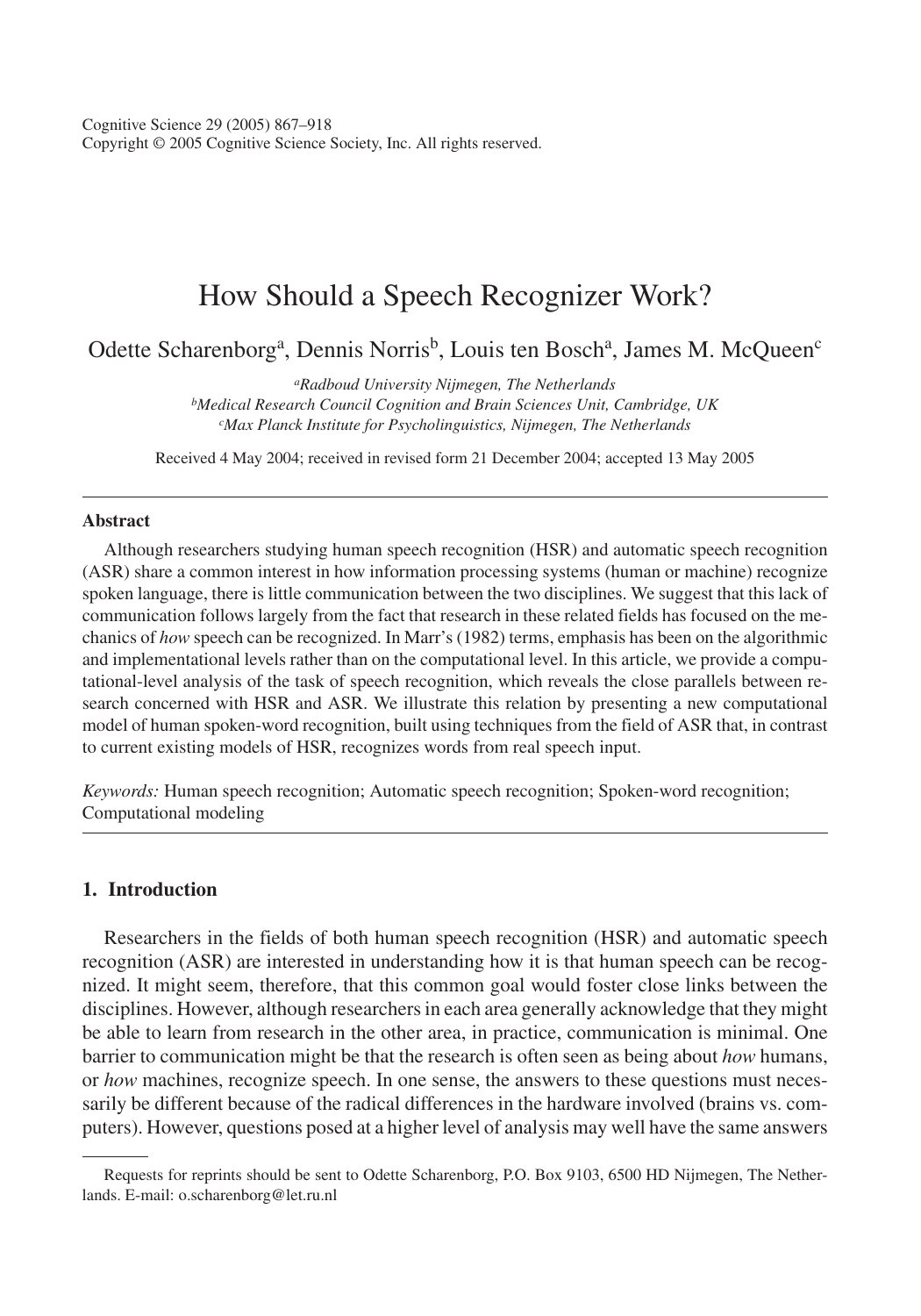in both disciplines. In his book *Vision* (1982), Marr argued that complex information processing systems can be described at three different levels: the computational, the algorithmic, and the implementational. Computational-level descriptions focus on specifying both *what* functions a particular information processing system must compute and *why* those computations are required to achieve the goals of the system. In contrast, the algorithmic and implementational levels address the question of *how* computations are performed. The algorithmic level specifies the algorithms and representations involved in the computations, whereas the implementational level is concerned with how representations and algorithms can be realized physically. From an information processing perspective, Marr suggested that the computational level is the most important. Although speech recognition in humans and machines is implemented in very different ways, at the computational level humans and machines must compute the same functions, as both must perform the same task. Marr himself suggested that a failure to distinguish between *what* and *how* questions has hampered communication between disciplines such as artificial intelligence and linguistics. Exactly the same problem seems to prevent communication between HSR and ASR.

Here, we attempt to construct a computational analysis of the task of recognizing human speech. In presenting this analysis, we relate the computational level to the different algorithms used in ASR and HSR. Although ASR uses vocabulary such as dynamic programming (DP) and preprocessing, and HSR is described in terms of lexical competition and auditory perception, we show that most of these terms have direct homologs in the other domain.

As a concrete illustration of the parallels between HSR and ASR we present a new model of HSR constructed using techniques from the field of ASR. This new model, called *Speech-based Model* (SpeM), can be considered to be an implementation of the shortlist model (Norris, 1994) with one important difference from shortlist: SpeM can recognize real speech.

## *1.1. A common goal*

In HSR research, the goal is to understand how we, as listeners, recognize spoken utterances. We are continually confronted with novel utterances that speakers select from the infinity of possible utterances in a language. These utterances are made up from a much more limited set of lexical forms (words or perhaps morphemes). The only way a listener can understand the message that is conveyed by any given utterance is thus to map the information in the acoustic speech signal onto representations of words in their mental lexicon and then, on the basis of stored knowledge, to construct an interpretation of that utterance. Word recognition is therefore a key component of all HSR models.

Word recognition is also a major focus of research in the field of ASR. Although speech-driven systems may have many higher level components (e.g., for semantic interpretation), these components, just as for human listeners, require input from sufficiently accurate and efficient word recognition. Much research effort in ASR has therefore been put into the development of systems that generate reliable lexical transcriptions of acoustic speech signals.

Given the centrality of word recognition both in human speech comprehension and in ASR systems, we will limit this discussion to a computational analysis of the word recognition process itself. An account of word recognition at Marr's computational level of description will apply to computer speech systems and human listeners equally well. Whether the speech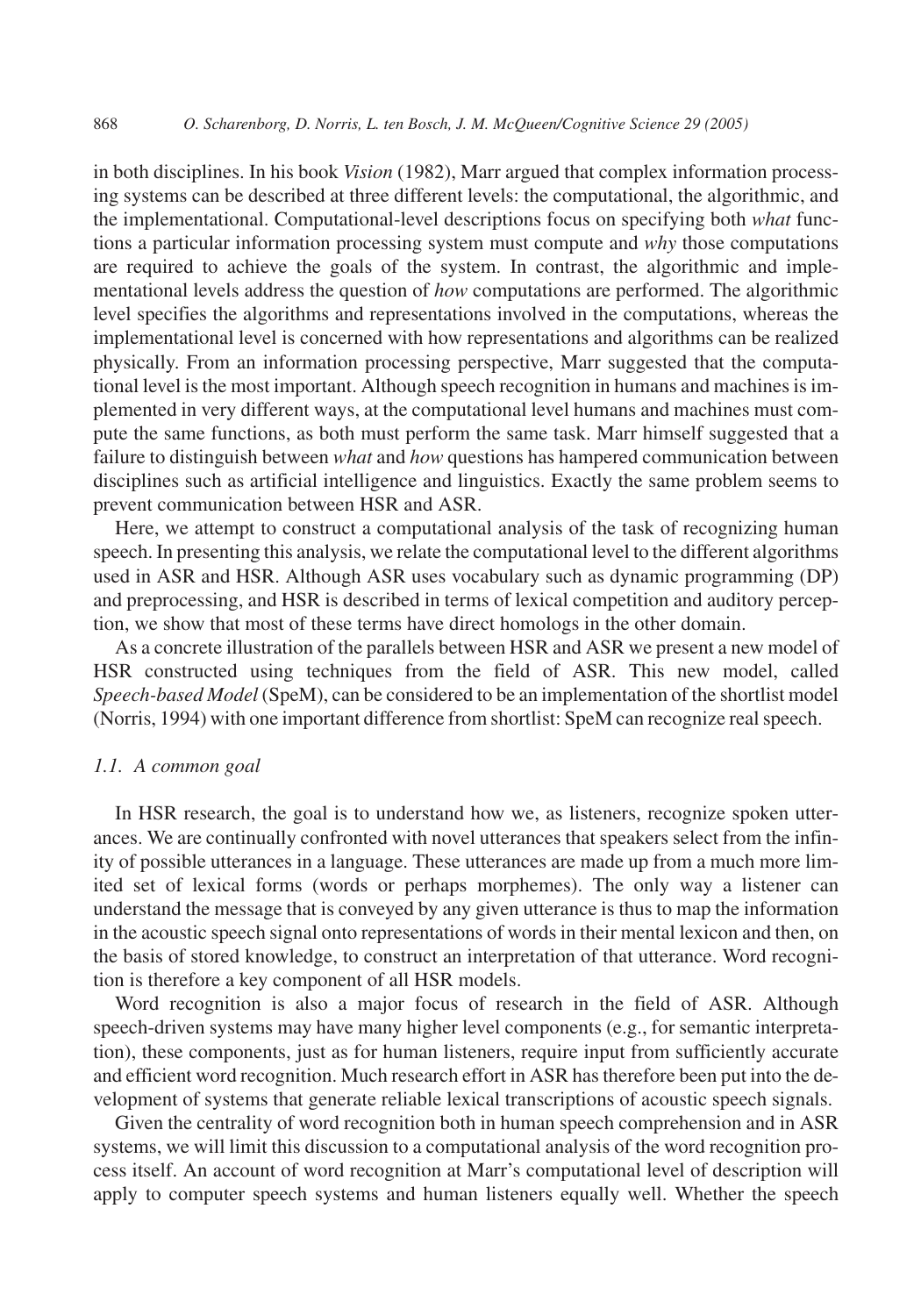recognizer is human or machine, it still has the same computational problem to solve. The principal question we will try to answer, therefore, is this: What computations have to be performed to recognize spoken words?

## *1.2. Human speech recognition*

Explanatory theories in HSR have generally focused on quite specific issues such as acoustic variability (e.g., Elman & McClelland, 1986; Stevens, 2002), the lexical segmentation problem (e.g., Norris, McQueen, Cutler, & Butterfield, 1997), and the temporal constraints on the word recognition process (e.g., Marslen-Wilson, 1987; Marslen-Wilson & Welsh, 1978). Many of the more influential psychological models have been implemented as computational models (e.g., shortlist, Norris, 1994; TRACE, McClelland & Elman, 1986; and the Neighborhood Activation Model, Luce & Pisoni, 1998), and each of these models has had success in simulating important empirical data. However, none of these models attempts to supply a complete account of how the acoustic signal can be mapped onto words in the listener's mental lexicon. Each deals only with particular components of the speech recognition system, and many parts of the models remain unspecified. This is often for the very good reason that there are no constraining data, or no a priori reason to prefer one implementation to another. That is, these are primarily piecemeal approaches; there are no grand unified theories accounting for all aspects of human spoken-word recognition. As a consequence, no matter how well a model may be able to simulate the available psychologicaldata,itisdifficulttoassesswhethertheassumptionsembodiedinthemodelareactually consistent with an effective complete recognition system. For example, in shortlist, the simplifying assumption is made that the word recognition process receives a sequence of discrete phonemes as input (Norris, 1994). Could such an assumption really hold in a fully functioning recognizer? More important, if this simplifying assumption were abandoned, would it have implications for the way other components of the model work? In the context of a restricted model it is difficult to ascertain whether many of the assumptions in these models are plausible. It is therefore necessary to step back from detailed explanations of particular psycholinguistic data sets, and ask, following Marr (1982), how well HSR models address the computational problems that must be solved for successful word recognition.

# *1.3. Automatic speech recognition*

In ASR research, it is impossible to avoid confronting all aspects of word recognition simultaneously, such as speaker accents, speaking style, speaking rate, and background noise. The success of a recognizer is generally measured in terms of its accuracy in identifying words from acoustic input. Mainstream ASR approaches are usually implementations of a specific computational paradigm (see the following for details), unencumbered by any considerations of psychological plausibility. An ASR system must be able to recognize speech tolerably well under favorable conditions, but nothing in the behavior of such a system needs to map onto any observable human behavior, such as reaction times in a listening experiment. Similarly, the representations and processes in ASR systems need not be psychologically plausible; all that matters is that they work. Consequently, any practical ASR system is unlikely to be a candidate for a psychological theory.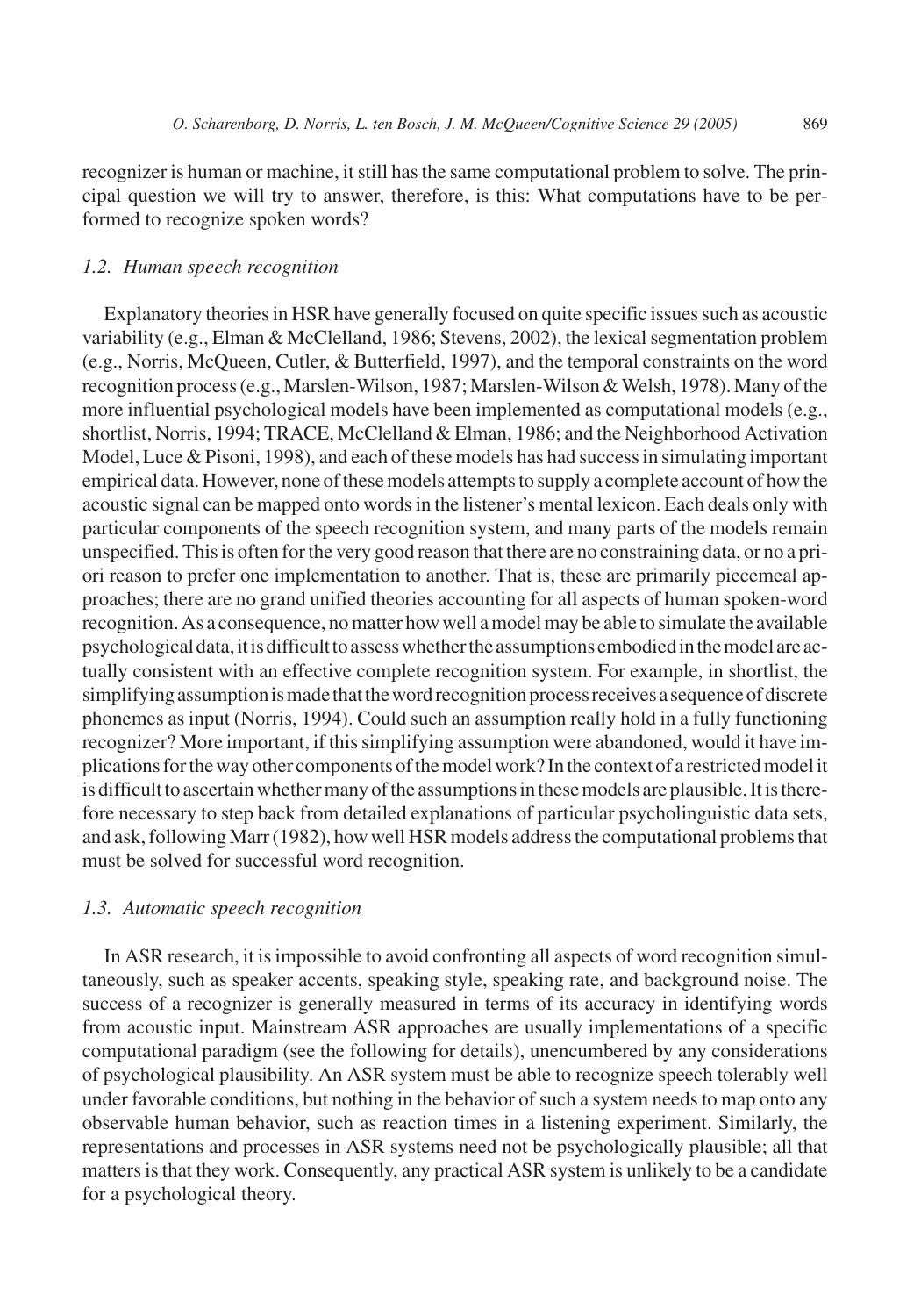# *1.4. Summary*

In a sense, therefore, we have two complementary models of speech recognition. HSR models explain at least some human behavior, but often leave a lot to the imagination when it comes to a detailed specification of how the recognition system would actually perform the task of recognizing spoken words with the acoustic signal as starting point. In contrast, ASR models can recognize speech, but offer little in the way of explaining human behavior. HSR and ASR are, however, not complementary in the set-theoretic sense of being nonoverlapping. For either type of model to be a success, it has to be consistent with a computational-level description of the problem of recognizing speech. In the following section, therefore, we present an analysis of the word recognition process at the computational level and discuss how both HSR and ASR systems have dealt with different aspects of the word recognition problem. We thus try to bridge the gap that exists between HSR and ASR (Moore & Cutler, 2001) by linking them at the computational level.

# **2. Computational analysis of word recognition**

# *2.1. Prelexical and lexical levels of processing*

Two acoustic realizations of the same word, or even the same sound, are never identical, even when both are spoken by the same person. These differences are due to factors such as speaker-dependent characteristics (e.g., vocal tract length, gender, age, speaking style, and emotional state), phonological context (e.g., sounds appearing at different places within a syllable or word are pronounced differently), coarticulation processes, and prosody. Furthermore, speakers usually do not adhere to the canonical pronunciation of words when talking; speech sounds may be reduced, deleted, inserted, and substituted. The resulting pronunciations of those words are often referred to as pronunciation variants. The speech recognizer must be able to accommodate this variability. Humans and computers are thus faced with the task of mapping a highly variable acoustic signal onto discrete lexical representations (such as words). We refer to this as the *invariance problem* (see, e.g., Perkell & Klatt, 1986). What kind of algorithms and representations could perform the computations required to solve this problem?

One possible solution to the invariance problem is to assume that each lexical unit is associated with a large number of stored acoustic representations and that these representations cover the normal variability observed in the signal (e.g., Goldinger, 1998; Klatt, 1979, 1989). In the HSR literature, theories that rely on storing representations of each encounter with a word are often called *episodic* theories. Episodic theories of lexical organization have been successful in explaining experimental data showing that human listeners are able to remember details of specific tokens of words that they have heard and that such episodic memories for words influence subsequent speech processing (see, e.g., Goldinger, 1998). However, the most obvious limitations of episodic models, especially if they refer to entire words, follow from their inefficiency compared to models using sublexical representations. Learning to recognize a word reliably will require exposure to a large number of acoustic realizations of that particular word. That is, a model that simply stores multiple episodes of words has to learn each word independ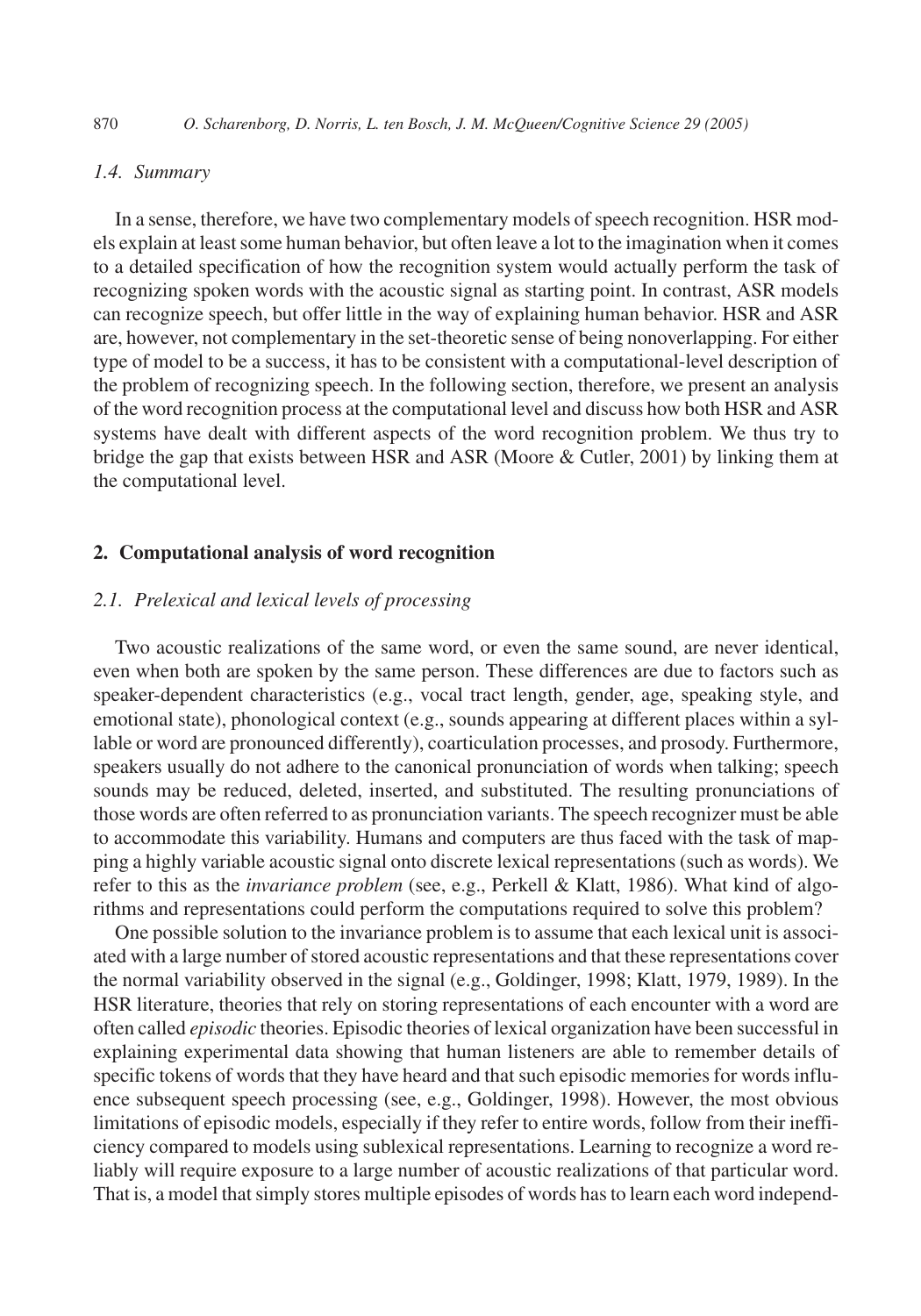ently. Nothing the model learns about recognizing one word will make it any better at recognizing previously unencountered words.<sup>1</sup>

A similar issue of generalization occurs across speakers. It is rather unclear how an episodic word recognition system could robustly recognize speech produced by a new speaker with unusual speech characteristics (e.g., a speaker of an unfamiliar dialect, or a speaker with a speech impediment) without learning new representations for each new word that speaker utters. Even if the new (unknown) speaker differs from known speakers in a completely systematic and predictable manner, for example, by consistently pronouncing one particular phoneme in an unusual way, this systematicity cannot easily be exploited to help recognize words spoken by the new speaker. To take account of the systematicity in pronunciation, an episodic model would first of all have to be able to analyze both the input and the episodic lexical representations in terms of their sublexical components and then have to modify the episodic representations of all words accordingly. These modified representations would then no longer correspond to any previously encountered episode. However, human listeners can rapidly adapt to a new speaker after exposure to only a few words. Norris, McQueen, and Cutler (2003) showed that listeners can quickly learn that a speaker produces a particular phoneme in an unusual manner; moreover, McQueen, Cutler, and Norris (2005) have shown that this knowledge generalizes to the processing of new words not yet heard from that speaker. Such learning seems to require a more abstract level of representation of speech sounds at a prelexical level of processing. Adjustments made in response to idiosyncratic speech at this level of processing would allow generalization to novel words. Models with fully episodic lexical representations, however, lack phonologically abstract prelexical representations.

Although there is no doubt that listeners can retain very detailed memories of the acoustic–phonetic properties of individual word tokens, this episodic information cannot support the robust generalization to new words and speakers shown by human listeners. In contrast, HSR models that rely primarily on abstract representations (such as phonemes or features) are able to generalize to new words and speakers. A drawback to this type of theory, however, is that they have difficulty explaining how details of specific tokens of words heard and remembered by human listeners can influence subsequent speech processing.

Furthermore, the use of abstract phonological representations at a prelexical level of processing—that is, one that mediates between low-level auditory processing and higher level lexical processing—helps to address the invariance problem. Prelexical representations such as features, phonemes, or syllables would provide a means of modeling the acoustic–phonetic information in the speech signal in terms of a limited number of subword units and, thus, offer the possibility of a more efficient coding of the variability in the signal than whole-word episodic models. For example, information about the variability associated with the stop consonant [t] could be associated with a single phonemic representation of that consonant (or perhaps representations of a small number of allophones), rather than with the lexical representations of all words containing [t].

Because of the listener's ability to generalize over new words and speakers, most HSR word recognition models therefore assume that there is some kind of prelexical level. The exact form of the representations at the prelexical level is still the topic of extensive research and debate (see McQueen, 2005, for a review)—in fact, this is arguably the most important question in current HSR research. In the absence of a clear answer to this question, different models make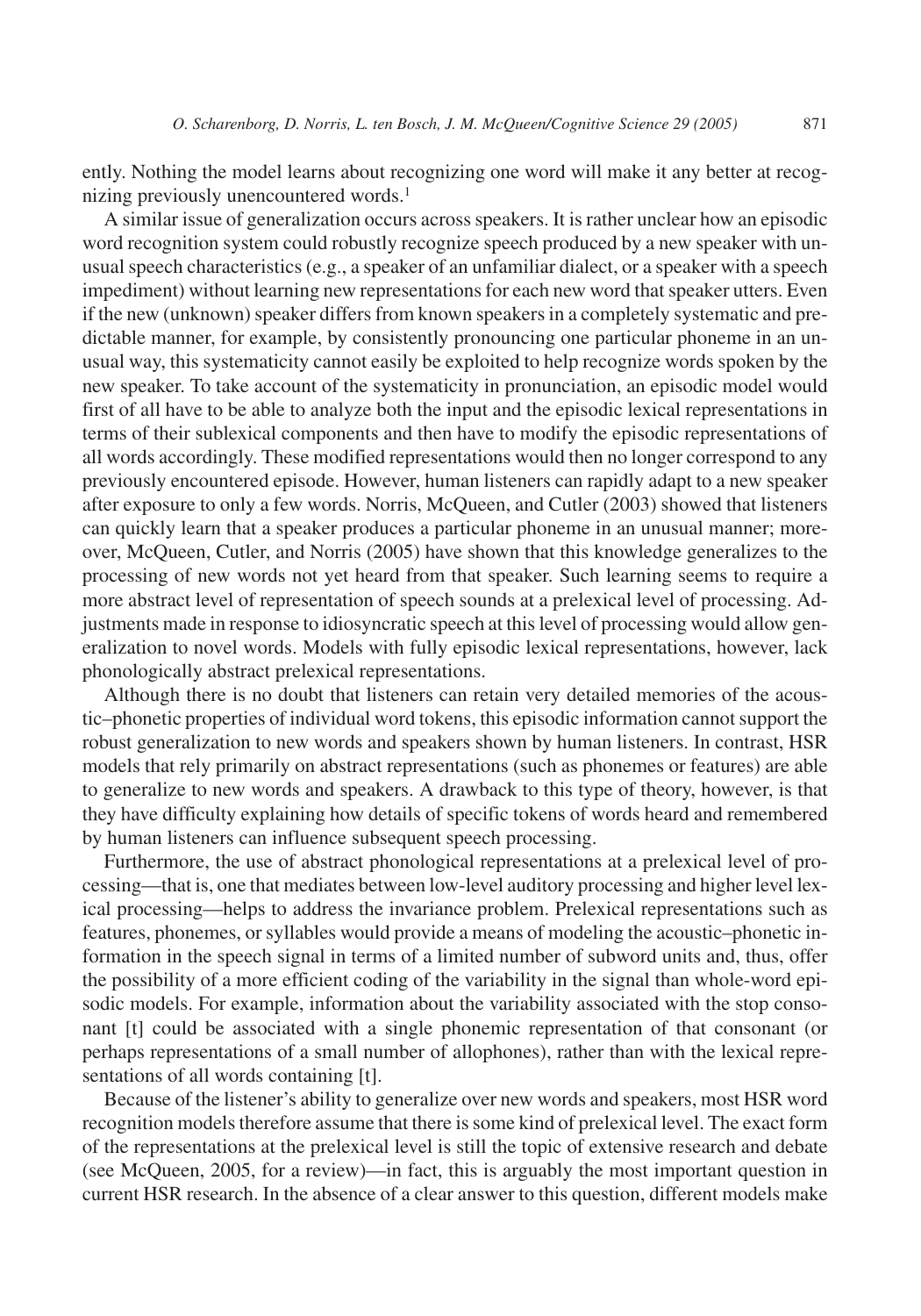different assumptions about the form that prelexical representations take: for example, phonemes in shortlist (Norris, 1994); acoustic–phonetic features and phonemes in TRACE (McClelland & Elman, 1986); features in the Distributed Cohort Model (Gaskell & Marslen-Wilson, 1997); and context-sensitive allophones in PARSYN (Luce, Goldinger, Auer & Vitevitch, 2000).

ASR solutions to the invariance problem in large part parallel those proposed in HSR. Some ASR models have close parallels to episodic models of HSR. In such models, each word is associated with a (large) number of acoustic templates, and it is assumed that these templates cover the variability observed in the signal. Speaker verification by spoken signatures is often based on the processing of a limited number of acoustic word templates (Furui, 1996). For each individual speaker, a few speech samples corresponding to specific words (e.g., spoken passwords, or spoken signatures) are stored, and every time a new speaker is encountered, new speech samples for each word of that new speaker are recorded and stored. However, this kind of approach is not practical when the recognition system is intended to be used by many people or for large vocabularies: Adding new speech samples for each new speaker is often not feasible.

An alternative ASR approach to the invariance problem is to build subword statistical models that encode the expected variation in the signal. These subword models could in principle represent several types of speech segments (e.g., phones<sup>2</sup>, syllables, diphones, or triphones). In the lexicon used by the ASR system, each word has one or more representations (i.e., the canonical representation plus possibly pronunciation variants) coded in terms of those subword units. Most mainstream mid- and large-vocabulary ASR systems are based on statistical phone models (see, e.g., Juang & Furui, 2000; Lesser, Fennell, Erman, & Reddy, 1975; Rabiner & Juang, 1993).

In developing such ASR systems, there are two obligatory steps. First, in the front end, a mapping is made from the raw speech signal to so-called *features* (i.e., numerical representations of speech information). The most important function of these features is to provide a relatively relevant, robust, and compact description of the speech signal. Ideally, the features would preserve all information that is relevant for the automatic recognition of speech, but eliminate irrelevant components of the signal, such as those due to background noise. These features describe spectral characteristics such as the component frequencies found in the acoustic input and their energy levels. Second, in the acoustic modeling stage, an acoustic model is created for each recognition unit (e.g., each phone). Such an acoustic model usually consists of a sequence of hidden Markov model (HMM) states (or artificial neurons in the case of an artificial neural network). For an introduction on HMMs, the reader is referred to Rabiner and Juang (1993).

Fig. 1 shows a graphical representation of an HMM consisting of three states (indicated by the circles in Fig. 1). Each state describes a specific segment of speech using the features that were computed during the feature extraction process. These feature vectors are clustered together, and the probability of any given cluster is then described in terms of probability density functions (indicated as *b* in Fig. 1). For example, the acoustic model for a particular phone might encode the expected spectral variability that occurs when that recognition unit is spoken in the context of different neighboring recognition units or when people with different regional accents produce that specific recognition unit. The probability density functions are estimated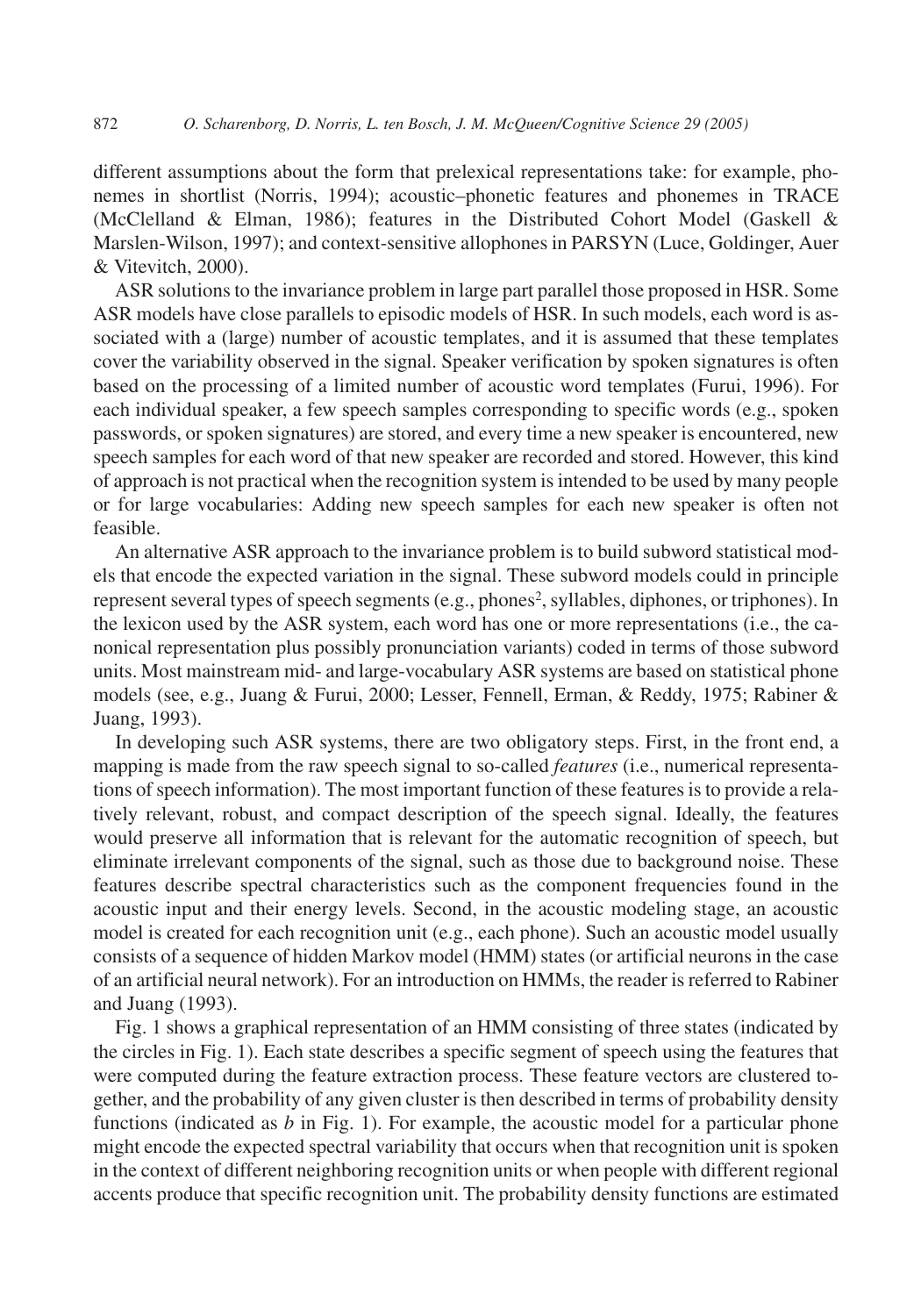

Fig. 1. A graphical representation of a Hidden Markov Model consisting of three states.

over all acoustic tokens of the recognition unit in the training material. Once trained, the acoustic model can be used to derive an estimate of the probability that a particular stretch of signal was generated from the occurrence of a particular recognition unit (*P*(*W*|*X*), where *P* denotes the probability, *W* is the recognition unit, and *X* is the acoustic model of the recognition unit. The variability in duration found in the speech signal is modeled by a set of transition probabilities (indicated by *a* in Fig. 1), namely,

- self-loop (Fig. 1:  $a_{i,i}$ ): remain in this state;
- next (Fig. 1:  $a_{i,i+1}$ ): jump to the next state;
- skip (Fig. 1:  $a_{i,i+2}$ ): skip one state.

A very common procedure for training acoustic models maximizes the likelihood that a given acoustic signal has been generated by a given acoustic model; more precisely, it maximizes  $P(X|S)$  (in which P denotes the probability, S is the speech model, and X is the acoustic signal). The procedure for training acoustic models is such that sequences of acoustic models corresponding to sequences of speech segments are trained simultaneously instead of one acoustic model at a time. The trained acoustic models can then be used for recognition. During word recognition, the incoming speech signal is matched against the acoustic representations of the words in the lexicon.

ASR systems with subword models have the same advantage as HSR models with prelexical representations: New words can be learned simply by learning the appropriate sequence of subword models, and such knowledge will automatically generalize to new tokens of the word. In fact, once a sufficient range of subword models has been trained, new words can be recognized simply by providing a phonemic transcription of those words. No prior exposure to the new words is required. This is exactly how commercial systems such as IBM's ViaVoice and ScanSoft's Dragon Dictate work. The recognizer only requires exposure to a representative sample of speech to achieve accurate recognition of a large vocabulary.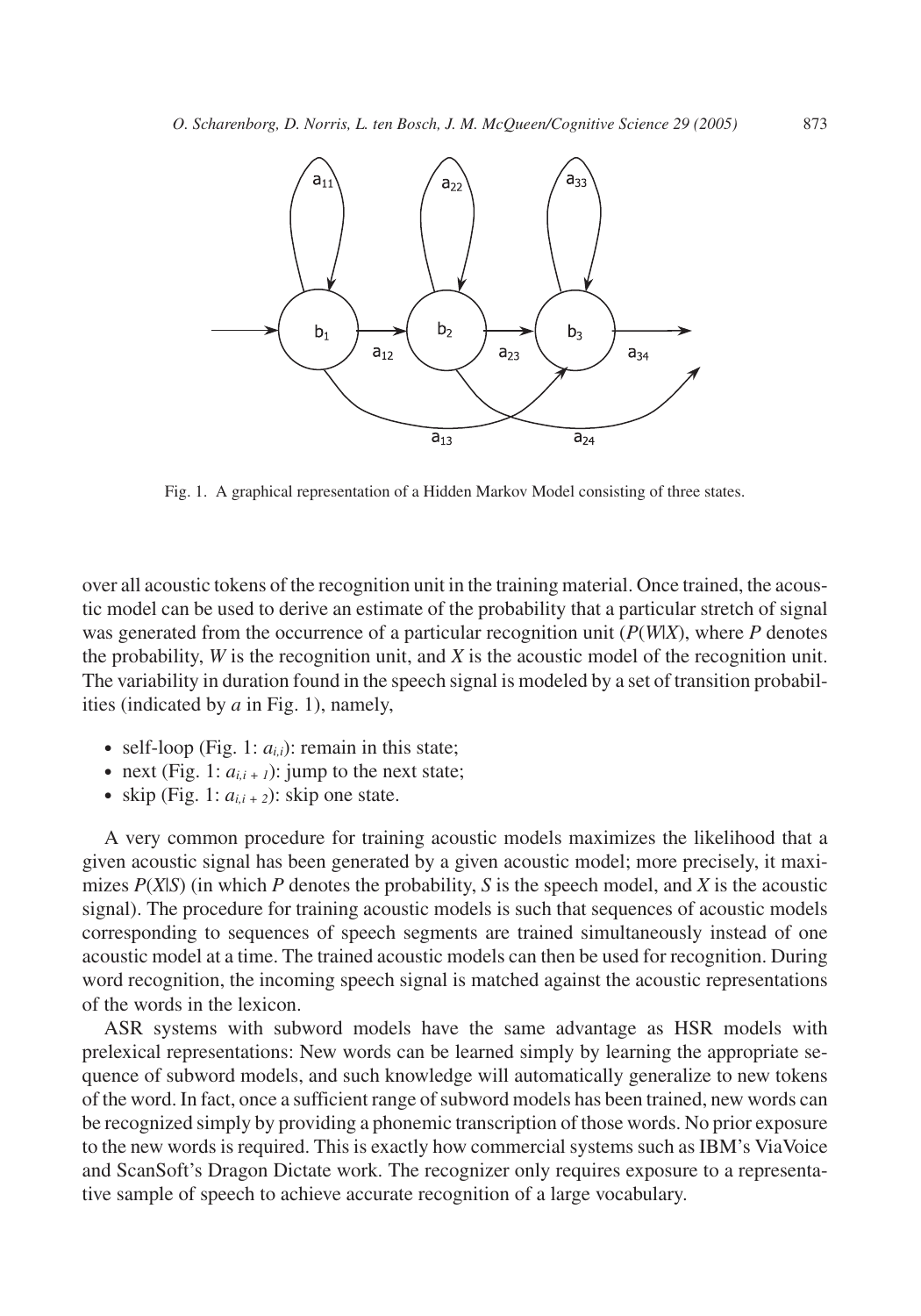

Fig. 2. The left panel shows an example of a word lattice as used in automatic speech recognition; the right panel shows the competition process that occurs in human speech recognition.

This comparison of HSR and ASR approaches to the invariance problem already shows that there are strong similarities at the computational level between the two domains. Because both HSR and ASR researchers are attempting to solve the same computational problem, it should come as no surprise that they have developed similar solutions.

Although we argued previously that for successful speech recognition, a prelexical level is needed to effectively solve the invariance problem, it is critical to note that the search algorithms in mainstream ASR approaches are generally indifferent to the level of representation or size of the models involved. In the search process, the distinction between prelexical and lexical levels is almost absent. The search for the sequence of words that best matches the signal is usually performed by searching for the best path through a *lattice.* The left-hand panel of Fig. 2 shows an example of a word-based lattice. During the search, the lattice is built dynamically. At the lowest level, the nodes in the lattice are the individual HMM-states (see also Fig. 1). The connections (or the allowed transitions) between the nodes are fully specified by the combination of HMM model topologies (i.e., the number of states present in the HMM of each subword unit), the structure of the word in the lexicon in terms of the subword units and, if applicable, a language model that specifies the syntax, that is, the allowed (possibly probabilistic) ordering of the words in the output of the speech recognizer. This means that in this lattice, the information on the level of probabilistic acoustic detail up to the level of probabilistic linguistic information about syntax is integrated in a single structure, which is used to decode the speech signal in terms of words. A lattice has one begin node (denoted B in Fig. 2) and one end node (denoted E in Fig. 2). There are multiple *paths* from B to E following the direction of the arrows, and, given an utterance as input, each path corresponds to a possible lexical parse of the input.

## *2.2. Cascaded prelexical level*

An ideal speech recognizer would be able to recognize spoken words in close to real time. For the human listener, this is necessary for efficient communication. It indeed appears to be the case that there is very little lag between when a word is spoken and when it is recognized: On the basis of results from a number of different listening tasks, Marslen-Wilson (1987) estimated this lag to be only 200 msec (i.e., about one syllable at an average speaking rate).

To achieve this rapid recognition, HSR models generally assume that there is continuous, or cascaded, flow of information between the prelexical and lexical levels. That is, rather than sending discrete chunks of information after each prelexical unit is identified, the prelexical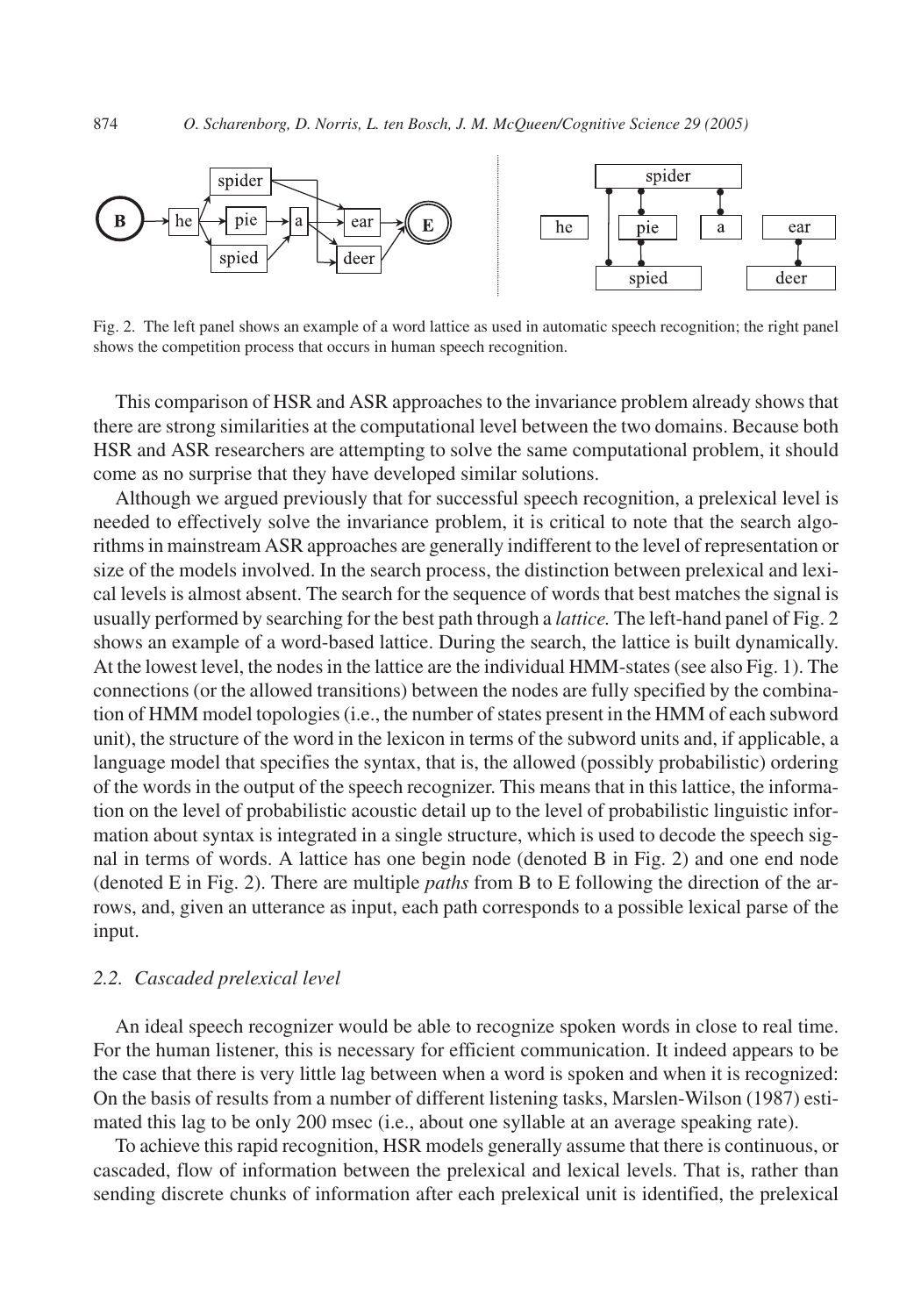level continuously outputs the results of all partial analyses. If these two levels operated serially, with categorical decisions being taken at the prelexical level before lexical access was initiated, this would introduce delays in processing time: The lexical level would have to wait for decisions about each prelexical unit in the input (e.g., about each phoneme or each syllable) before word recognition could be achieved. Cascaded processing helps to avoid this delay. Moreover, as McQueen, Dahan, and Cutler (2003) argued, cascaded processing has another benefit with respect to the timing of word recognition: It allows contextual information (i.e., the semantic or syntactic constraints imposed by the preceding words in the utterance) to be used immediately in the process of lexical selection.

Extensive experimental HSR data support cascaded processing. A growing body of HSR experiments has shown that lexical processing is modulated by fine-grained acoustic-phonetic information (e.g., Andruski, Blumstein, & Burton, 1994; Davis, Marslen-Wilson, & Gaskell, 2002; Gow, 2002; Marslen-Wilson & Warren, 1994; McQueen, Norris, & Cutler, 1999; Salverda, Dahan, & McQueen, 2003; Spinelli, McQueen, & Cutler, 2003; Tabossi, Collina, Mazzetti, & Zoppello, 2000; see McQueen et al., 2003, for review). Other HSR research has shown that lexical processing is continuous and incremental (i.e., it changes as the input unfolds over time; e.g., Allopenna, Magnuson, & Tanenhaus, 1998; Zwitserlood, 1989). Again, such findings suggest that the prelexical level is not a discrete processing stage.

Although fast and immediate recognition is vital to successful human communication, real-time recognition is not always important in ASR applications. For example, in systems designed for the orthographic transcription of large collections of speech, recognition can satisfactorily be performed offline (Makhoul et al., 2000). However, although they are not able to match human performance, some ASR systems are able to perform speech recognition in close to real time. For example, commercial systems designed to recognize dictated speech (e.g., ViaVoice and Dragon Dictate) can often produce results shortly after words have been uttered. However, the solution that is hypothesized after a certain word has been presented to the system may change based on additional information that arrives after this word, and this adjustment process may delay the output of the eventual hypothesized word sequence. This effect is often due to the influence of long-span language models, for instance, tri-gram language models, which affect the interpretation of bottom-up evidence of individual words from the acoustic signal. A very similar phenomenon is observed in human listeners. When listening to natural speech (as opposed to the read speech used in the studies reviewed by Marslen-Wilson, 1987), listeners may not recognize a word until several following words have been heard (Bard, Shillcock, & Altmann, 1988).

In most ASR systems, there is a form of cascaded processing. This can be found in the graded, continuous matching that occurs between the signal and the acoustic models. As explained previously, in mainstream ASR approaches, the word search is based on a search of optimal paths through a decoding lattice. This lattice is constructed on the basis of both prelexical and lexical representations (see Section 2.1), which means that decisions about the final recognition result are based on the combination of all information in the decoding lattice, rather than just the prelexical level alone. The matching scores that are the result of the matching function all contribute to the a posteriori probability of a path in the decoding lattice.

Cascaded processing in ASR is more clearly visible in ASR systems using a two-step approach (e.g., Demuynck, Laureys, Van Compernolle, & Van Hamme, 2003). The first step in-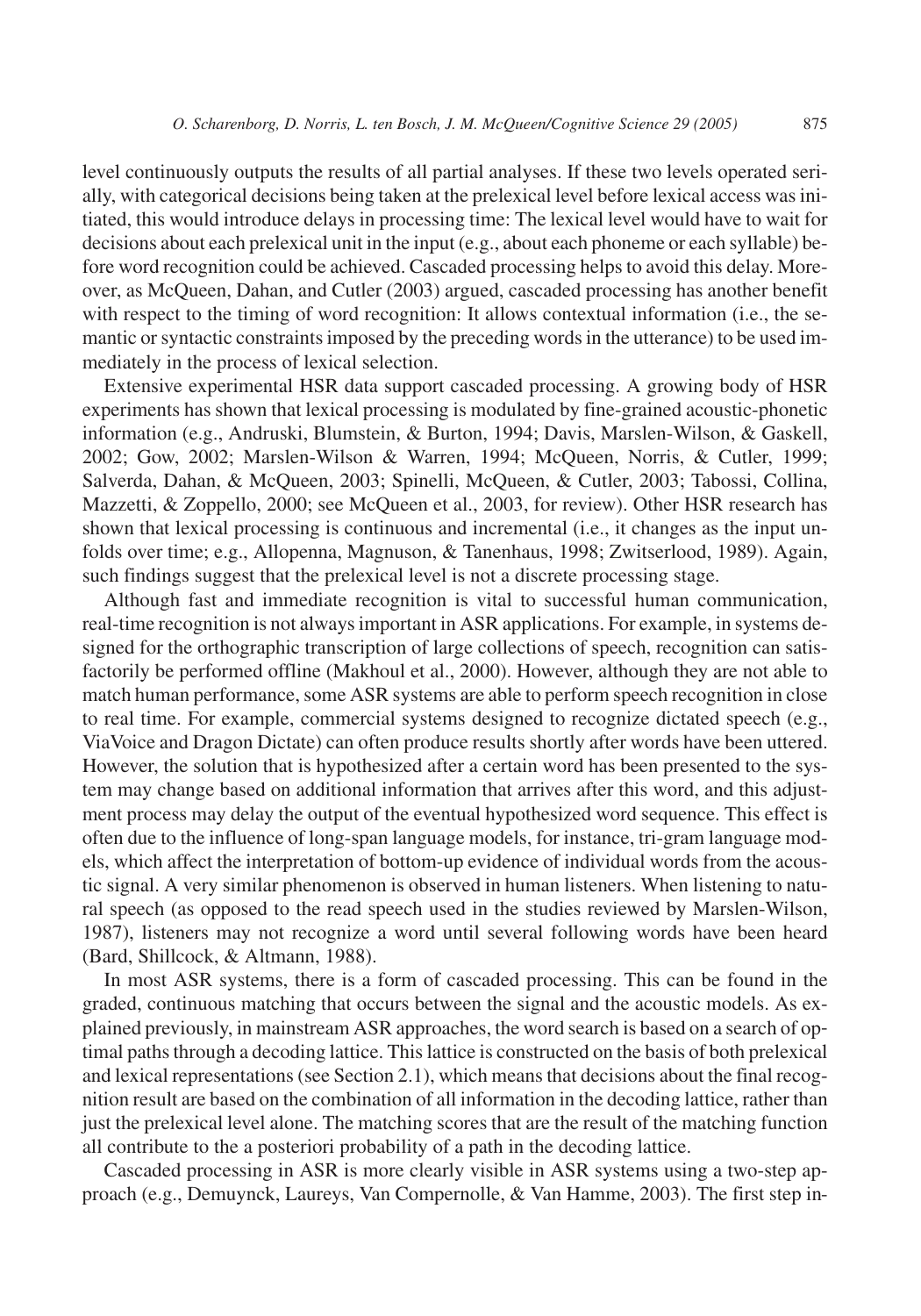volves the decoding of the incoming acoustic signal into a (probabilistic) lattice with prelexical units, and the second step involves a lexical search (and sometimes even the search for semantic information) from this intermediate lattice representation. The lexical search in the second step does not need to wait for the lattice to be final, but can start while the lattice is still under construction. Again, therefore, because of the computational constraint of needing to recognize speech rapidly, both HSR models and ASR systems have converged on cascaded processing algorithms.

#### *2.3. Multiple activation and evaluation of words*

At the heart of the problem of speech recognition is the task of matching the representation of the speech signal to words in the lexicon. This task can be considered to have three subcomponents. First, the input must be compared with representations of the words in the lexicon. Second, some assessment must be made of the degree to which the input matches those representations. Finally, a choice must be made as to which word matches the input most closely. In HSR, these three subcomponents can sometimes correspond to separable parts of a model. In ASR, these subcomponents are generally combined in a single search process, as described earlier (see Section 2.1).

The matching process necessarily depends on the form of the prelexical representations. In an HSR model such as shortlist, where the prelexical representations are simply a sequence of phones, the process of comparing the input to lexical representations is trivial: It is performed by a serial search through the lexicon. However, in common with almost all psychological models, it is assumed that human listeners can perform this search in parallel. The degree of match between the input and individual representations is calculated very simply in the shortlist model: Words score  $+1$  for each matching phoneme, and  $-3$  for each mismatching phoneme. A set of words that best matches the input (the shortlist) is then entered into an interactive activation network. The word nodes in the network are activated in proportion to their match to the input as determined by the match/mismatch score, and words that derive their evidence from the same input phonemes are connected together via inhibitory links. The word with the highest activation (i.e., the greatest perceptual support) will therefore inhibit words with lower activation during competition, and the best matching word will be recognized. As we will see later, however, the real value of the competition process is in the recognition of continuous speech.

The matching process in TRACE is more complicated than in shortlist because the TRACE network has featural nodes as well as phoneme nodes, and there is competition (inhibition) between phoneme nodes as well as word nodes. The most important difference between TRACE and shortlist is probably that, in contrast to shortlist, word activation is not decreased by the presence of mismatching phonemes. Both models assume that access to lexical entries occurs in parallel, that word nodes in an interactive activation network are activated in proportion to their degree of match to the input, and that selection of the best matching word is achieved by competition between activated words.

In the Cohort model (Marslen-Wilson, 1987, 1990; Marslen-Wilson & Welsh, 1978), the input signal activates all words that begin in the same way as the input (e.g., start with the same phoneme as the input). These words form what is called the *word-initial cohort.* Whenever the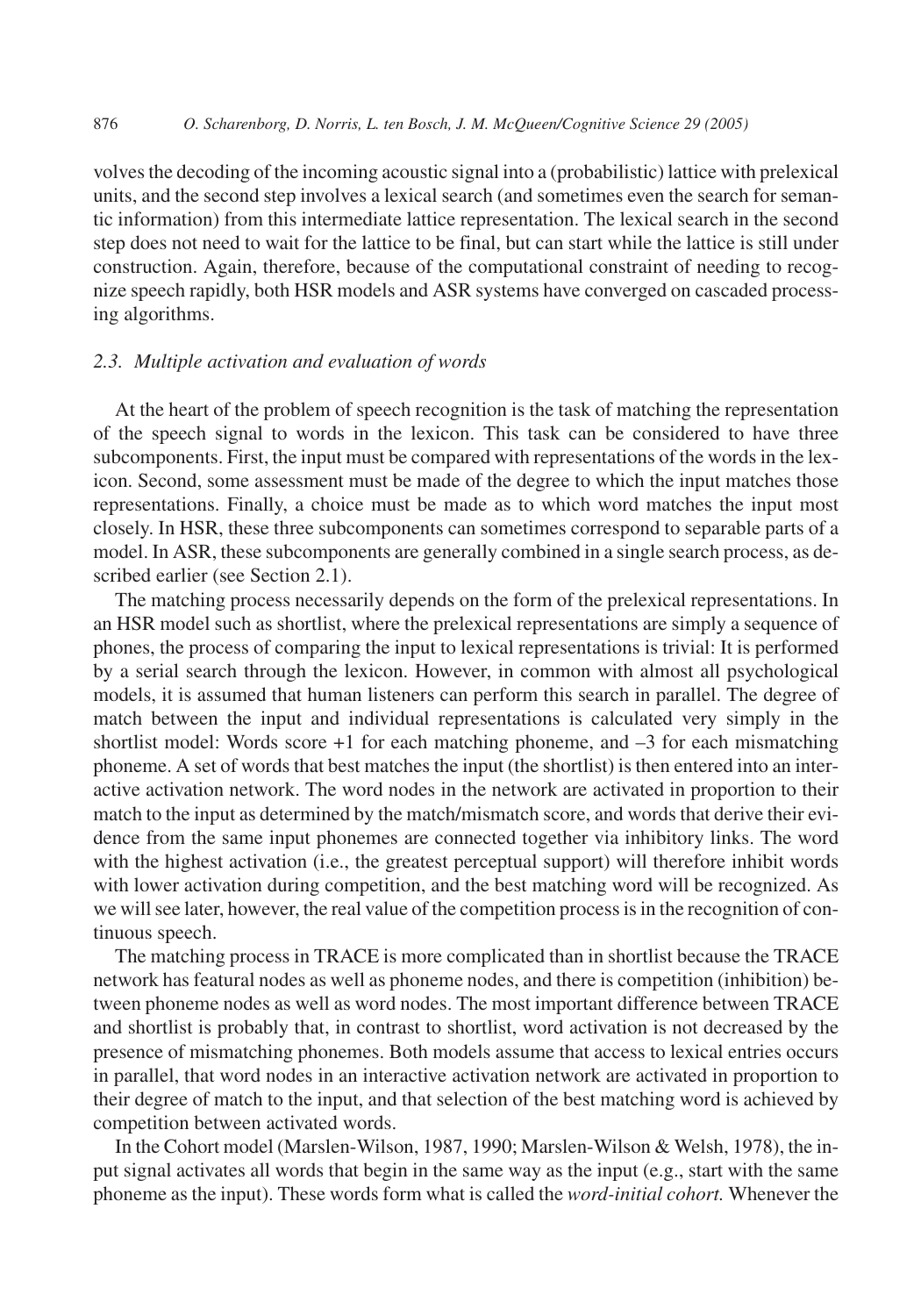mismatch between the input and the target word becomes too large, the candidate word drops out of the cohort. A word is recognized via a decision process where the activation values of the words that remain in the cohort are compared. Recognition takes place when the difference in activation between the best candidate word and its runner up exceeds a certain criterion. In all of these HSR models (and others, such as the Neighborhood Activation Model, Luce & Pisoni, 1998; the Distributed Cohort Model, Gaskell & Marslen-Wilson, 1997; and PARSYN, Luce et al., 2000) there is therefore some kind of competition mechanism that allows for the relative evaluation of multiple candidate words.

A large number of psycholinguistic experiments, using a wide variety of different paradigms, have amassed considerable evidence that multiple candidate words are indeed "activated" simultaneously during human speech comprehension (e.g., Allopenna et al., 1998; Gow & Gordon, 1995; Tabossi, Burani, & Scott, 1995; Zwitserlood, 1989). There is also extensive evidence that there is some form of relative evaluation of those alternatives (e.g., Cluff  $&$  Luce, 1990; McQueen, Norris, & Cutler, 1994; Norris, McQueen, & Cutler, 1995; Vitevitch & Luce, 1998, 1999; Vroomen & de Gelder, 1995). The data on both multiple activation and relative evaluation of candidate words are reviewed in McQueen et al. (2003) and McQueen (2005).

The competition mechanism in HSR models helps them solve what we refer to as the *lexical-embedding* problem. Because natural language vocabularies are large (many languages have on the order of 100,000 words), but are constructed from a limited set of phonemes (most languages have inventories of between 10 and 50 phonemes; Maddieson, 1984), and because words have a limited word length, it is necessarily the case that there is considerable phonological overlap among words. Any given word is likely to begin in the same way as several other words (Luce, 1986) and to end in the same way as other words. In addition, longer words are likely to have shorter words embedded within them (McQueen, Cutler, Briscoe, & Norris, 1995). This means that when the recognizer is presented with any fragment of a spoken word, that fragment is likely to be compatible with many lexical alternatives.

Parallel evaluation of lexical hypotheses is thus the main solution to the lexical-embedding problem in HSR. Note that the particular choice of algorithms in HSR is strongly influenced by the belief that the brain is a parallel processing device, which is therefore capable of comparing many different lexical hypotheses simultaneously. For our present purposes, it is worth drawing attention to an important terminological consequence of contrast between parallel activation theories and serial search models. In the psychological literature, activation models are often thought to stand in contrast to search processes. However, in the ASR literature, the entire speech recognition process is seen largely as a search problem: How should an ASR system search through the entire set of lexical hypotheses to discover which best matches the input? The search might be performed serially, or in parallel, depending on the choice of algorithms and hardware. Technically then, even parallel activation models in psychology are really search models.

In ASR, the search module searches for the word that maximizes the likelihood of the word given the speech signal:  $P(W|X)$ ; in which  $P$  is the probability,  $W$  is the word, and  $X$  is the acoustic signal. The search is often implemented by a DP technique (e.g., Rabiner & Juang, 1993). Two often-used types of DP are A\* search (e.g., Paul, 1992), in which the best hypothesis is searched for in a time-asynchronous depth-first way, and Viterbi decoding, in which the search strategy is time-synchronous and breadth-first (e.g., Rabiner & Juang, 1993; for a textbook account, see chapter 5 of Jelinek, 1997). Both of these algorithms are simply efficient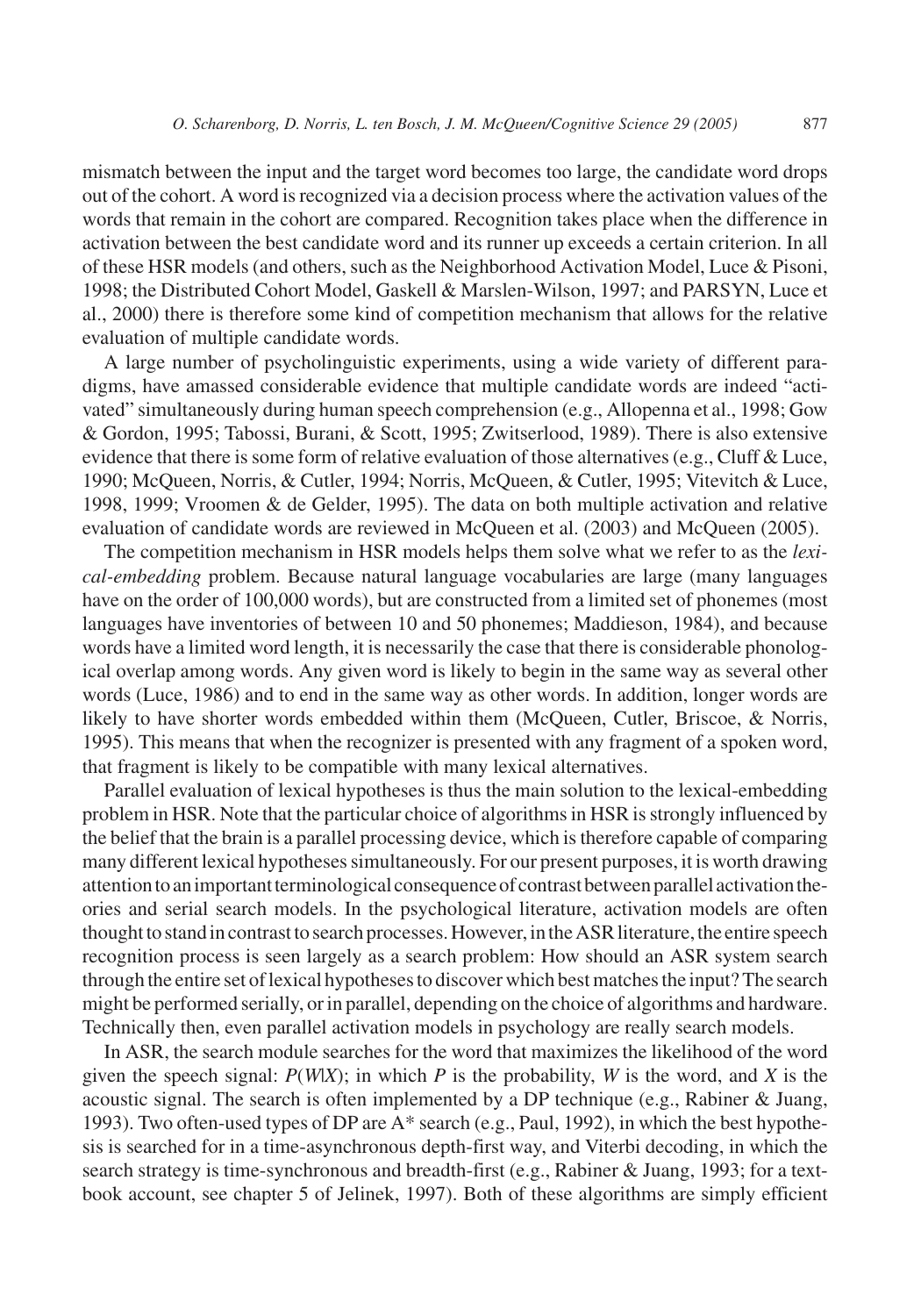methods of finding the best path through a lattice, that is, the sequence of words that best matches the input. During the processing of incoming speech, pruning techniques remove the most implausible paths, to keep the number of paths through the search space manageable. As a result, only the most plausible words are considered in the search.

During the recognition of isolated words, multiple paths (corresponding to candidate words in HSR) are considered simultaneously, and each candidate word (or to be more precise, path) is assigned a *score* that indicates the match between the word and the input. Internally, the paths—or candidate words—and their corresponding scores are ranked on the basis of the path score. The path (which in the case of isolated word recognition will only contain one word) with the best score wins. The score each path obtains is determined on the basis of Bayes's rule and is related to (a) the probability that the acoustic signal is produced given the word (*P*[*X*|*W*]), and (b) the prior probability of the word—usually based on its frequency of occurrence; *P*(*W*).

Thus, although in ASR systems the lexical access and lexical selection stages are combined into one search module, pruning mechanisms do have the effect of limiting the search. This has parallels in the shortlist model, where only a small number of words are considered as candidates at each point in time. Similarly, the search process in ASR, and the ordering of surviving paths in the lattice on the basis of the accumulated path scores, are akin to the relative evaluation processes seen in HSR models. There is one important difference between the ASR approach and psychological models, however. In HSR models such as shortlist and TRACE, the competition process involves individual lexical candidates, whereas most ASR systems base their search on comparing scores of complete paths. Nevertheless, this qualification aside, there are again strong similarities between ASR and HSR.

## *2.4. Continuous speech recognition*

So far, our computational analysis of spoken-word recognition has focused on the task of identifying isolated words. However, the real task facing a listener, or an automatic speech recognizer, is to identify words in utterances. Natural utterances are continuous, with no gaps or reliably marked boundaries indicating where one word might end and another begin. That is, to a first approximation, *speechiscomparabletohandwrittentextswithoutspaces* (thus, with no gaps between words or letters). Words in a spoken utterance may therefore in principle start and end at any time in the acoustic signal. In itself, the absence of clear boundaries might not create any additional computational problems beyond that involved in isolated word recognition. If all words in the language were highly distinctive, and could be identified at or before their final phoneme, then words could be identified in sequence, with one word starting where the next ended (as in the Cohort model). However, in natural languages this is not the case. The lexical-embedding problem (described in the previous section) is particularly acute given continuous speech as input. Consider the input *ship inquiry* ([fipingkwaiari]). Within this phone sequence several words can be found starting and ending at different moments in time; for example, *ship, shipping, pink, ink, inquiry,* and *choir.* In addition, there are a multitude of partially matching words, such as*shin, sip, shipyard, pin, quite, quiet,* and *fiery.* How do we determine the best way of parsing this continuous input into a sequence of words? Once again, this can be considered to be a search problem.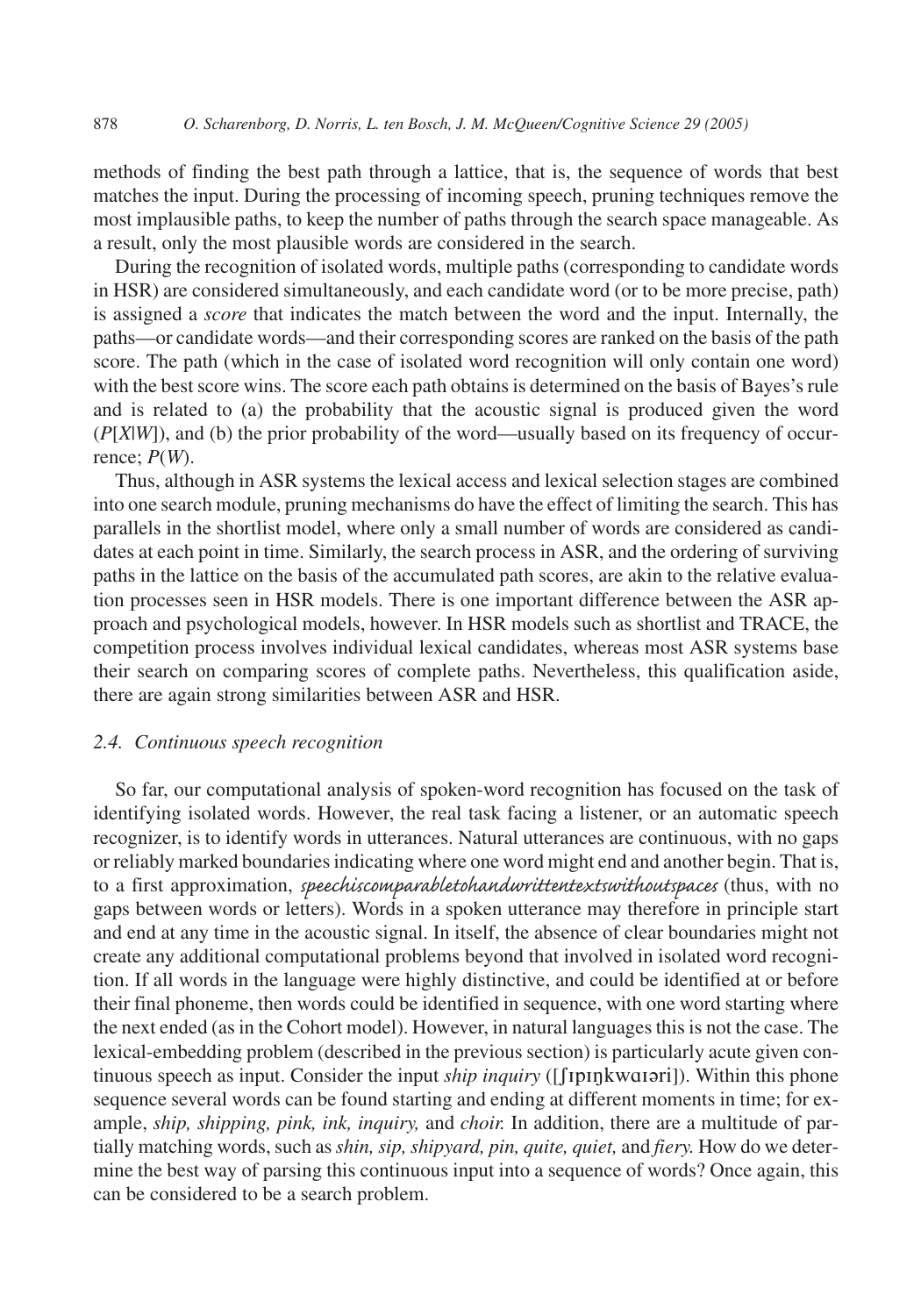The algorithms for continuous speech recognition used in HSR and ASR are usually rather different. However, in both cases, the algorithms are direct extensions of the procedures used for isolated word recognition. As noted earlier, a critical difference between ASR and HSR models is that search in ASR is based on hypotheses at the utterance level (i.e., paths through the lattice for all the words in an input sentence), whereas the evaluation process in HSR is at the word level (e.g., competition between individual lexical hypotheses). This difference is illustrated in Fig. 2. The left-hand panel shows a graphical representation of a set of words in the form of a lattice with possible paths through the utterance as used in ASR, whereas the right-hand panel shows a graphical representation of the same set of activated words and the inhibitory connections between those words, as in HSR models such as TRACE and shortlist.

In HSR models, the best parse of the input is generated by the lexical competition process. Because lexical candidates that overlap in the input inhibit each other, the most strongly activated sequence of words will be one in which the words do not overlap with one another. Also, because words with more bottom-up support have more activation, the competition process will tend to favor words that completely account for all phonemes in the input over any sequences that leave some phonemes unaccounted for. Through the competition process, the activation value of a given candidate word comes to reflect not only the goodness of fit of that word with the input with which it is aligned, but also its goodness of fit in all lexical parses of the utterance that it is involved in. The competition process thus results in the optimal segmentation of the input. Lexical competition is therefore a valuable algorithm in HSR, both for the lexical-embedding problem and for the segmentation problem.

The ASR algorithm for the recognition of sequences of words is also an extension of the algorithm for the recognition of isolated words. In the case of isolated word recognition, each path corresponds to one word; in the case of continuous speech recognition, each path corresponds to a word or a sequence of words. The underlying search algorithm is identical. In the case of continuous speech recognition, the score on the basis of which the paths are ranked and the best path is determined is based on three factors (instead of two in the case of isolated words): (a) the probability that the acoustic signal is produced, given the word sequence (*P*(*X*|*Path*), in which *Path* denotes a word or word sequence); (b) the prior probability of each word (based on its frequency of occurrence); and (c) possibly other higher level sources of information with respect to the recognition unit and its context (like *N*-gram scores or grammars).

It is worth noting that in the original account of the shortlist model (Norris, 1994), it was suggested that the lexical competition process could equally well be performed by a DP algorithm instead of an interactive activation model, and Fig. 2 indeed clearly shows the striking resemblance between the search in ASR and the competition process in HSR models. This reinforces the point that competition and search are simply alternative algorithms that perform the same computational function.

## *2.5. Cues to lexical segmentation*

Work in HSR has suggested that there is more to the segmentation of continuous speech than lexical competition. Although they are not fully reliable, there are cues to likely word boundaries in the speech stream (e.g., cues provided by rhythmic structure, Cutler & Norris,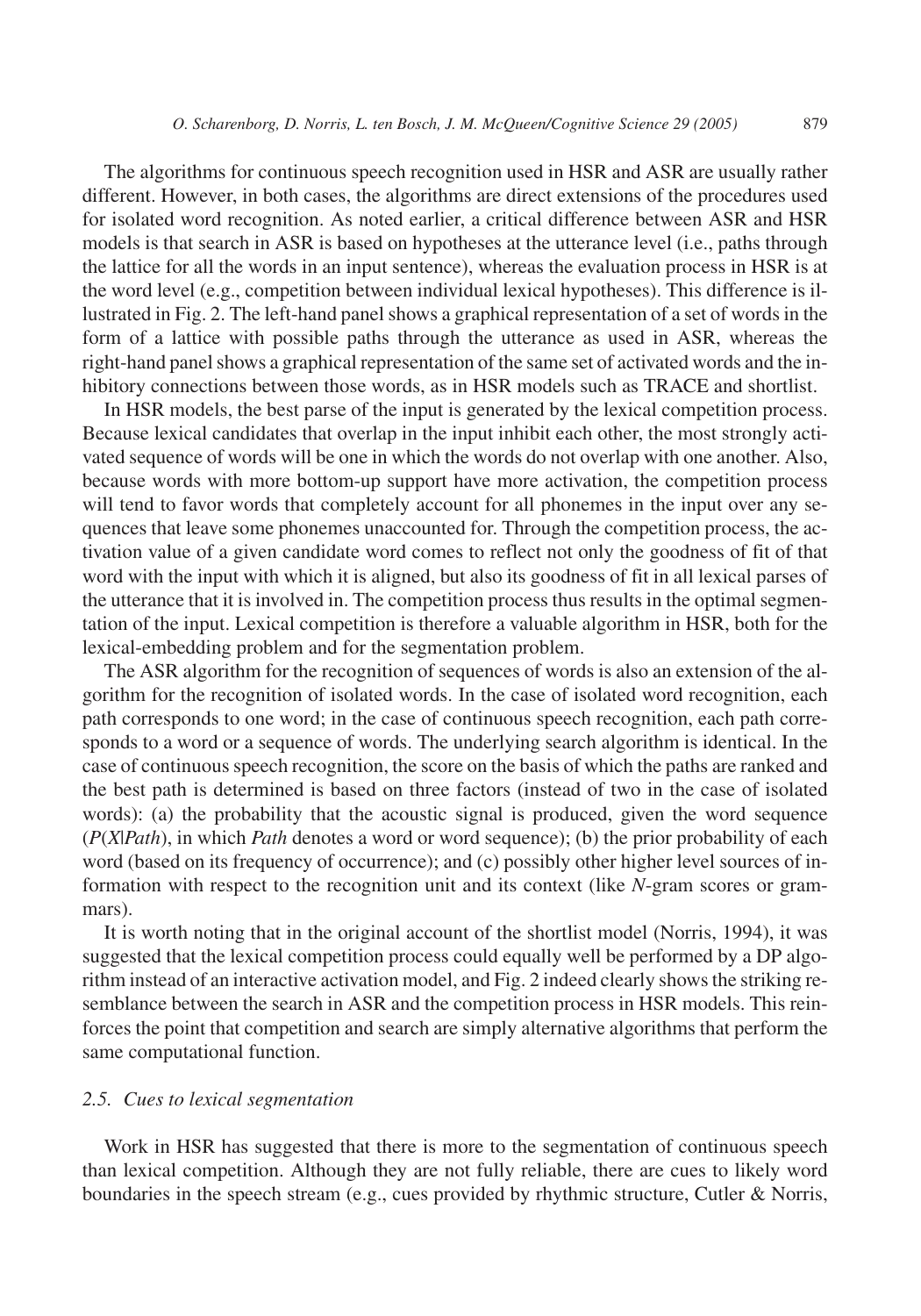1988; phonotactic constraints, McQueen, 1998; acoustic and allophonic cues, Church, 1987; and silent pauses, Norris et al., 1997), and listeners appear to use these boundary cues in segmentation. The question therefore arises how this boundary information can be used to modulate the competition-based segmentation process in HSR models. Norris et al. (1997) argued that human listeners use a lexical viability constraint called the Possible Word Constraint (PWC). As implemented in shortlist, the PWC operates as follows: Each candidate word is evaluated with respect to any available cues to likely word boundaries (i.e., boundaries marked by rhythmic, phonotactic, allophonic, and acoustic signals). If the stretch of speech between the edge of a candidate word and the location of a likely word boundary is itself not a possible word, then that candidate word is penalized (its activation is halved). A stretch of speech is not a possible word if it does not contain a vowel. Cross-linguistic comparisons have suggested that this simple phonological constraint on what constitutes a possible word in lexical segmentation may be language universal (see, e.g., Cutler, Demuth, & McQueen, 2002).

Norris et al. (1997) suggested that an important benefit of the PWC was that it would help solve the problem of recognizing speech containing unknown or "out-of-vocabulary" words. There are many reasons why a portion of an utterance may not match any lexical entry (due, e.g., to a mispronunciation, to masking of part of the signal by noise, to use of an unknown pronunciation variant, or of course to use of a genuine out-of-vocabulary word). Competition-based recognizers will tend to parse such inputs in terms of the words that are in the lexicon. Consider the utterance, "They met a fourth time," but spoken by a speaker of a London dialect of English, who produces the last sound of the word *fourth* as [f]: *fourth* will thus be said as *fourf.* As Norris et al. (1997) argued, a competition-based model such as shortlist, if *fourf* is not stored as a word form in the lexicon, will tend to recognize such a sequence as *They metaphor f time.* This is clearly inadequate. What is required is a mechanism that will generate plausible candidates for new word forms (such as *fourf*) and rule out impossible new word forms (such as*f*). The PWC achieves this: Candidates such as *metaphor* and *four* will be penalized because there is a vowelless sequence (the single *f*) between the end of those words and the boundary marked at the onset of the strong syllable *time.* The sequence *fourf* will thus be available as a potential new word form, perhaps for later inclusion in the lexicon (see Norris et al., 1997, for more details and simulation results).

Most ASR systems do not have a mechanism that looks for cues in the speech signal to help the segmentation process. However, a few attempts have been made to use prosodic cues to help the segmentation process. In analogy with the finding of Norris et al. (1997) that human listeners use silent pauses to segment speech, Hirose, Minematsu, Hashimoto, and Iwano (2001) built an ASR system that uses silent pauses to place boundaries between morae in Japanese speech. The number of attempts to use prosodic (or other types of) cues in the segmentation process in ASR is small, however, and the results are usually poor. A mechanism like the PWC has not to our knowledge yet been added to ASR models.

In HSR, the PWC is supported by experimental data and is motivated as an algorithm to solve the out-of-vocabulary problem. The out-of-vocabulary problem is usually not a big problem in ASR systems that have been developed for a specific (small) task, such as digit recognition. However, when the task involves a more natural conversation between a human and an ASR system, such as an automatic directory assistance system where the caller can ask for any business or private telephone listing, the number of out-of-vocabulary words increases dramat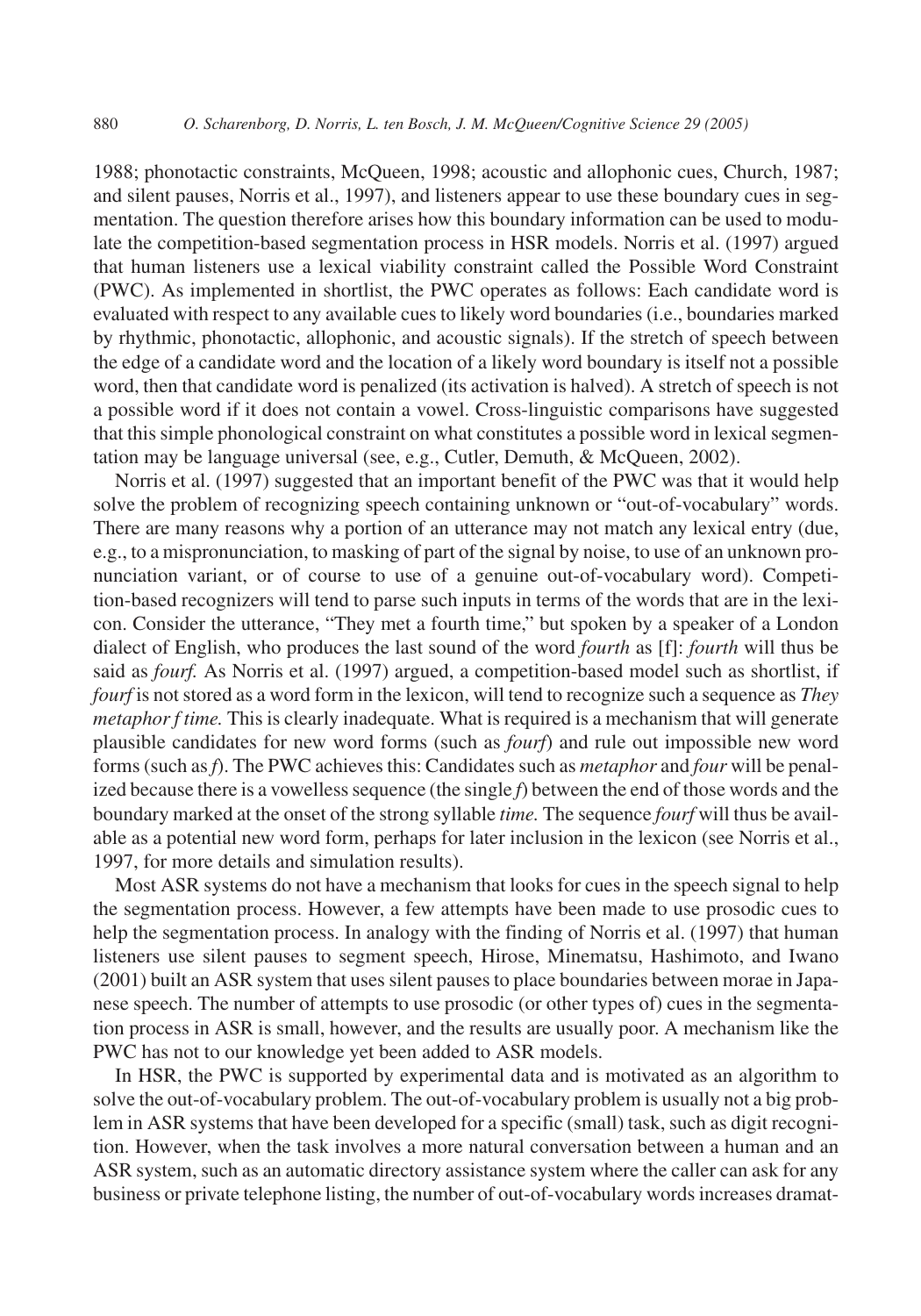ically, reducing the recognition accuracy of the ASR system. A number of ASR systems therefore have a mechanism to detect out-of-vocabulary words (e.g., Hypothesis Driven Lexical Adaptation [HDLA]; Waibel et al., 2000): If a sequence cannot be associated with a lexical entry with any high degree of certainty, it will be labeled as *out-of-vocabulary* and usually not processed further (there are exceptions, for instance, the second pass in HDLA does process the entries labeled as out-of-vocabulary). However, the detection method is prone to errors. Furthermore, few of those systems can automatically "learn" these out-of-vocabulary words. Adult human listeners, however, can learn new words from limited exposure, and these words appear to be rapidly incorporated into the listener's lexicon (Gaskell & Dumay, 2003). As we have just argued, the PWC can assist in this learning process through helping to specify which novel sequences in the input are potential new words. There is therefore a fundamental difference between human and machine speech recognition. HSR must be an inherently dynamic process (i.e., must be able to change over the course of the listener's lifetime), whereas ASR systems are usually built for a specific purpose and, thus, after an initial training and development phase, are basically fixed systems. That is, HSR algorithms must be flexible, in order for the listener to be able to deal with the changing speech input. ASR systems may need to become more flexible if they are to be able to achieve large vocabulary speaker-independent recognition. The PWC could offer a mechanism in ASR for more dynamic handling of out-of-vocabulary words.

## *2.6. No feedback from the lexical level to the prelexical level*

During word recognition in a model with prelexical and lexical levels of processing, information must flow bottom-up from the acoustic signal to the prelexical level and from there to the lexical level. A question that is still unanswered, however, and one that is rather controversial within the field of HSR, is whether information also flows from the lexical level back to the prelexical level. Norris, McQueen, and Cutler (2000) argued that there was no psycholinguistic data that required the postulation of a lexical feedback mechanism, and they also argued that some data (that of Pitt & McQueen, 1998) challenged HSR models such as TRACE, which have feedback. Furthermore, Norris et al. (2000) pointed out that this kind of feedback as a word is heard could not help recognition of that word and could, in fact, harm recognition of sublexical units within that word, such as phonemes.

It is important to note that this debate concerns the architecture of the speech recognition system and not whether lexical and prelexical processes both contribute to word recognition. All researchers agree that both lexical and prelexical information contribute to the final interpretation of the speech signal. The question about feedback, therefore, is that, if there are separate processes responsible for lexical and prelexical processing, does information from a lexical processor feed back to influence the operation of the prelexical processor? This question is still hotly debated (see, e.g., Magnuson, McMurray, Tanenhaus, & Aslin, 2003; McQueen, 2003; Norris et al., 2003; Samuel, 2001; Samuel & Pitt, 2003).

ASR systems do not use the kind of online feedback that has been the focus of so much debate in the HSR literature. In part this is for the reason noted by Norris et al. (2000): Feedback cannot do anything to improve the process of matching prelexical representations onto lexical representations. Given a particular prelexical analysis, optimal recognition is achieved simply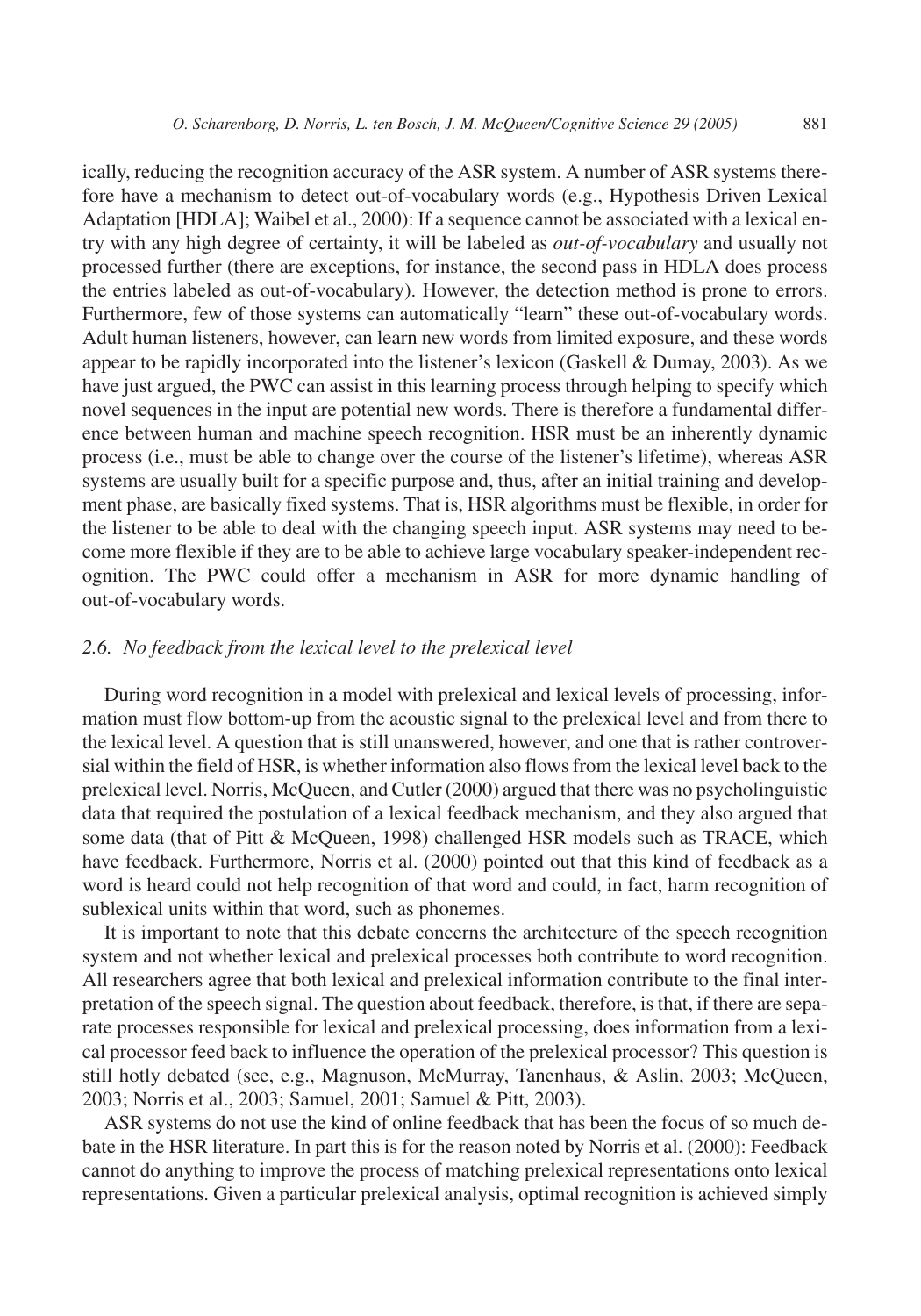by selecting the word representation that best matches the representation of the input. This is a formal property of pattern recognition systems in general, so there is simply no advantage to be gained by using feedback. However, there is another reason why ASR models do not incorporate feedback between lexical and prelexical processes. As observed earlier, in mainstream systems, acoustic models are directly matched against the signal, and there is a unified search process that considers information from all levels simultaneously. Because the prelexical and lexical levels are not distinct, there is no scope for feedback between levels. Both lexical information and the language model can change path scores. If this alters the best path, then the sequence of phonemes on the best path will change, but this will have no effect on the fit of an acoustic model to a stretch of speech. In an exact parallel with the Merge model (Norris et al., 2000), lexical information can change the interpretation of the input, but cannot change the processing of the prelexical information itself.

In terms of a computational analysis of speech recognition, therefore, there appears to be no function for feedback from the lexical to prelexical levels. There is one exception, however. As Norris et al. (2003) argued, feedback can be of benefit in retuning prelexical representations. The experiments that Norris et al. (2003) reported indeed show that listeners appear to use lexical knowledge to adjust their prelexical phonetic categories. In their experiments, listeners might hear an ambiguous phoneme in a context where the lexical information indicated how that phoneme was to be interpreted. Subsequently, listeners changed the way they categorized the ambiguous phoneme in a way that was consistent with the information provided from the lexicon. This "lexically-guided" learning is of benefit to word recognition because it would improve recognition during subsequent encounters with the same speaker. That is, feedback for learning helps to solve the invariance problem by ensuring that the recognition system can dynamically adjust to new forms of variability. It is therefore critical to distinguish between online feedback (where the lexical level influences prelexical processing as speech is being input to the recognizer) and offline feedback (i.e., feedback over time, for learning). Only the latter appears to be motivated by the computational analysis of the problem of speech recognition.

In ASR, various methods have been described for adapting an ASR system to the specific speech characteristics of a specific group of test speakers or to a single speaker (see Woodland, 2001, for an overview), but none yet use the lexically guided learning seen in human listeners. The common method is to adapt the acoustic models toward the characteristics of the voice of the test speaker. This adaptation requires some amount of speech input (in modern adaptation algorithms on the order of a few minutes, e.g., Hazen, 2000); this input is used to adapt the acoustic models such that the match between them and the test speaker's speech is improved.

Whether feedback is necessary in the speech recognition process is a computational question that applies to both HSR and ASR. However, the question of online feedback does not usually arise in ASR, because of the integration of the prelexical and lexical-level information into one decoding structure.

## *2.7. Summary*

We have identified a number of key problems that must be solved for successful speech recognition: the invariance problem, the real-time processing problem, the lexical-embedding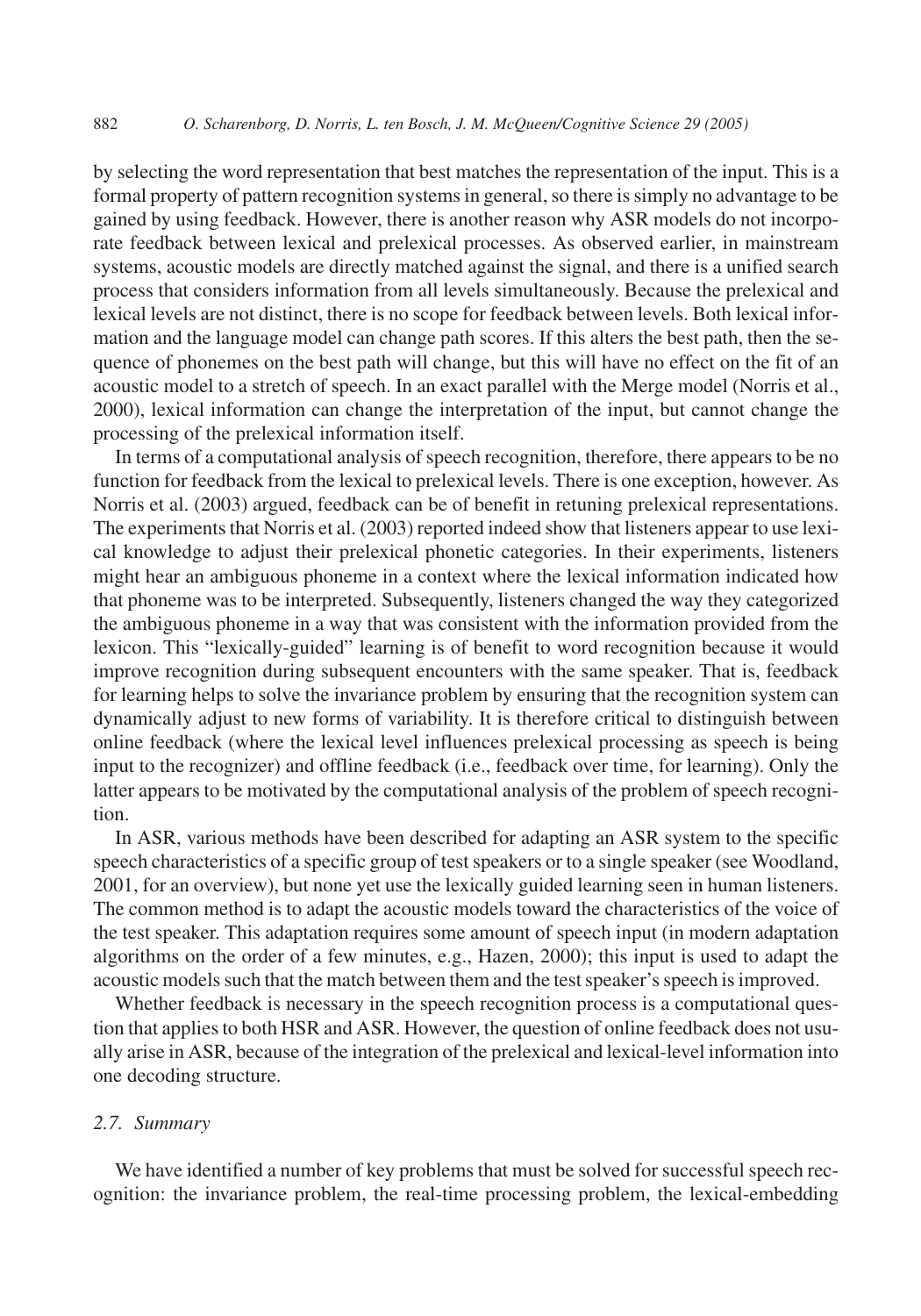problem, the segmentation problem, and the out-of-vocabulary problem. Both human and machine recognizers must include algorithms that solve these problems. We have discussed the standard approaches that have been taken in both HSR and ASR to confront these problems. In almost every case there are striking parallels between the solutions adopted in HSR and ASR. In the General Discussion, we return to the issue of how this comparison between domains may be of value in developing both HSR models and ASR systems.

First, however, we present a new model of human spoken-word recognition, called SpeM (see also, Scharenborg, McQueen, ten Bosch, & Norris, 2003; Scharenborg, ten Bosch, & Boves, 2003b). SpeM is a new implementation of the shortlist model (Norris, 1994) developed using ASR techniques. In contrast to existing HSR models, SpeM can recognize words from real speech input.

## **3. SpeM**

We had several goals in developing SpeM. First, we wanted to provide a concrete demonstration of the computational parallels between HSR and ASR. If it really is the case that ASR algorithms serve the same functions as analogous HSR mechanisms, then it ought to be possible to build an HSR model using ASR components. SpeM therefore makes the links between HSR and ASR fully explicit and serves as an illustration that a psychological model can be built using ASR techniques. Second, as Section 3.5 shows, the challenge of building an HSR model with ASR techniques forced us to confront how to relate the performance of the model to measures of human performance in psycholinguistic experiments. In deriving human performance measures from the model, we were able to draw further parallels between ASR and HSR. Third, it has been difficult to evaluate the shortlist model given the unrealistic form of the input to shortlist (see Section 2.2). SpeM therefore shares all assumptions made in shortlist, but has a probabilistic/graded input rather than a discrete sequence of phonemes (which was the case in the original 1994 implementation of shortlist). We were thus able to test whether a version of shortlist would be able to recognize words given acoustic input (rather than a handcrafted symbolic description of the speech signal). We present simulations (Sections 4 and 5) showing that SpeM can indeed recognize words from real continuous speech input. The broader goal in developing SpeM is thus that the model can be used to evaluate further how a speech recognizer should work.

The architecture of the SpeM model is shown in Fig. 3. SpeM consists of three modules. The first module is an automatic phone recognizer (APR), which takes the acoustic signal as its input. The APR creates a segmental representation of the acoustic signal in the form of a probabilistic phone lattice (see Section 3.1) using statistical acoustic models (see Section 2.1). This probabilistic phone lattice is then used as input to the second module, which is responsible for the lexical search. This module searches for the word (sequence) that corresponds to the best path through the probabilistic phone lattice (see Section 3.3) and produces output in the form of a list of the *N* best paths through the phone lattice. The third module compares these alternative paths and hence computes a measure of the probability that, for a given input, individual words will be recognized (see Section 3.5). Each of the key computational problems identified in Section 2 are dealt with in the SpeM model, as described in the following.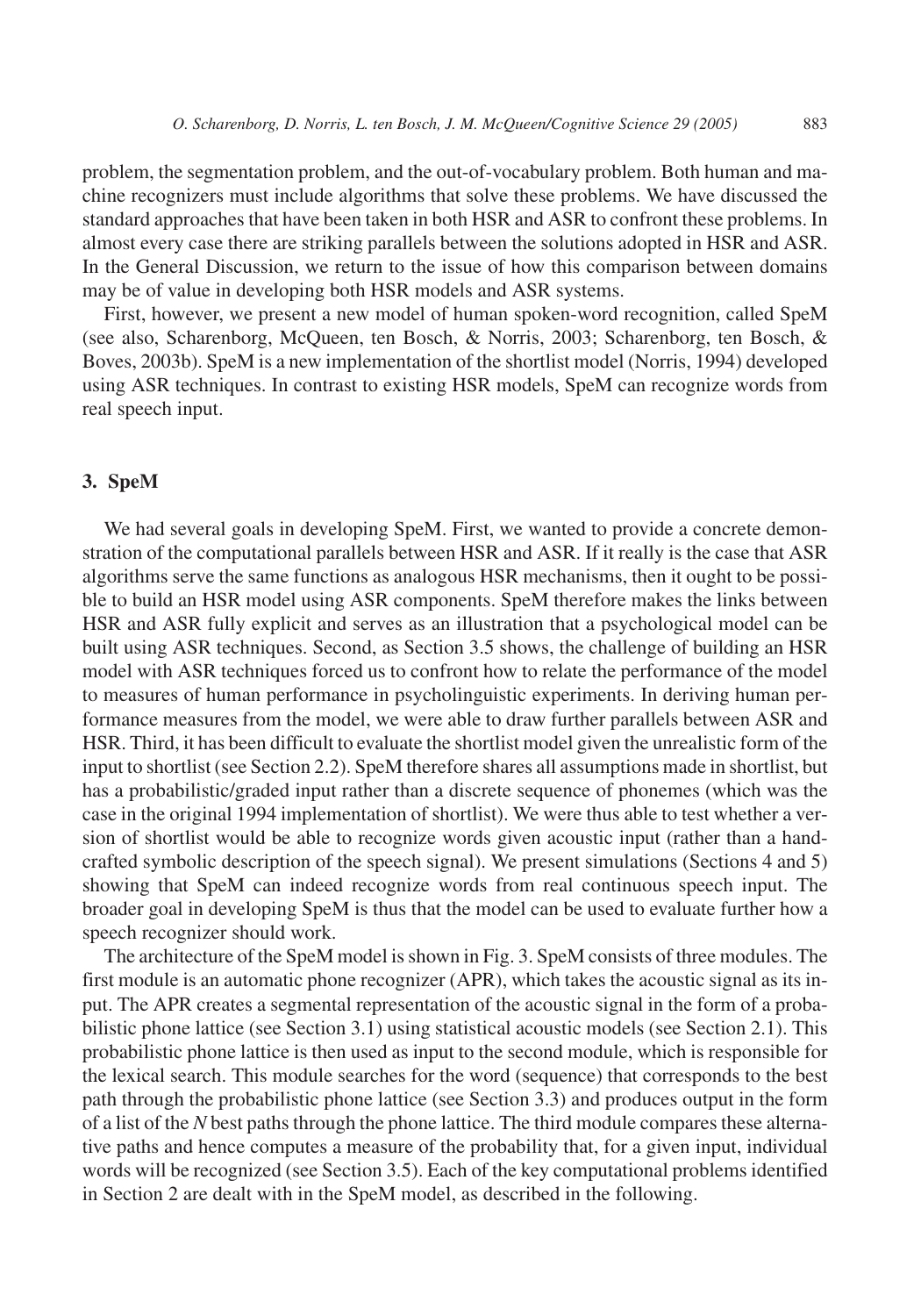

Fig. 3. Overview of the SpeM model.

#### *3.1. Prelexical and lexical levels of processing*

In Section 2.1, we argued that a speech recognizer must contain a mechanism to deal with the invariance problem. In HSR, it is generally assumed that this problem is solved by separating the speech recognition system into two levels, namely the prelexical and lexical levels. In many mainstream ASR approaches, these levels are intertwined in the search module by compiling grammar and lexicon into one single phone-based decoding lattice. SpeM, although based on ASR paradigms, does however consist of separate prelexical and lexical levels. In SpeM, the prelexical level is represented by the APR. The prelexical representations used in SpeM are identical to those used in shortlist. Thus the recognition units of the APR are phones, and the probabilistic graph that will be built also consists of phones.

The APR converts the acoustic signal into a weighted probabilistic phone lattice without using lexical knowledge (see Scharenborg & Boves, 2002, for a detailed account of the APR). Fig. 4 shows a simplified weighted phone lattice: The lattice has one root node (B) and one end node (E). Each edge (i.e., connection between two nodes) carries a phone and its bottom-up evidence in terms of negative log likelihood (its acoustic cost). The acoustic cost denotes the probability that the acoustic signal was produced given the phone (*P*(*X*|*Ph*), in which *Ph* denotes a phone; see Section 2.3). The lower the acoustic cost, the more certain the APR is that the phone was indeed produced. The acoustic scores for a phone typically range from 10 to 120. For the sake of clarity, not all phones and acoustic costs are shown. Only the most probable nodes and edges for the input [ɑs] (the Dutch word *as,* "ash") are shown.

The lexical level in SpeM, as in shortlist, has two components: the search module and the evaluation module. In the search module, one or more phonemic representations are available for each item in the lexicon. Internally, the lexicon is represented as a lexical tree in which the entries (words) share common prefix phone strings (a word-initial cohort), and each path through the tree represents a word. See Fig. 5 for a graphical representation of the beginning of a lexical tree. The lexical tree has one root node (B) and as many end nodes as there are words



Fig. 4. A graphical representation of a weighted probabilistic input phone lattice. For sake of clarity, not all phones and acoustic costs are shown.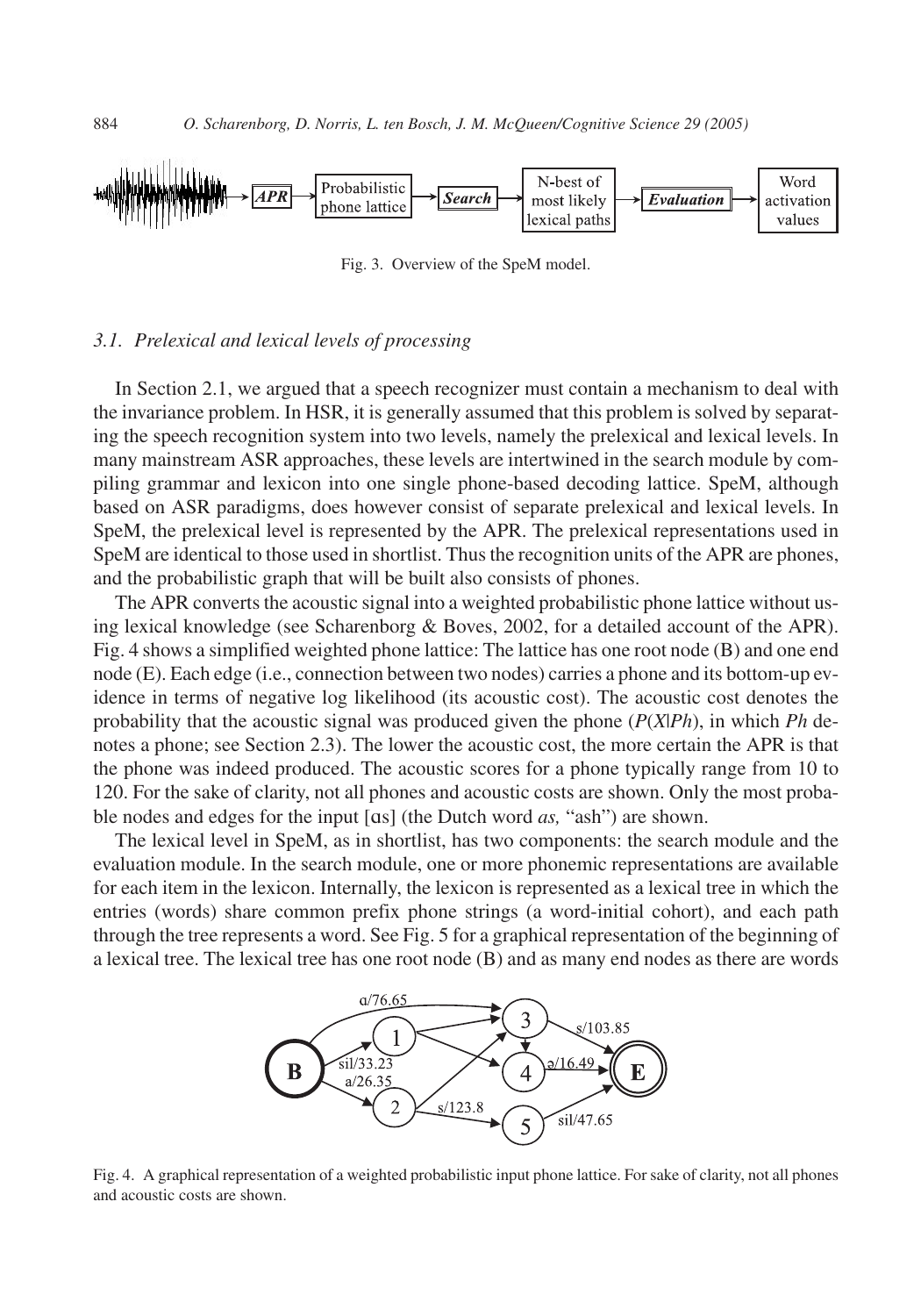

Fig. 5. A graphical representation of the beginning of a lexical tree.

in the lexicon. The hash "#" indicates the end of a word; the phonemic transcription in the box is the phonemic representation of the finished word. Each node in the lexical tree represents a word-initial cohort. The phonemic transcriptions belonging to the word-initial cohorts are not explicitly shown. Note that the word [ɑs] is an example of an embedded word, because the node labeled with [ɑs] in the lexical tree (Fig. 5, Node 2) has outgoing arcs (thus in this case the phonemic transcription [ɑs] also represents a word-initial cohort). As described in more detail later, during word recognition the lexical tree is used to find the best paths through the phone lattice, and these paths are then evaluated relative to each other by the evaluation module.

At the lexical level, it is also possible to include knowledge on the frequencies of words (unigram language model scores) and the frequency of a word given its predecessor (bigram language model scores). These components, although implemented in SpeM, are not used in the simulations described in this article.

#### *3.2. Cascaded prelexical level*

Rapid online word recognition requires cascaded processing between the prelexical and lexical levels. As reviewed earlier, HSR experiments have shown that the representations at the prelexical level should be probabilistic. In the 1994 implementation of shortlist, however, the prelexical representations were discrete phonemes (although, as Norris, 2005, points out, this was not a key assumption of the theory underlying the model). In the Merge model (Norris et al., 2000), which is derived from shortlist, output from the prelexical level is continuous and graded. SpeM is therefore implemented in such a way that the output of the APR module is probabilistic rather than categorical. With respect to real-time processing, SpeM's search module is able to perform the search in close to real time.

# *3.3. Multiple activation and bottom-up evaluation of words*

The lexical selection and competition stage in SpeM consists of the search module, which searches for the best path through the phone lattice and the lexical tree (see also Section 2.3), and the evaluation module. The search module computes the bottom-up goodness of fit of different lexical hypotheses to this input, whereas the evaluation module acts to compare those hypotheses with each other (see Section 3.5). During the search process, the best path (the opti-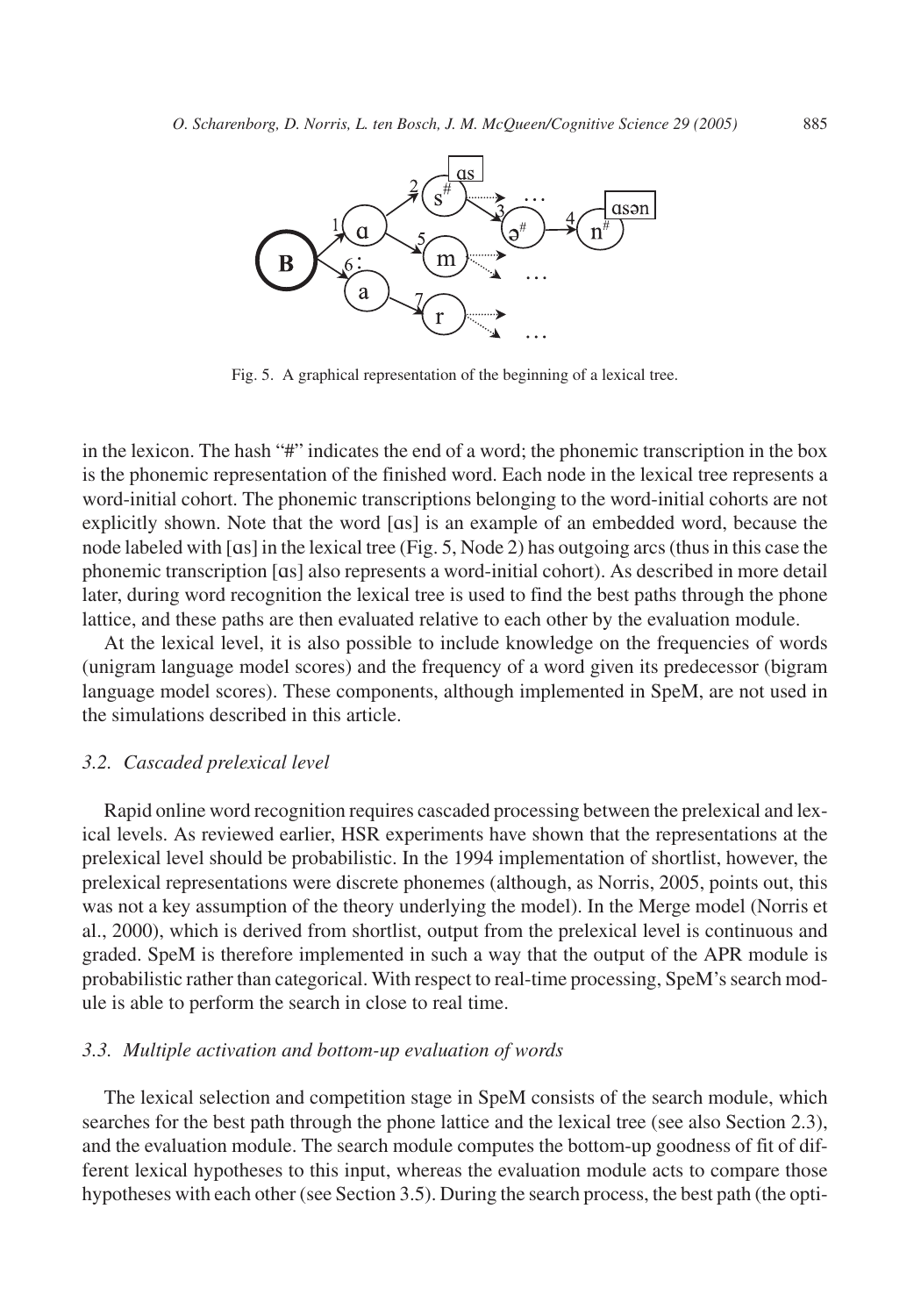mal sequence of words) is derived using a time-synchronous Viterbi search through a search space that is defined as the product of the lexical tree and the probabilistic phone lattice. In a Viterbi search, all nodes of the phone lattice are processed from left to right, and all hypotheses are considered simultaneously (see also Sections 2.1 and 2.3). As noted earlier, Viterbi search is simply an efficient method for finding the best path through a lattice.

The words hypothesized by the search module are each assigned a *score* (referred to as *total cost* hereafter) that corresponds to the degree of match of the word to this input. Whenever the mismatch between the hypothesized word and the input becomes too large, the hypothesis drops out of the *beam,* that is, it is pruned away, as in ASR systems. Only the most plausible paths are therefore considered (see also Section 2.3).

When a node in the lexical tree is accessed, all words in the corresponding word-initial cohort are activated. Multiple activation of words is thus implemented (see Section 2.3). For instance, when Node 2 (Fig. 5) is accessed, not only is the word [ɑs] activated but also all words that have [ɑs] as their word-initial cohort.

The total cost of a path is defined as the accumulation along the path arcs of the bottom-up acoustic cost, the symbolic phone matching cost, the PWC cost, the history cost, and the word entrance penalty.

- *Bottom-up acoustic cost:* This cost is the negative log likelihood as calculated by the APR (see Section 3.1); it is the probability that the acoustic signal is produced given the phone (*P*(*X*|*Ph*), in which *Ph* denotes a phone (see Section 2.3).
- *Symbolic phone matching cost:* This is the cost associated with this match between the phone in the phone graph and that in the lexical tree. If the phones are identical, there are no additional costs involved. In the case of a substitution, deletion, or insertion, associated costs are added to the path costs. The associated costs for a substitution, deletion, or insertion are tuned separately.
- *PWC cost:* This cost is described in detail in Section 3.4.
- *History cost:* This is the total cost of the path up to the mother node, that is, the search-space node from which this search-space node originates. The mother node is the previous node in the search space (i.e., in the product lattice) and is thus not necessarily the root Node B.
- *Word entrance penalty:* When the search leaves the root node B of the lexical tree, the word entrance penalty is added to the total cost of the path.

The way the total path cost is calculated in SpeM differs from mainstream ASR systems in that ASR systems do not have an explicit cost for phone-level insertions, deletions, and substitutions. Because the search in SpeM is phone based, mismatches can arise between the phonemic representation of the input in the phone graph and the phonemic transcriptions in the lexicon. It is therefore necessary to include a mechanism that explicitly adjusts for phone-level insertions, deletions, and substitutions. In mainstream ASR, however, it is usually assumed that the search space is spanned effectively by the combination of the pronunciation variants in the system's dictionary and the system's language model, so the additional overhead of modeling insertions, deletions, and substitutions on the phone level is not necessary. Furthermore, in regular ASR there is no PWC to influence the accumulated path cost. In standard ASR systems, a weighting of the acoustic cost score with a (statistical) language model score (contain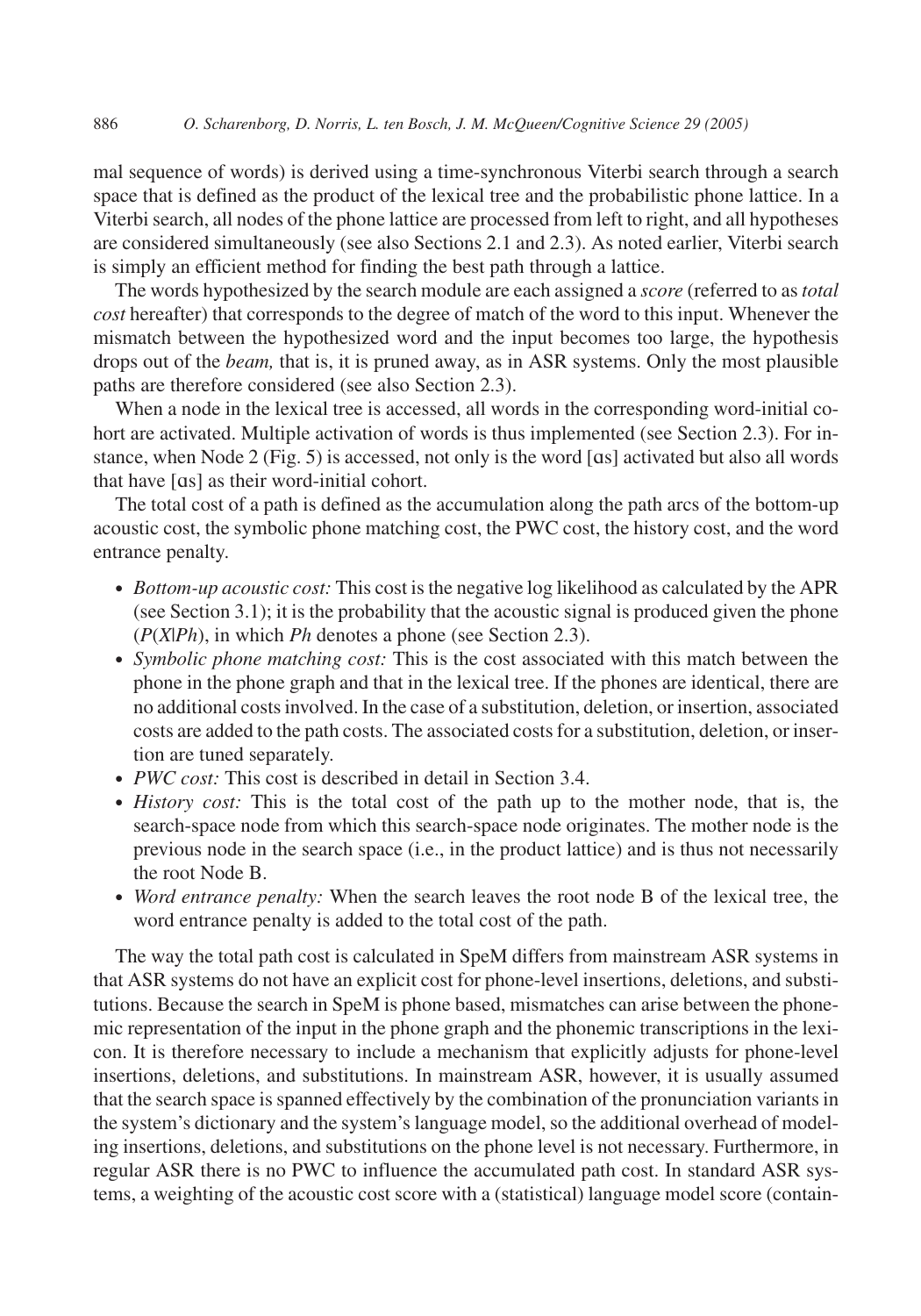ing, e.g., the a priori probability of a word and the probability of occurrence of a sequence of *N* words) determines the entire path score and therefore determines the likelihood of the path being among the "best paths."

Various types of pruning (see Ney & Aubert, 1996, for an overview) are used to select the most probable hypotheses through the decoding lattice. As in shortlist, therefore, only the most likely candidate words and paths are considered. The pruning mechanisms are

- *Number of nodes:* A maximum number of search-space nodes (320 per input node in these simulations) are kept in memory. After each cycle of creating new search-space nodes, the active nodes are sorted according to their total cost; only the top maximum number of search-space nodes are kept; the rest are discarded.
- *Local score pruning:* A new search-space node is only created if the total cost of the new path is less than the total cost of the best path up to that point plus a preset value.
- *No duplicate paths:* Of the search-space nodes that represent duplicate paths, only the node with the cheapest path is kept.

The search algorithm in SpeM works as follows. The search algorithm starts in the initial search-space node of the product lattice. This is denoted as (B,B), meaning that the search algorithm starts both in the root node of the phone lattice (Fig. 4) and the root node of the lexical tree (Fig. 5). As already indicated, the search algorithm is time synchronous. First Node 1 of the phone lattice is evaluated:

1. The phone on the incoming arc of Node 1 is compared with the phones in the nodes directly following the root node of the lexical tree (resulting in search-space nodes [1,1] and [1,6]). If no match is found, this counts as a substitution, and the substitution cost is added to the total cost of the path; if a match is found, no costs are added.

2. The phone on the incoming arc of Node 1 is compared with the phones in the daughter nodes of the nodes directly following the root node of the lexical tree (resulting in search-space nodes [1,2], [1,5], and [1,7]). This counts as an insertion (i.e., the insertion cost is added to the total path cost).

3. The phone on the incoming arc of Node 1 is compared with the phones in the root node of the lexical tree (resulting in search-space nodes [1,B]). This counts as a deletion, and the deletion cost is added to the total path cost.

After all incoming arcs of Node 1 of the phone lattice have been evaluated and the new search-space nodes have been created, the incoming arcs of Node 2 of the phone lattice are evaluated (note that in Fig. 4, Nodes 1 and 2 both have only one incoming arc, but Node 3, for example, has three). In this way, paths are created through the phone lattice and the lexical tree. A path consists of a sequence of candidate words with possibly a word-initial cohort at the end of the path. Each word and word-initial cohort obtains an activation that is calculated using Bayes's rule (see Section 3.5).

Let's look in more detail at path "B-3-E" through the phone lattice compared to the path "B-1-2" for the Dutch word *as* ([ɑs]) through the lexical tree. The total path cost at input Node 3 is the sum of the acoustic cost (which is 76.65; see the arc between Nodes B and 3 in Fig. 4), the word entrance penalty (in this case, say, 50), the phone matching cost (here 0, because there is a perfect match between the phone on the arc in the phone graph and the phone in State 1 of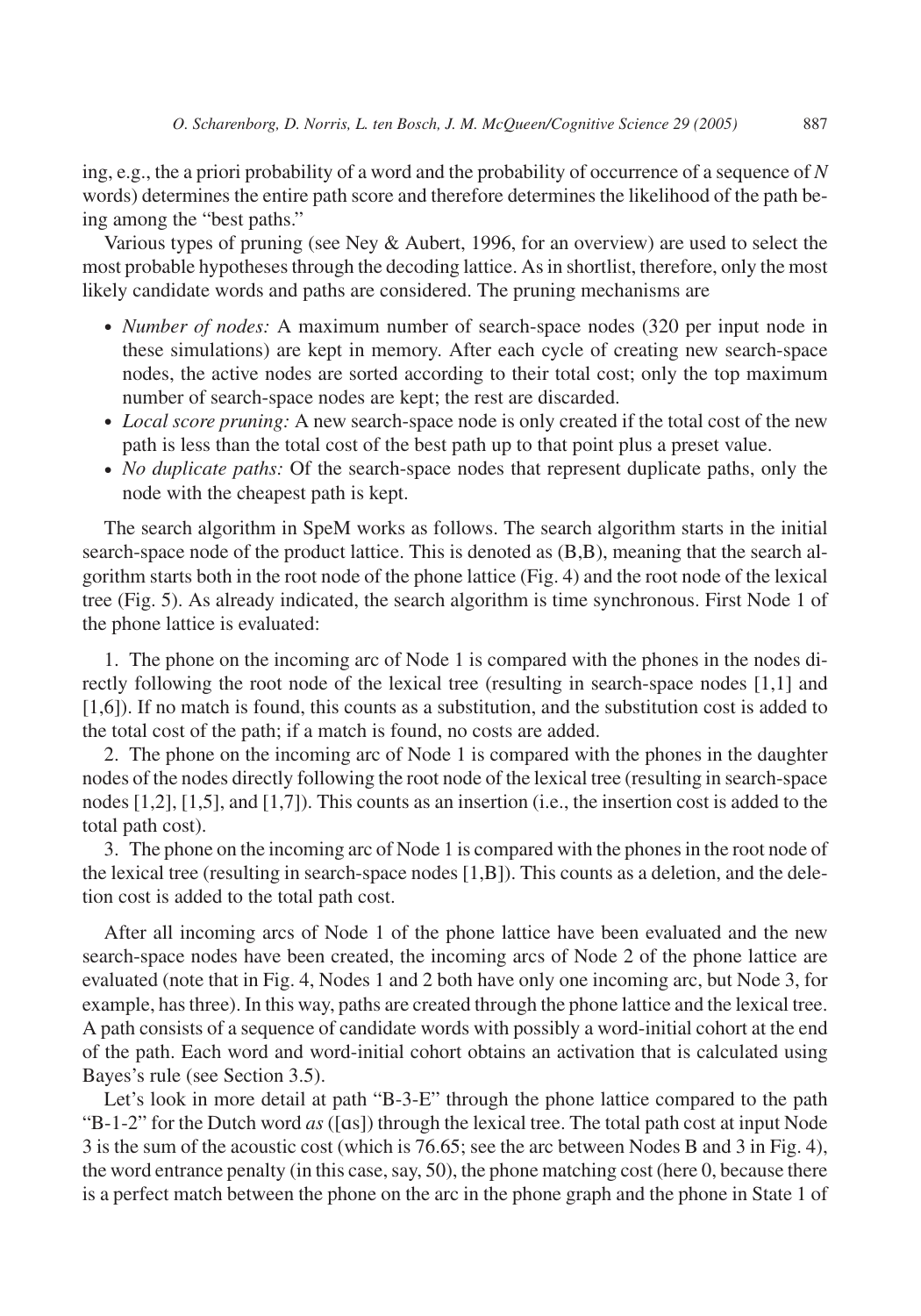the lexical tree), the PWC cost (here 0, because there are no insertions), and the history cost (here 0, because there is no history)—thus in total: 126.65. The total path cost of this path through the phone lattice at the end Node E is the sum of the acoustic cost  $(103.85)$ , the word entrance penalty (which is 0, because we are already in a word and not entering one), the phone matching cost (here 0, because there is a perfect match between the phone on the arc in the phone graph and the phone in State 2 of the lexical tree), the PWC cost (here 0, because there is no phone sequence between words), and the history cost (which is now 126.65, the cheapest path to the mother Node 3)—thus in total: 230.5. When comparing the word *Assen* ([ɑsən], the name of a Dutch city) with the same path through the phone lattice, the total path cost would be 230.5 plus twice the deletion cost (because both the [ə] and [n] are not to be found in the phone lattice and thus must have been deleted if this word were the source of this input). The path containing the most likely sequence of words has the highest activation (and the lowest total path score).

The output of the search module is a list of the best paths through the search space. The search algorithm thus implements multiple activation of lexical hypotheses (or sequences of words in a hypothetical path) and evaluation of each of these hypotheses with respect to the bottom-up information in the speech signal. The shortlist of best paths is then input to the evaluation module. Before turning to this module, however, we first describe one further component of the bottom-up evaluation process.

## *3.4. Segmentation of continuous speech*

In Section 2.5, it was argued that human listeners use a mechanism called the Possible Word Constraint for the segmentation of continuous speech into a sequence of words. The implementation of the PWC in SpeM is based on the implementation in the Shortlist model, which is that if a stretch of speech between the edge of a candidate word and the location of a likely word boundary is itself not a possible word, then that parse of the input is penalized. In SpeM, this procedure is implemented using "garbage" symbols, comparable to the "acoustic garbage" models in ASR systems. In such systems, garbage models are used to deal with phone insertions. A garbage model is effectively a phoneme that always has some small *P*(*X*|*phoneme*). That is, it will always match the input to some degree, but will never figure in the final interpretation of the input if there is a cheaper path through the lattice consisting in a contiguous sequence of real words. The garbage symbols in SpeM match all phones with the same cost and are hypothesized whenever an insertion that is not word-internal occurs on a path. A garbage symbol (or a consecutive sequence of garbage symbols) is itself regarded as a word, so the word entrance penalty is added to the total cost of the path when garbage appears on that path.

The PWC evaluation is applied only to paths on which garbage is hypothesized. Word onsets and offsets, plus utterance onsets and offsets and pauses, count as locations relative to which the viability of each garbage symbol (or sequence of symbols) is evaluated. (Note that, as shown in Fig. 5, the ends of words in the lexical tree are marked with a hash "#," and word onsets can be found because the mother node is B.) If there is no vowel in the garbage sequence between any of these locations and a word edge, the PWC cost is added to the total cost of the path. More specifically, when the search goes through the root node of the lexical tree and the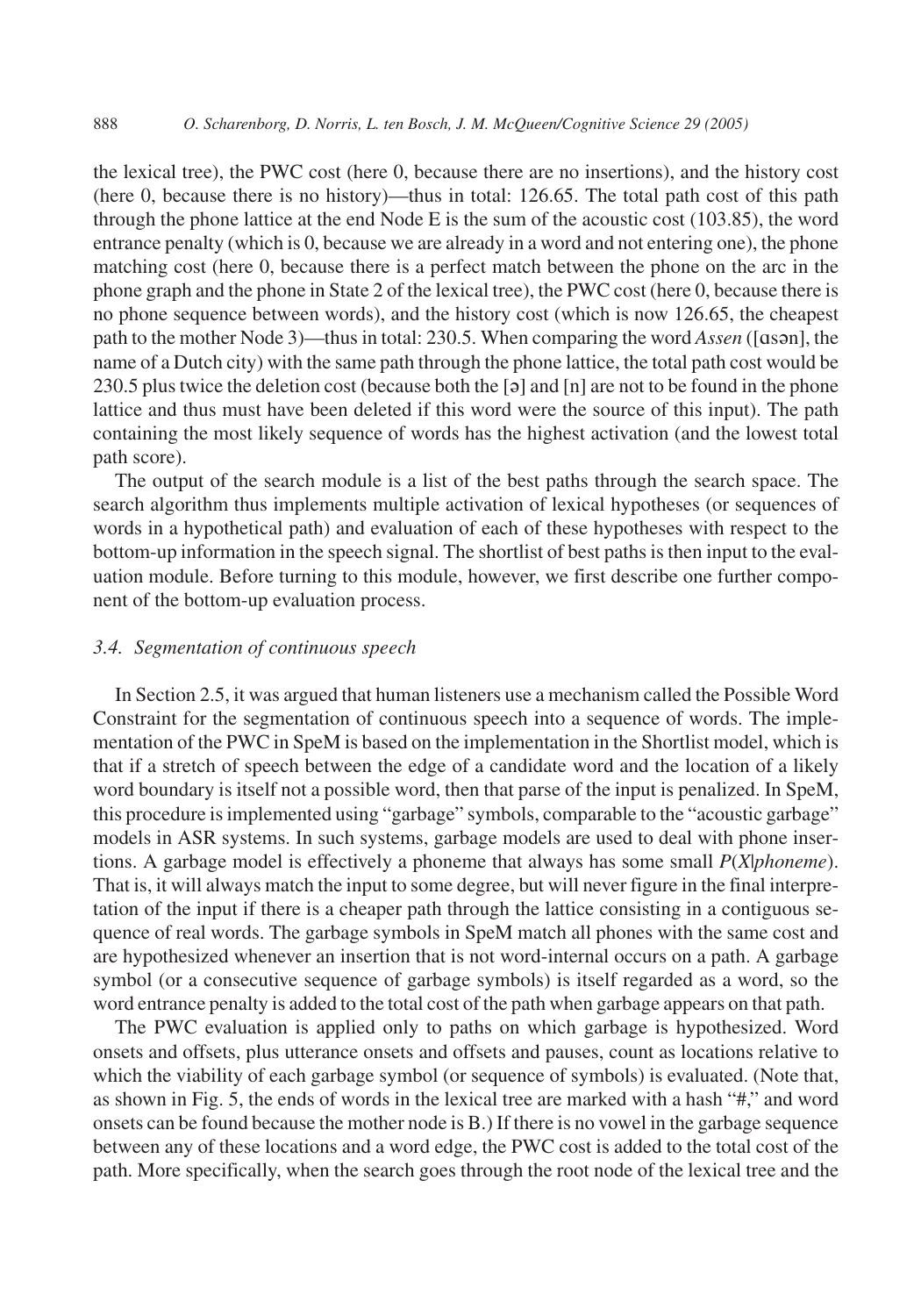recognition of a new nongarbage word has begun, there is a PWC check on the sequence of garbage symbols.

## *3.5. Lexical competition and word activation*

The output of the search module in SpeM is a ranked *N* best list of alternative paths, each with an associated path score. This is inadequate as the output of an HSR model for two reasons. First, although the path scores reflect the goodness of fit of each path to this input, they are not normalized relative to each other. That is, each path score is independent of all other path scores. As we discussed in Section 2, however, human word recognition appears to involve some kind of lexical competition, in which different lexical hypotheses are compared not only with the speech signal but also with each other. Second, the search model computes only *path*-based scores (to guide the search), not word-based scores. (The search module does have access to word scores, but does not use them to order the word sequence hypotheses). A central requirement of any HSR model is that it should be able to provide a continuous measure (usually referred to as an *activation* in the psychological literature) of how easy each *word* will be for participants to respond to in listening experiments. To relate the performance of SpeM to psycholinguistic data, it is therefore necessary to derive a measure of word activation from the path scores. These two functions, relative ranking and evaluation, are provided by the evaluation module.

The way SpeM computes word activation is based on the idea that word activation is a measure related to the bottom-up evidence of a word given the acoustic signal: If there is evidence for the word in the acoustic signal, the word should be activated. The second set of factors that are relevant for the computation of word activation are the scores of the complete paths (hypotheses of word sequences) in the *N* best lists.

Obviously, the total score of a path (i.e., the score of the path starting at the initial node of the lattice up to the last node of the path under construction) does not give us a direct estimate of the activation of individual words along this path. Because the path score is computed incrementally as the input unfolds over time, the best (cheapest) path from the beginning of the utterance until a certain time *t* changes over time; therefore, words on the best path at one point during the input need not be on the best path at a later time. Thus, broadly speaking, for each *t,* the best path so far does indicate *which* words are most likely to be in the input processed so far. This implementation of word activation in SpeM therefore applies the idea that the word activation of a word *W* is based both on the bottom-up acoustic score for the word *W* itself and the total score of the path containing *W.*

A possible approach to derive a measure of word activation might be to calculate the Bayesian probability of each word *W* in the utterance, which would take into account the probability of all paths on which word *W* appears at the same moment in time. However, although this might be possible in principle (see Norris, McQueen, & Smits, 2004, for an example of a Bayesian approach in a much simpler HSR model), there are considerable practical difficulties in calculating such probabilities accurately with real speech input. In what follows we will develop a simplified measure of word activation that takes into account both the bottom-up evidence for a word and the probability of the path that the word lies on.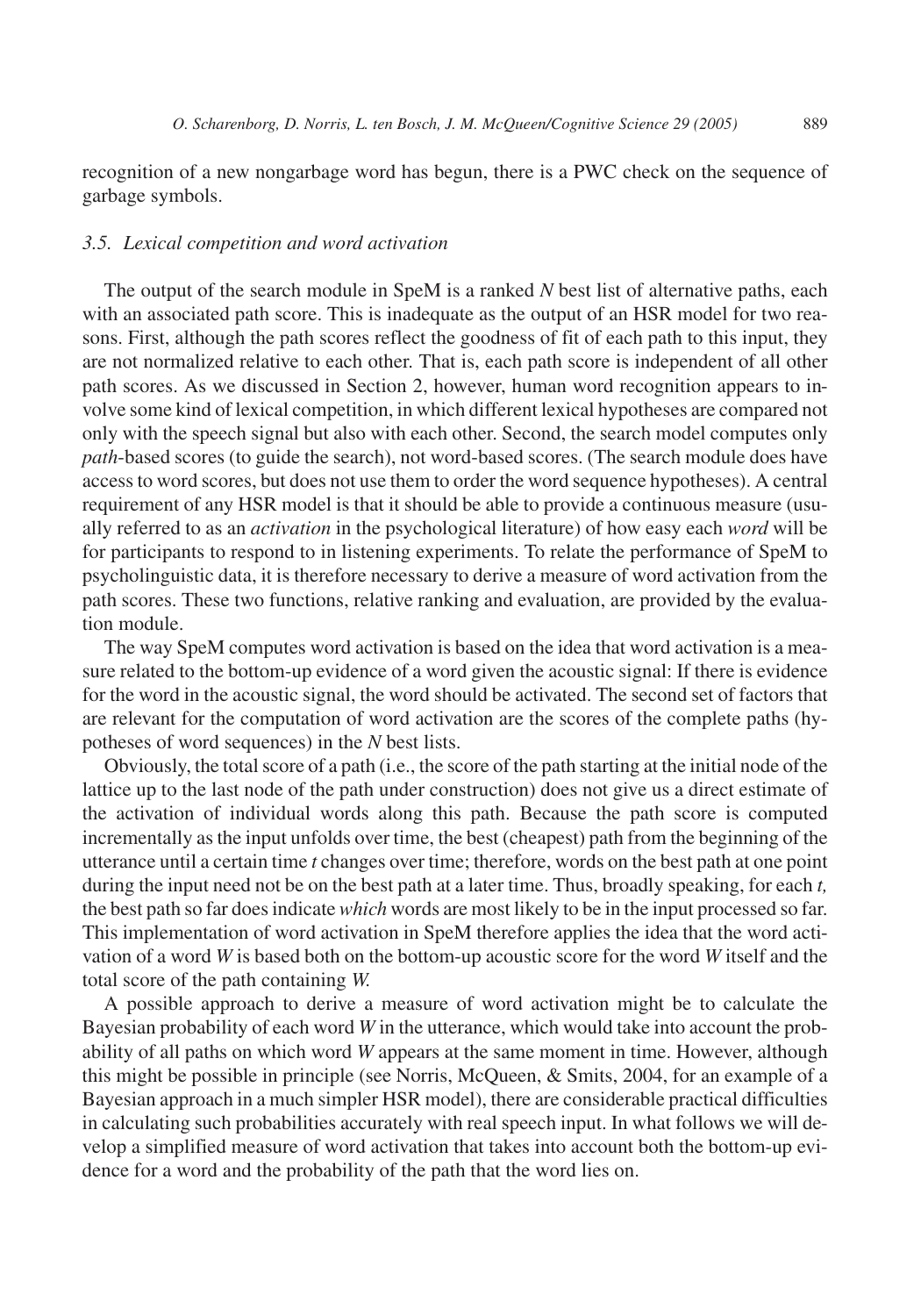The word activation of a word *W* is closely related, in terms of Bayes's rule, to the probability *P*(*W*|*X*) of observing a word *W,* given the signal *X.* Bayes's rule and this probability play a central role in the mathematical framework on which statistical pattern-matching techniques are built (i.e., most ASR implementations). Using Bayes's rule to rank competitors is, for instance, also used by Jurafsky (1996) in his probabilistic model of lexical and syntactic access and disambiguation. The probability  $P(W|X)$  is the foundation on which we base the calculation of word activation (Scharenborg, ten Bosch, & Boves, 2003a).

In this SpeM implementation, the procedure for computing word activation of word *W* at time *t* is as follows. First, the best path that contains that word *W* at time *t* is determined. Then, the posterior probabilities for word *W* itself and for the best path on which *W* lies on the basis of the word's score (based on the acoustic score and penalties for insertions, deletions, and substitutions) are calculated. The details on how these probabilities are computed are given in Scharenborg et al. (2003a). The key components of these computations, however, are as follows:

The probability of word *W* given the acoustic signal *X* is based on Bayes's rule:

$$
P(W \mid X) = \frac{P(X \mid W) \bullet P(W)}{P(X)}\tag{1}
$$

in which *P*(*W*) is the prior probability of *W,* and *P*(*X*) denotes the prior probability of observing the signal *X.*

This prior probability  $P(X)$  formally denotes the a priori probability of "observing" the signal *X*. To ensure a proper normalization of the a posteriori probability  $P(W|X)$ ,  $P(X)$  is often evaluated as follows:

$$
P(X) = \sum P(X \mid W) \bullet P(W) \tag{2}
$$

where the sum is taken over all words *W.* In our case, however, we do not have all this information available due to the limited length of the *N* best lists that are output by SpeM. Instead, we evaluate *P*(*X*) as follows:

$$
P(X) = D^{\text{*nodes}} \tag{3}
$$

In this equation, *D* denotes a constant (which is to be calibrated on a corpus). The exponent of *D, #nodes,* refers to the number of nodes of the path, starting from the beginning of the graph. In other words, this number refers to the number of units (phones) along that path.

The effect of this choice for  $P(X)$  is that the probability  $P(X|W) \bullet P(W)$  is normalized on the basis of the number of phones along the path that is making up the word sequence *W.* This normalization is very similar to the normalization of acoustic scores applied in the evaluation of confidence measures, the difference being that these confidence normalizations are often based on the number of frames instead of on the number of phones. This option has been chosen because, in SpeM, we do not have information about the number of frames in the input. Instead, we use the number of units (nodes) in the phone graph.

Equation (1) refers to a static situation, in which the signal *X* is specified. We are interested in how lexical activation changes over time, however. When the search process is processing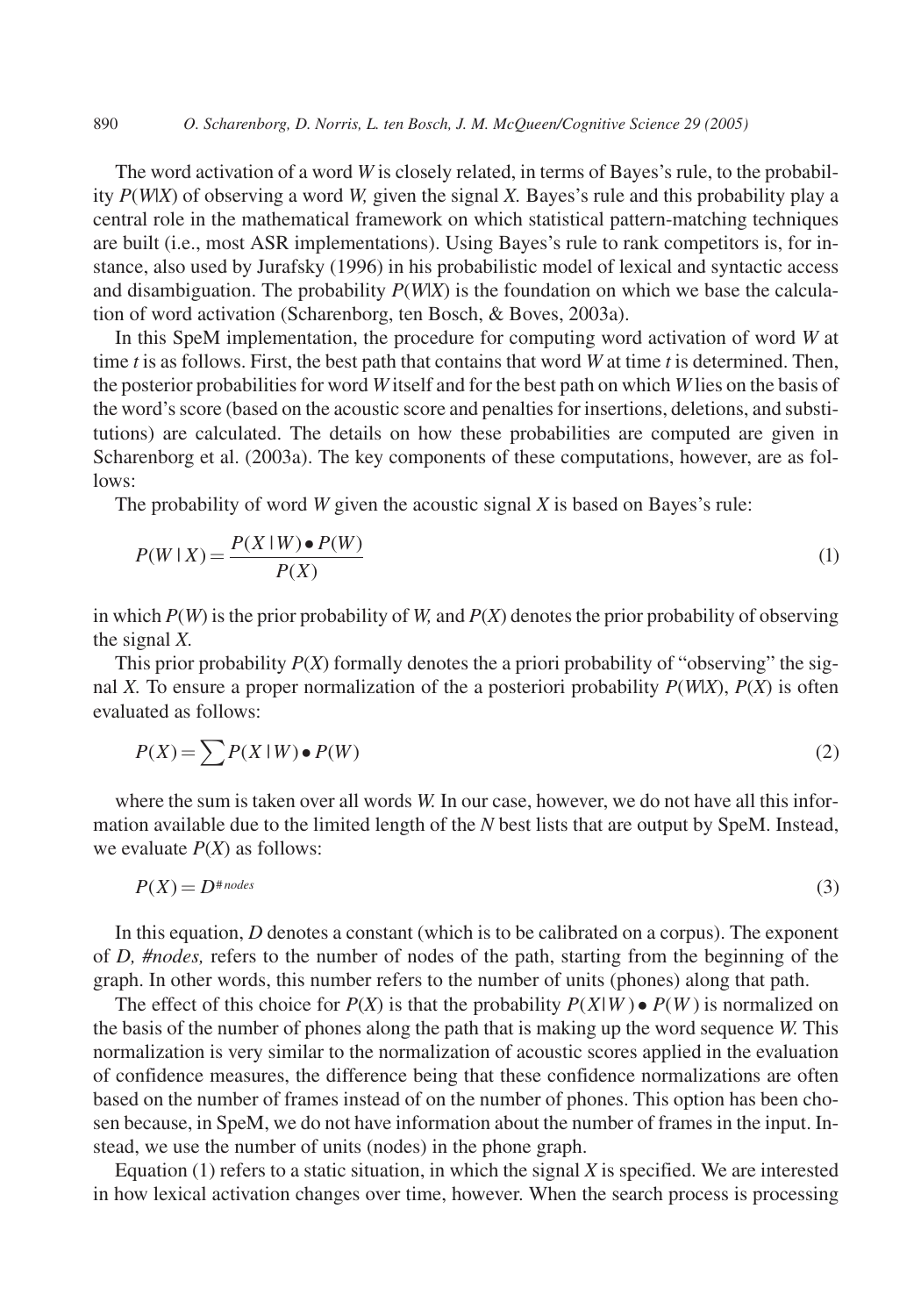the speech signal a short time after the start of *W*, a word-initial cohort of *W*—denoted *W*(*n*), where *n* is the number of phones of *W* processed so far—will start to appear at the end of a number of hypothesized paths. Incorporating this into Equation 1 leads to

$$
P(W(n) \mid X_w(t)) = \frac{P(X_w(t) \mid W(n)) \bullet P(W(n))}{P(X_w(t))}
$$
\n(4)

where  $W(n)$  denotes a phone sequence of length *n*, corresponding to the word-initial cohort of *n* phonemes of *W. W*(*5*) may, for example, be /amstə/, that is, the word-initial cohort of the word "Amsterdam." Note that *n* is discrete because of the segmental representation of the speech signal. *W* is thus a special case of *W*(*n*): In this case, *n* is equal to the total number of phones of the word.  $X_w(t)$  is the gated signal X until time *t*—corresponding to the end of the last phone included in  $W(n)$ .  $P(X_w(t))$  denotes the prior probability of observing the gated signal  $X_w(t)$ .  $P(W(n))$  denotes the prior probability of*W*(*n*). In the simulations reported in this article,*P*(*W*(*n*)) is the same for all cohorts and all words—that is, all words and cohorts have equal probability.

Of all the paths carrying  $W(n)$ , there will be one path with the lowest (i.e., best) overall path score (i.e., lowest at that particular moment in the search). This particular path is used to evaluate the word activation of  $W(n)$  at this point in time. The probability of this path is similar to Equation 4

$$
P(Path | Xp(t)) = \frac{P(Xp(t) | Path) \bullet P(Path)}{P(Xp(t))}
$$
\n(5)

where *Path* is the entire path that *W*(*n*) is on from the root node up to the time instant of interest.  $X_p(t)$  is the gated signal *X* until time *t* (corresponding to the end of the last phone included in *Path*). *P*( $X_p(t)$ ) denotes the prior probability of observing the gated signal  $X_p(t)$ . *P*(*Path*) denotes the prior probability of *Path.* In SpeM, *P*(*Path*) is simply the product of the prior probabilities of all words on that path, due to the fact that all simulations are based on a unigram language model.

Both Equations 4 and 5 deal with normalization over time. The probabilities they compute are not yet normalized over paths, however. That is, these probabilities reflect the goodness of fit of each intended path/word to the input, but do not take into account the goodness of fit of other words/paths. To make an across-path normalized word-activation measure, the multiplication of the word and path probabilities is divided by the sum of all word and path probability multiplications of all word candidates in the *N* best list at a particular moment in time (this is what we refer to as the *probability mass*). The value of the multiplication of the word and path probabilities for a certain word is thus considered in relation to the value of the multiplications of the word and path probabilities of competitors of this word. The result of the normalization is an activation measure that is both normalized over time and across paths.

Although an across-path normalization is necessary, it is not necessary to use the entire probability mass that is present in the full word lattice for the normalization. Instead, it is sufficient to normalize the multiplication of the word and path probabilities of a certain word by taking into account the multiplications of the word and path probabilities of a sufficient number of possible word candidates for a certain stretch of speech. Clearly, the longer the *N* best list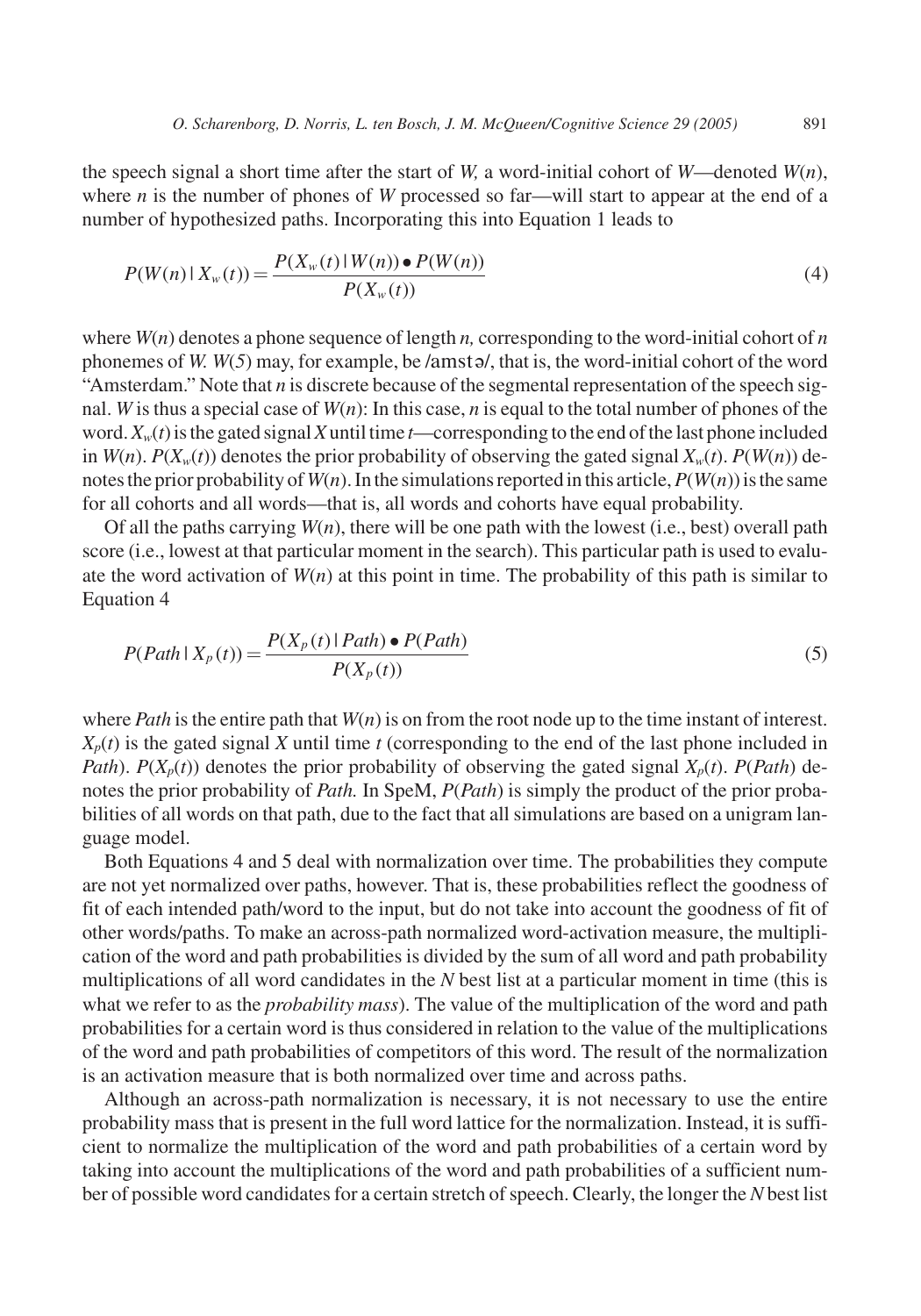is that which the normalization is based on, the more robust and reliable are the results. In our case, an *N* best list of 50 has proved to give robust results, in the sense that the results of the simulations reported here did not change when an *N* best list longer than 50 was used.

The time- and path-normalized word activation (*Act*(*W*(*n*))) for a word *W* is therefore calculated as follows:

$$
Act(W(n)) = \frac{P(W(n) | X_w(t) \bullet P(Path | X_p(t))}{Pr Mass}
$$
\n<sup>(6)</sup>

in which Pr *Mass* denotes the probability mass.

We can make the following two observations about this definition of word activation. First, the activation of a word *W* is computed using the probability of the word *W* itself, and of the *best* path containing the word *W,* and is normalized by the sum of the word and path probability multiplications of all words in the *N* best paths. An alternative approach would be to use *all* paths containing *W* in the *N* best list to compute the numerator in Equation 6. The difference between these two approaches—taking only the best path or taking (a weighted sum over) all appropriate paths—reflects the conceptual difference between "the winner takes all" (i.e., neglecting entirely the presence of tokens of the word *W* on competing paths) and allowing several tokens of *W* to contribute to the overall word activation of the word *W,* following the assumption that the more often word *W* appears on a path in the *N* best list the more likely it is the word *W* was actually produced. We chose the winner-takes-all option in SpeM because it is more transparent and easier to compute. If all paths containing *W* were included in the computation, a decision would have to be taken about the temporal alignment of *W* on different paths. That is, how closely matched in time would *W* have to be on different paths for those paths to contribute to the same word-activation score? This issue has been addressed in ASR (see, e.g., Wessel, Schlueter, Macherey, & Ney, 2001), but is currently beyond the scope of SpeM. The winner-takes-all measure nevertheless tends to provide an upper estimate of word activation.

The second observation about this word-activation measure is that it has close parallels with ASR *confidence* measures (e.g., Bouwman, Boves, & Koolwaaij, 2000; Wessel et al., 2001). The confidence measure is the degree of certainty that an ASR system has that it has recognized that word correctly. Such a measure can be of value, for example, in monitoring the ongoing dialog in directory-assistance systems. The calculation of word activation in SpeM is in at least in two respects similar to the calculation of word confidence measures. First, both word activation and the word confidence measure need a well-defined mapping from the (nonprobabilistic) acoustic and language model scores in the search lattice to the probabilistic domain. In SpeM, Bayes's rule plays a central role in this mapping. In ASR, the raw arc scores in the word graph are converted into arc probabilities. Wessel et al. used a word graph to combine the raw scores of all word instances on all paths through the search lattice and hence derive a confidence measure. Thus, although the implementation of the word-activation measure in SpeM and the word confidence measure in ASR systems such as that of Wessel et al. are different, both are able to relate word-based measures with lattice-based approaches. Second, for the evaluation of the confidence measure as well as the activation measure, one must rely on certain approximations in the construction of word graphs. In a real-world ASR system, an ideal word graph is not available. Instead, the word graph is a result of choices imposed by various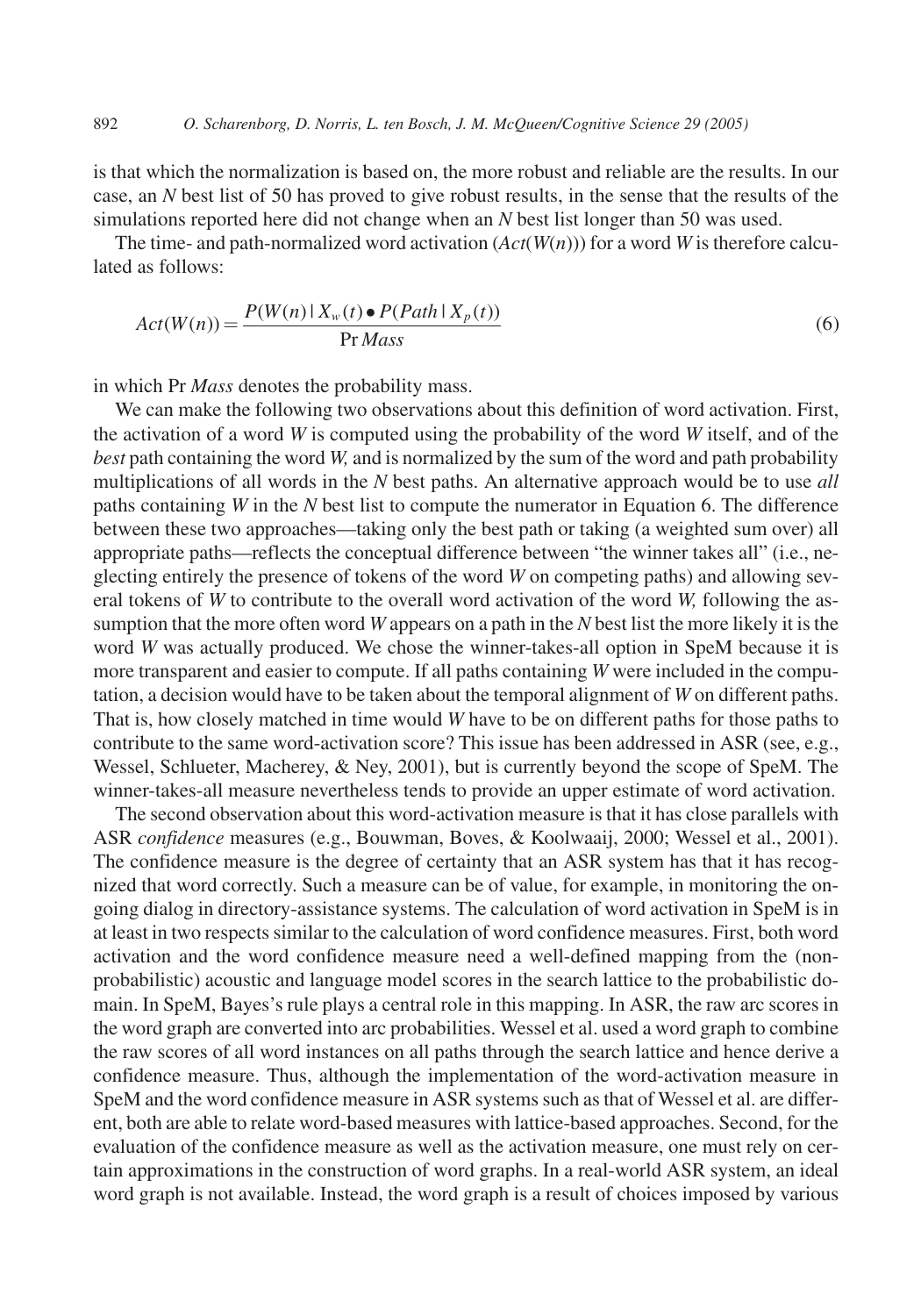constraints based, for example, on numerical and memory restrictions. Wessel et al. nevertheless showed that a realistically pruned word graph can be used to derive satisfactory confidence measures. In the case of SpeM, similar kinds of restrictions mean that, in standard simulations, only the 50 best paths are available at any moment in time.

In summary, the word-activation measure in SpeM provides a joint measure of the goodness of fit of the word to a particular stretch of a given input and the goodness of fit of the path on which that word occurs to the complete input (more specifically, the score of the best path associated with that word). It uses Bayes's rule to provide an estimate of the probability that a listener would identify that word given that input—an estimate that changes over time as the speech input unfolds.

#### *3.6. No feedback from the lexical level to the prelexical level*

In Section 2.6, it was argued that, during word recognition, information flows from the prelexical level to the lexical level, but not back from the lexical to the prelexical level. In SpeM, the prelexical level creates a phonemic representation of the acoustic signal, which is passed on to the lexical level. There is no top-down flow of information from the lexicon to the prelexical level. The intermediate phonemic representation of a given input at the prelexical level cannot be altered once it is created, so lexical information cannot be used online at the prelexical level to guide the word recognition process. This feedforward architecture is partly motivated by the parallels with shortlist. More fundamentally, however, as we noted earlier, adding feedback would be pointless as it could not possibly improve the recognition performance of the model.

SpeM is a computational model of human *word* recognition. If one wanted to model *phoneme* recognition and, for example, lexical effects on phonetic perception with SpeM, then feedback from the lexical to the prelexical level would still not be necessary. In analogy with Merge (Norris et al., 2000), a phoneme decision layer could be added to SpeM. This layer would receive input both from the APR and the lexical evaluation modules.

#### *3.7. Summary*

In developing SpeM, we provided a concrete demonstration of the computational parallels between HSR and ASR. The solution to the invariance problem in SpeM is the separation of word recognition into three stages, an ASR-based APR at the prelexical level and, at the lexical level, an ASR-based Viterbi search and an ASR-based evaluation procedure. The real-time processing problem is addressed using probabilistic output from the APR and a time-synchronous lexical search that performs close to real time. The search and evaluation procedures also provide solutions to the lexical-embedding problem (because all matching candidate words in the lexical tree are considered in parallel during the search and then compared during evaluation) and the segmentation problem (because selection of the best paths through the search space entails segmentation of continuous speech into word sequences even in the absence of any word boundary cues in the speech signal). Finally, the implementation of the PWC cost in the search process offers a solution to the out-of-vocabulary problem. The PWC cost penalizes paths that include impossible words (garbage sequences without vowels),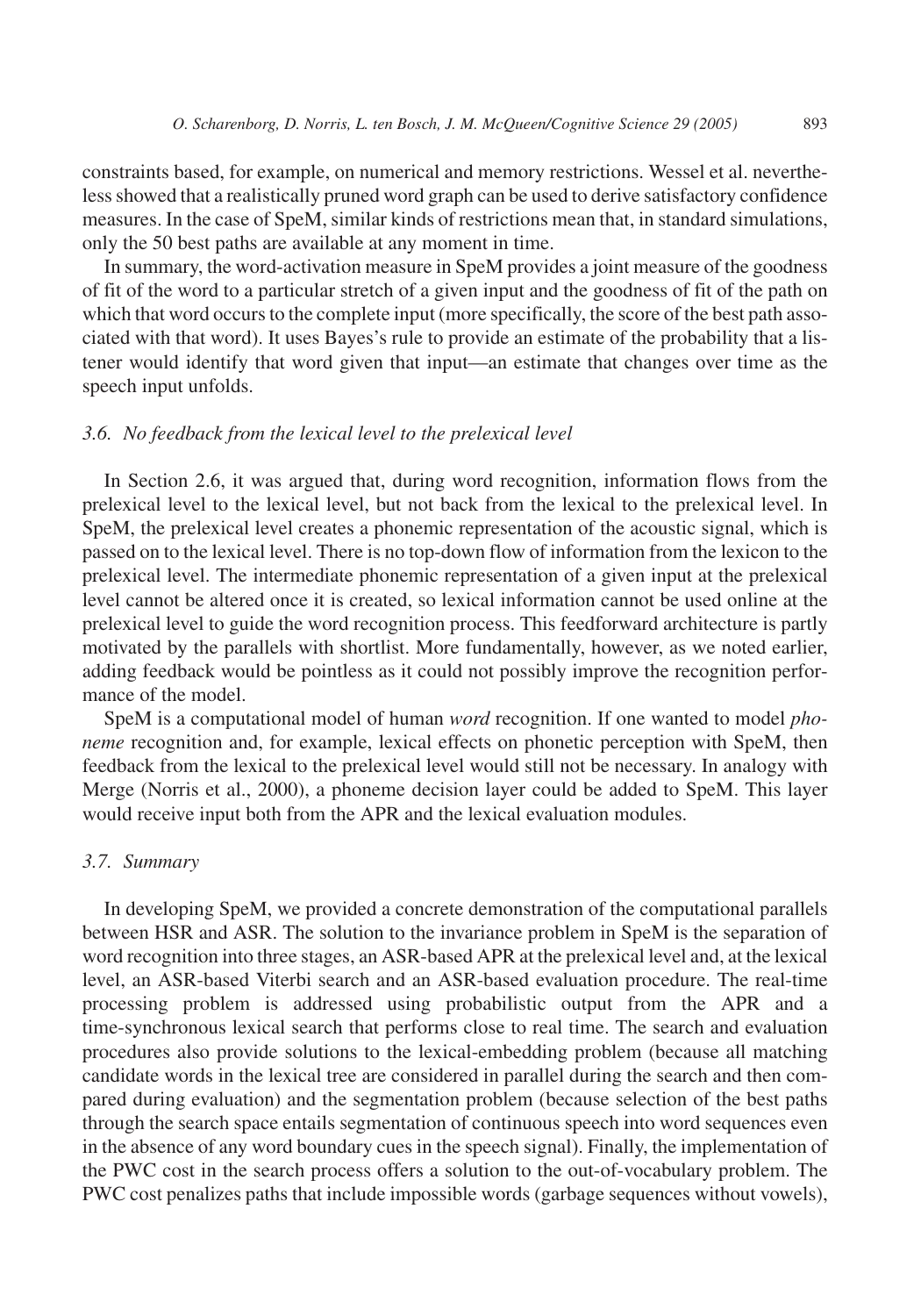but does not penalize those with garbage sequences that do contain vowels. Such sequences are potential novel words. SpeM therefore offers algorithmic solutions for all of the computational problems in spoken-word recognition that were discussed in Section 2. An obvious question now arises: How does SpeM perform?

# **4. Recognition of words given real speech input**

Our first set of simulations sought to answer the most fundamental question that can be asked about SpeM's performance: How well can the model recognize words given an acoustic speech signal as input? We addressed this question by comparing the performance of SpeM on the recognition of a large sample of Dutch words taken from a multispeaker corpus of spontaneous speech recorded in natural circumstances (thus including background noise), with the performance of the shortlist model on the same materials. If our computational analysis of speech recognition is accurate, then because SpeM instantiates algorithms to deal with the principle problems of spoken-word recognition, it ought to be able to perform this task reasonably well. Note that the model need not perform perfectly for one to be able to conclude that the assumptions made by the model are justified; good performance in the recognition of words from a large vocabulary, spoken by multiple speakers, and recorded in natural circumstances, and on the basis of the acoustic signal, rather than an idealized transcription of speech, already goes far beyond what any previous model of human spoken-word recognition has achieved.

The comparison of SpeM with shortlist allowed us to test the effectiveness, in terms of word recognition accuracy, of the principle difference between the two models. Unlike the original implementation of shortlist (which we used here), SpeM has a probabilistic rather than a categorical prelexical level. As we argued earlier, probabilistic prelexical processing should provide SpeM with more flexibility to deal with the variability in the speech signal (the invariance problem, Section 2.1). In particular, if there is some degree of phonetic mismatch between this input and stored lexical knowledge, as would be expected in multiple-speaker and noisy background testing conditions, a model with probabilistic prelexical output ought to be able to recover more readily than one with categorical prelexical output. Consider, for example, an ambiguous input /?it/, as a token of the word *seat,* where /?/ is ambiguous between /s/ and /ʃ/. If a categorical prelexical level decided that /?/ was /ʃ/, then recovery of the intended word *seat,* and rejection of the competitor *sheet,* would be more difficult than in a model where varying degrees of support for both /s/ and /f/ could be passed up to the lexical level. Note that there are in fact two interrelated reasons why a probabilistic prelexical level should perform better than a categorical level. First, multiple phones can be considered in parallel in the probabilistic system. Second, those phones can be differentially weighted, as a function of their degree of match to the input. If SpeM were therefore to perform better than shortlist on the materials from the Dutch spontaneous speech corpus, then this would reflect the increased flexibility and robustness of word recognition provided by a probabilistic prelexical level.

In this first set of simulations, we also examined another aspect of the invariance problem. As we described in Section 2.1, due to the variation found in everyday speech, the number of phonemes in a word that are actually produced may differ from the number of phonemes in the canonical representation of that word (either because of phone insertions or because of phone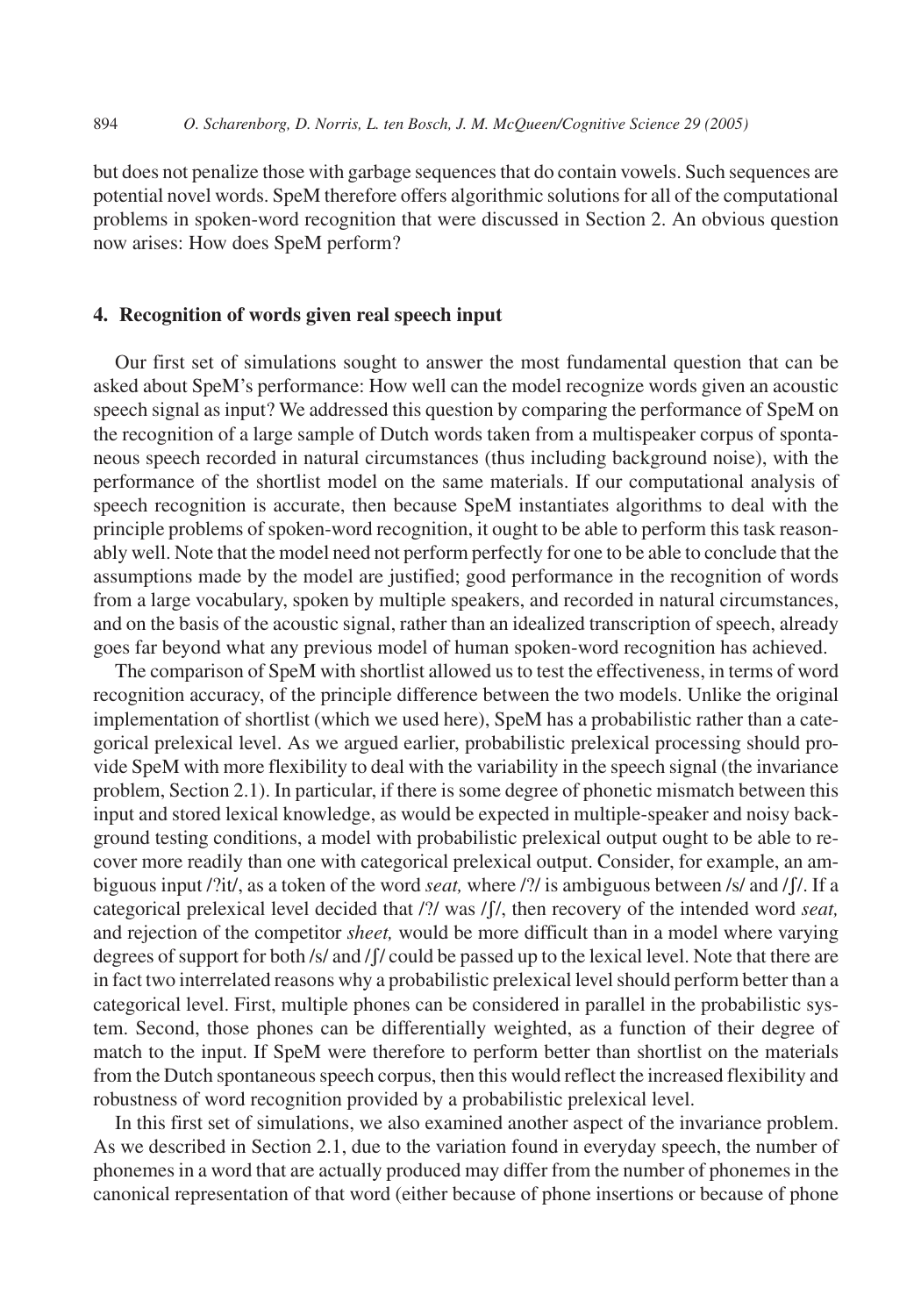deletions). Furthermore, the identity of the phonemes themselves may vary too (because of phone substitutions). We therefore also addressed how a speech recognizer should deal with the fact that real speech often does not align segmentally with predefined lexical representations.

At the lexical level in SpeM, each word has a representation that includes an abstract specification of its phonological form, specifically, a sequence of phones in the lexical tree (see Fig. 5). The lexical representations in shortlist are also sequences of phonemes. It might therefore appear that both of these models would be unable to recognize words that had undergone phone insertions or phone deletions. There are two features of SpeM, however, that might allow it to deal with this problem. First, SpeM does not use simple lexical lookup (as shortlist does). Instead, it uses a DP algorithm that is able to align two strings of different lengths (see Section 2.3). This means that when a phone insertion occurs, for example, the mismatch with lexical representations need not be so severe in SpeM as in shortlist. In particular, the insertion would not cause all subsequent phones in the input to be misaligned, as occurs in shortlist. Second, SpeM includes insertion and deletion scores (see Section 3.3). In the context of a DP algorithm, which tolerates misalignment between the input and canonical lexical representations, it is necessary to include a mechanism that acts to rank the relative goodness of fit of different degrees of mismatch. For example, an input with one phone insertion relative to a canonical pronunciation of a word ought to be a better match to that word than to another word where the difference entails two or more insertions. The insertion and deletion costs in SpeM provide this mechanism. In the following set of simulations, we examined whether the DP algorithm, modulated by the insertion and deletion scores, would allow SpeM to recognize words in spite of insertions and deletions. We compared a version of the model with the insertion/deletion penalties (see Section 3.3) set so high that the model did not tolerate any insertions or deletions in the input  $(SpeM - I/D)$  with one in which the scores were set at normal levels  $(SpeM + I/D/S)$ .

We also examined the effect of SpeM's substitution penalty by including a simulation run in which not only the insertion and deletion penalties were set very high, but also the substitution penalty was set such that the model did not tolerate any substitutions in the input (SpeM – I/D/ S). Finally, we investigated whether there were any differences in performance levels between shortlist and SpeM as a function of the different types of lexical search in the two models (a DP technique in SpeM; a lexical lookup procedure in shortlist). Both models were presented with categorical input: the first best phoneme string as output by the APR (we refer to this version of SpeM as SpeM-cat*;* note that the insertion, deletion, and substitution penalties in this simulation were the same as in the SpeM + I/D/S simulation).

## *4.1. Method*

The APR (consisting of 36 context-independent acoustic phone models, one silence model, one model for filled pauses, and one noise model) was trained on 24,559 utterances taken from the Dutch Directory Assistance Corpus (Sturm, Kamperman, Boves & den Os, 2000). Each utterance consisted of a Dutch city name pronounced in isolation. The same APR was then used for the shortlist simulation and for the SpeM simulations. The outputs of the APR were probabilistic in the SpeM +  $I/D/S$ , SpeM –  $I/D$ , and SpeM –  $I/D/S$  simulations (i.e., they took the form of a probabilistic phone graph; see Section 3.1). Because shortlist takes a symbolic de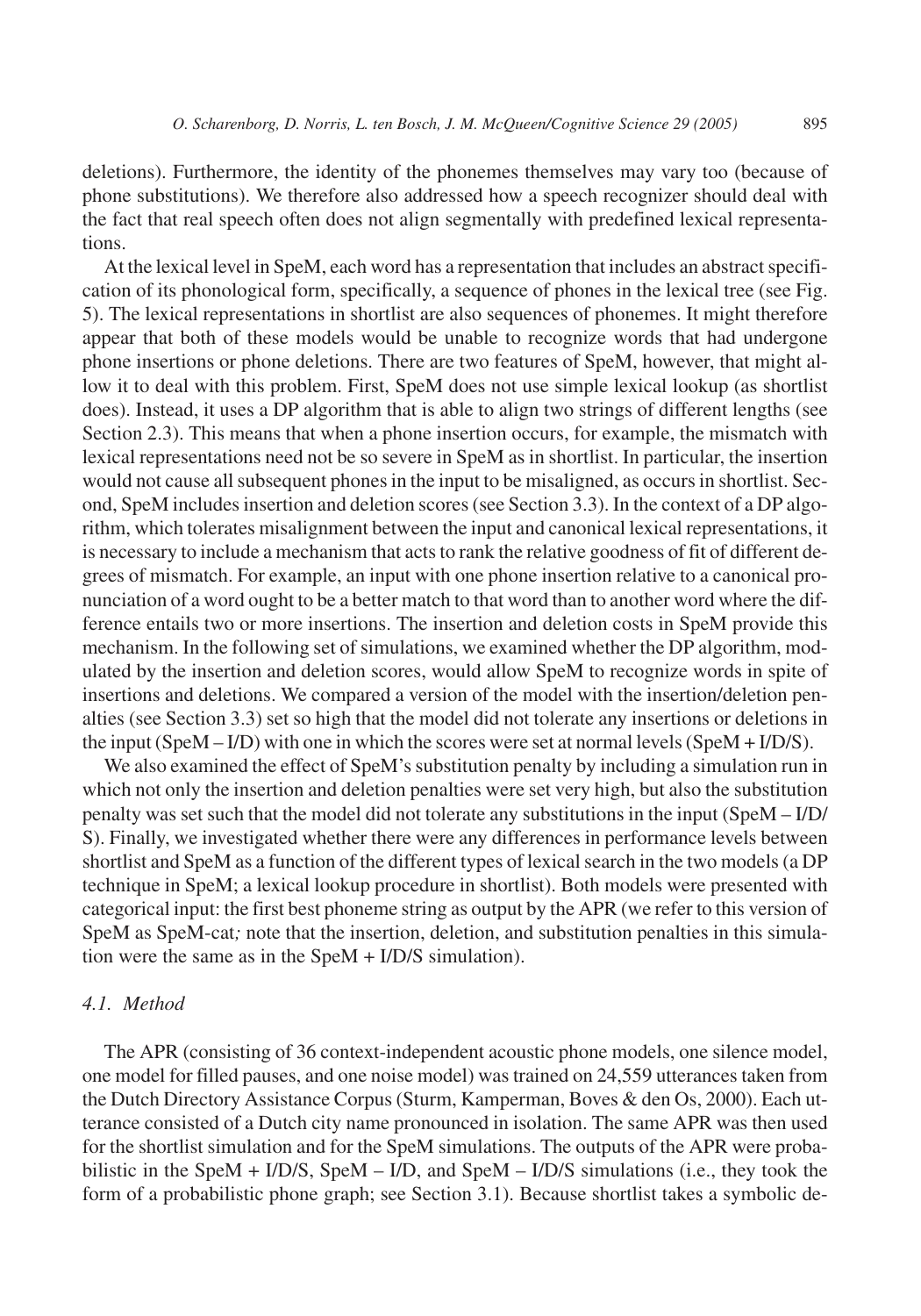scription of the speech signal as input, it is not able to recognize words given real speech input. The APR-module of SpeM was therefore used to generate a categorical phonemic representation of the speech signal for use in the shortlist simulation (and the SpeM-cat simulation). In both of these cases, the sequence of best-matching phones, as computed by the APR, was selected for each input.

The systems were tested on 10,509 utterances from the Dutch Directory Assistance Corpus that had not been used for training the APR. These utterances contain either a Dutch city name, the name of a Dutch province, or the Dutch sentence *ik weet het niet* ("I don't know"). The lexicon in all three simulations consisted of 2,398 entries: city names, Dutch province names, and *ik weet het niet.* For each entry in the lexicon, one unique canonical phonemic representation was available. Prior to the test, all models were optimized on a subset of 100 utterances from this test corpus. Parameter values in both shortlist and SpeM were adjusted to maximize the number of correctly recognized words in each case. In shortlist, the optimized parameter was the mismatch parameter (see Scharenborg, ten Bosch, Boves, & Norris, 2003; also for related shortlist simulations).

## *4.2. Results and discussion*

Performance of the Shortlist and SpeM models was evaluated using the ASR benchmarking method of recognition performance. Recognition performance was therefore measured in terms of word accuracy: The percentage of utterances for which the word in the orthographic transcription of the test material received the highest activation value in the output of shortlist or SpeM.

The results are presented in Table 1. There are four key aspects to these findings. First, the comparison of the performance of shortlist and SpeM-cat shows that the lexical search as implemented in SpeM is better able to match the input string onto lexical items. The 3.5% gain in

| Table 1                                                          |
|------------------------------------------------------------------|
| Results on the Dutch Directory Assistance Corpus test utterances |
| for shortlist and four versions of SpeM, one in which the APR    |
| produced categorical phonemic output (SpeM-cat), and three in    |
| which it produced probabilistic output                           |
| Accuracy $(\% )$<br>Model                                        |

| Model          | Accuracy $(\% )$ |
|----------------|------------------|
| Shortlist      | 32.5             |
| SpeM-cat       | 36.0             |
| $SpeM + I/D/S$ | 72.1             |
| $SpeM - I/D$   | 70.3             |
| $SpeM - I/D/S$ | 64.3             |

*Note.* The three versions of SpeM that used a probabilistic prelexical representation include: one in which phone insertions, deletions, and substitutions were tolerated by the model ( SpeM + I/D/ S), one in which substitutions but not insertions and deletions were tolerated ( SpeM – I/D), and one in which neither substitutions nor insertions/deletions were tolerated (SpeM – I/D/S).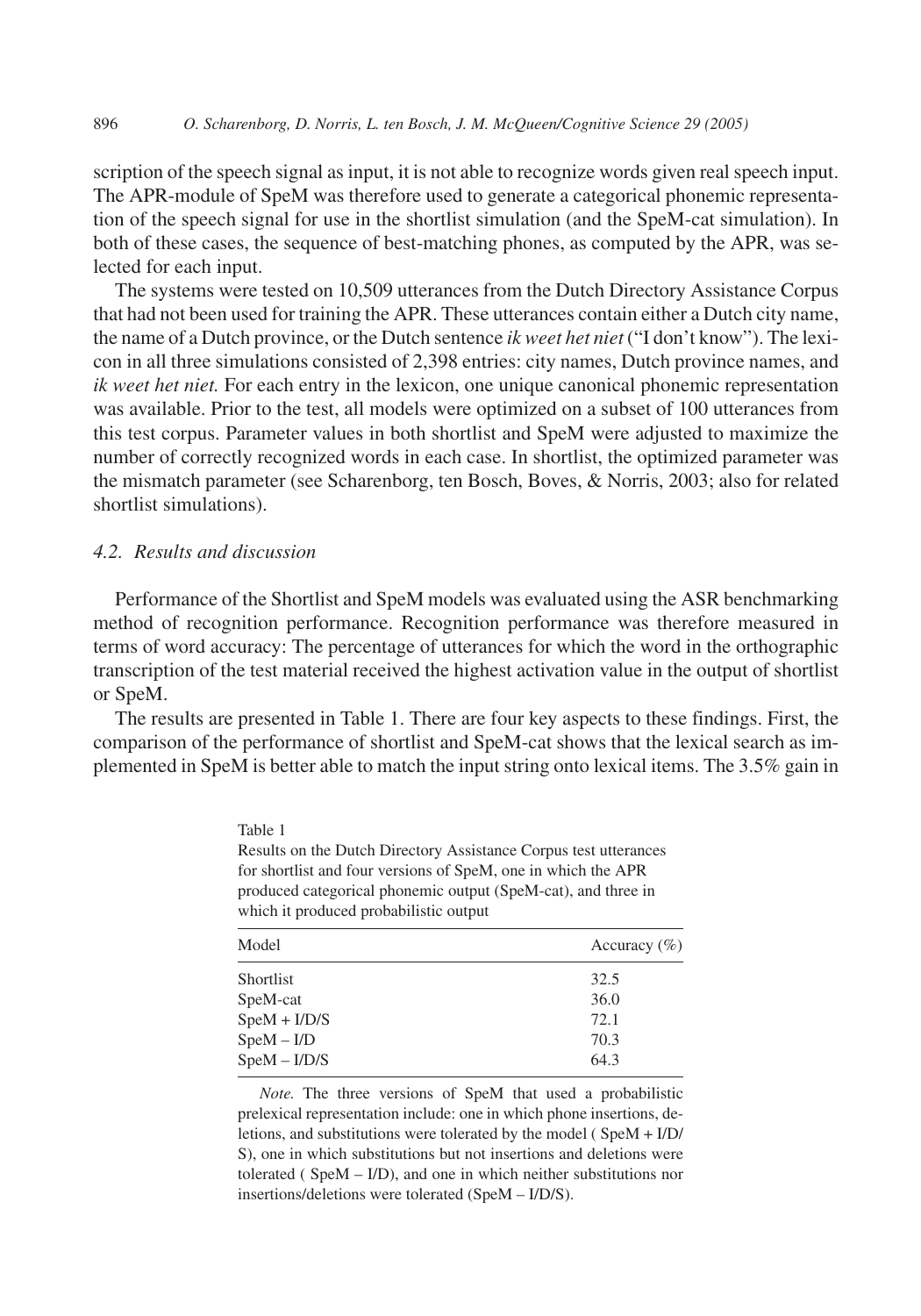performance is solely contributable to the implementation of the search because the earlier components of the two systems were kept the same (i.e., the same APR producing the same phoneme strings). This shows that the DP implemention in SpeM is somewhat better able to deal with the variability in real speech materials than the lexical lookup process in shortlist. In particular, the DP algorithm provides more flexibility in dealing with insertions, deletions, and substitutions. It is important to note that the mismatch parameter in shortlist provides some tolerance for phone substitutions: If this parameter is not set too high, words can still be recognized in spite of a mismatch between the input and that word's canonical representation. In these simulations, however, the mismatch parameter was adjusted during optimization. Even though shortlist was therefore operating with an optimized mismatch parameter, it appears that the DP search algorithm in SpeM works somewhat better in dealing with noncanonical input.

Second, the difference in effectiveness of a categorical prelexical level and a probabilistic prelexical level is clearly illustrated by the comparison of SpeM-cat with SpeM + I/D/S (remember that the parameter settings in the two versions of SpeM were otherwise identical across these two simulation runs). As Table 1 shows, a gain of 36.1% in performance is obtained once the input has changed from a categorical sequence of phonemes to a probabilistic phone graph. Spe $M + I/D/S$  is thus much more able than SpeM-cat to deal with the variability in real speech input. The probabilistic prelexical level of SpeM + I/D/S outperforms the categorical prelexical level of SpeM-cat (and shortlist) because it allows the lexical search process to consider multiple phones in parallel, each with a graded degree of bottom-up support, whereas SpeM-cat and shortlist only have available the most likely phone. This means that word recognition, in particular given the variability in the test materials used here, is more robust and flexible in SpeM + I/D/S (the standard version of SpeM) than in SpeM-cat and shortlist. This finding thus supports the claim made in Section 2.2 that the intermediate representation of the speech signal at the prelexical level should be probabilistic rather than categorical.

Third, the analyses of the benefits of the insertion, deletion, and substitution penalties show that although all three mechanisms improve recognition accuracy, tolerance of phone substitutions is more important than tolerance of insertions and deletions The comparison of the performance of SpeM + I/D/S and SpeM – I/D/S shows that the joint mechanisms of a DP search algorithm and the insertion/deletion/substitution costs help the model to recognize words when the input mismatches with canonical lexical pronunciations. Recognition accuracy improved by 7.8% when the insertion, deletion, and substitution costs were set at a level that allowed the DP algorithm to find lexical matches in spite of phone mismatches. The bulk of this benefit is due to the effect of the substitution costs. When the substitution penalty was operating normally, but the insertion and deletion penalties were very high (the SpeM – I/D simulation), there was only a 1.8% change in recognition performance.

Fourth, the recognition rate of the standard version of the SpeM model (SpeM + I/D/S) is 72.1%. This means that SpeM can recognize over two thirds of all words in the test corpus of (mainly) isolated words, spoken in a spontaneous speech setting (a directory assistance system) by a variety of speakers. No previous HSR model has done this. This is made clear by the SpeM + I/D/S–shortlist comparison: SpeM performed more than twice as well as shortlist.

Would the performance of shortlist have been better had we used a narrow transcription of the speech signal created by a human transcriber rather than the APR? In Scharenborg, ten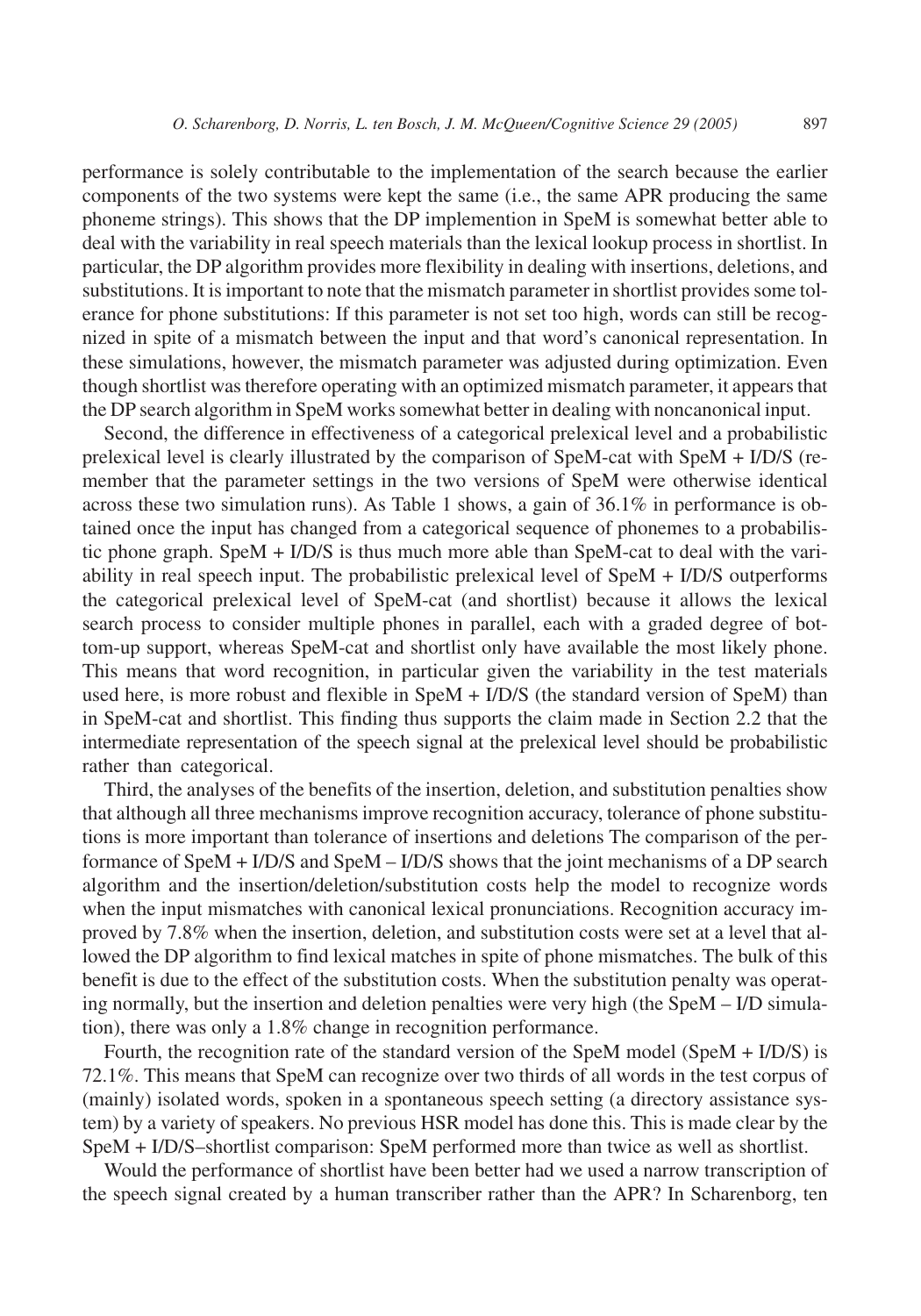Bosch, et al. (2003), we argued that this would not have been the case. Cucchiarini, Binnenpoorte, and Goddijn (2001) showed that automatically generated transcriptions of read speech are very similar to manual phonetic transcriptions created by expert phoneticians. Such human transcriptions are to a large extent also noncanonical, just as the transcriptions created by the APR. Thus, we would predict that input created by human expert transcribers would result in a similar level of recognition performance in shortlist.

One might also ask how SpeM would compare with conventional ASR systems on the same recognition task. In Scharenborg et al. (2003b), SpeM was not only compared with shortlist but also with an off-the-shelf ASR system. The performance of SpeM fell short of the performance of the ASR system. Using the same lexicon, the ASR system reached an accuracy of 84.9%. This might in turn raise the question: Why not use this ASR system as a model of HSR instead of SpeM? This would not be appropriate, however, because ASR systems are not designed for the simulation of human word recognition processes, nor must the design choices in such models respect the available data on HSR. In short, ASR systems are not models of HSR. Scharenborg et al. (2003b) suggested that the poorer performance of SpeM was attributable to two factors: the limitations of the APR used in SpeM, and the more complex lexical search algorithms used in the ASR system. It may be possible to improve SpeM's performance by enriching the DP technique that is currently employed. There is, however, no psychological data that would support any such specific adjustments, and more fundamentally, we doubt whether such an attempt to improve SpeM's recognition performance by a few percentage points would lead to any further understanding of HSR.

We hope that in the future it will be possible to improve the APR module in SpeM. This will be an important issue to pursue because the computational analysis (Section 2.1) suggests that an effective prelexical level is essential for large-vocabulary speaker-independent word recognition.

#### **5. Recognition of words in continuous speech**

## *5.1. Temporarily lexically ambiguous input*

The simulations reported in Section 4 show that SpeM is able to recognize over two thirds of the words in real, spontaneous speech, where the input mainly consisted of isolated words. In this section, SpeM's ability to recognize words in continuous speech is addressed. We took the approach in the next simulation of examining the performance of the model on a specific input, rather than on a large corpus of materials (as in the preceding simulations). Thus, instead of using global recognition accuracy measures, we focused on SpeM's performance at the item-specific level. This level of analysis provides valuable insights into the detailed working of the model. SpeM was confronted with input that was temporarily lexically ambiguous: the utterance *ship inquiry.*

Such utterances can effectively "garden-path" a listener or recognizer. After  $[\int$ pn<sub>l</sub> the input matches the word *shipping,* and this may be the preferred analysis of the input. However, the only word that matches the final three syllables of the utterance is *inquiry.* At the end of the utterance, therefore, the only fully consistent parse of the input is *ship inquiry* and the initial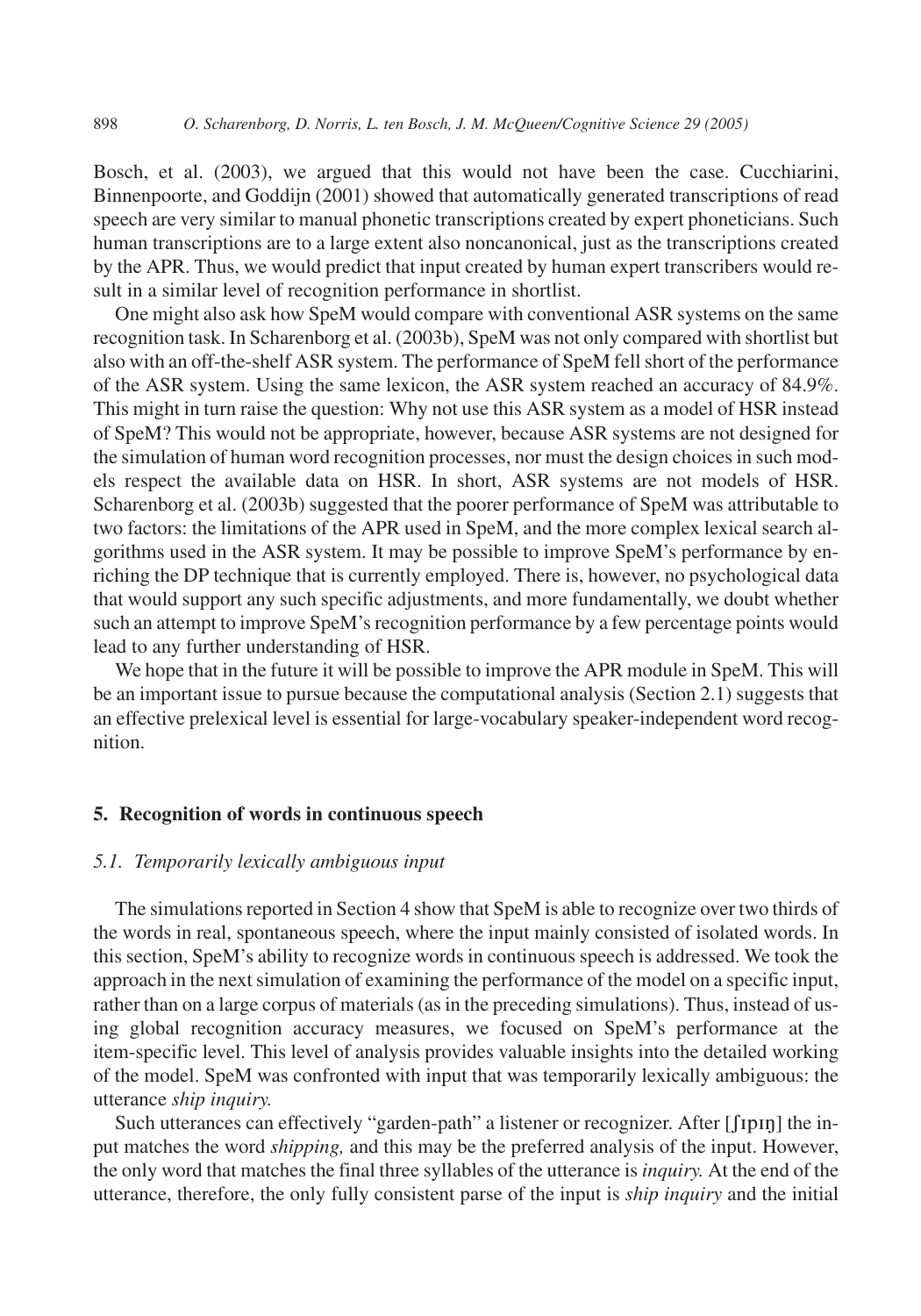analysis of the input must be revised. This example was used by Norris (1994) to show how the relative evaluation of material in nonoverlapping portions of the input in the lexical competition process in shortlist can allow the model to derive the correct interpretation of this input. The example thus provided an excellent test of the ability of shortlist to select the optimal interpretation of an input sequence that was temporarily lexically ambiguous, and which initially offered more bottom-up support for an incorrect word (i.e., more support for *shipping* than for *ship*). In this simulation, therefore, we tested whether SpeM would also be able to segment the continuous input [*frpnkwarari*] into the correct sequence of words.

## *5.1.1. Method and material*

First, the APR component of SpeM was trained on British English. Forty-four acoustic phone models, 1 silence model, and 2 noise models were trained on 35,738 British English utterances taken from the Speechdat English database (Höge et al., 1999). Each utterance in the training corpus contained maximally two words.

At test, SpeM was asked to recognize *ship inquiry.* Three carefully spoken tokens of*ship inquiry* were produced by a male native speaker of British English and recorded in a soundproof booth. The APR module converted the acoustics of each of these three recordings into probabilistic phone graphs. Subsequently, these phone graphs were fed into the lexical search module. The lexicon used in the search was identical to that used in the shortlist simulations in Norris et al. (1997). Each word had one canonical phonemic representation, and there were a total of 26,449 lexicalentries.Theparametersofthemodelwerenotoptimizedforthesespecificinputs.Instead, we selected the same parameters as were optimized in previous related simulations on *ship inquiry* (simulations in which a linear sequence of phones rather than real speech was used as input; Scharenborg, McQueen, et al., 2003). In addition to the word-activation values generated by SpeM, we also examined the 10 best paths generated by the search module.

## *5.1.2. Results and discussion*

Appendix A shows the 10 best lists for each of the recordings. Fig. 6 shows the average word activations of *ship* and *inquiry* (i.e., the words associated with correct recognition), *shipping* (the word also embedded in the signal), and the closest competitors (*shook* in the first recording and *chip* in the second and third recordings). The path on which the word lies is shown between brackets in the legend.

For the first recording, the most likely segmentation is*shook inquiry,* whereas the segmentation *ship inquiry* can be found at Rank 3 (see Appendix A). For the second recording, the most likely segmentation is *chip inquiry,* whereas the segmentation *ship inquiry* can be found at Rank 2. Finally, for the third recording, SpeM is able to correctly parse the input: *Ship inquiry* can be found at the first position.

The word activation of *shipping* is higher than the word activations of *ship, shook,* and *chip* around the phonemes  $[i]$  and  $[\eta]$ , as is to be expected on the basis of the bottom-up evidence. The difference, however, is only small. This small difference is due to the small difference in the bottom-up acoustic costs associated with the phonemes in *shipping, chip, shook,* and *ship* as calculated by the APR. Toward the end of the input, the average word-activation function of the parse *ship inquiry* is higher than the average word-activation function of its closest competitors.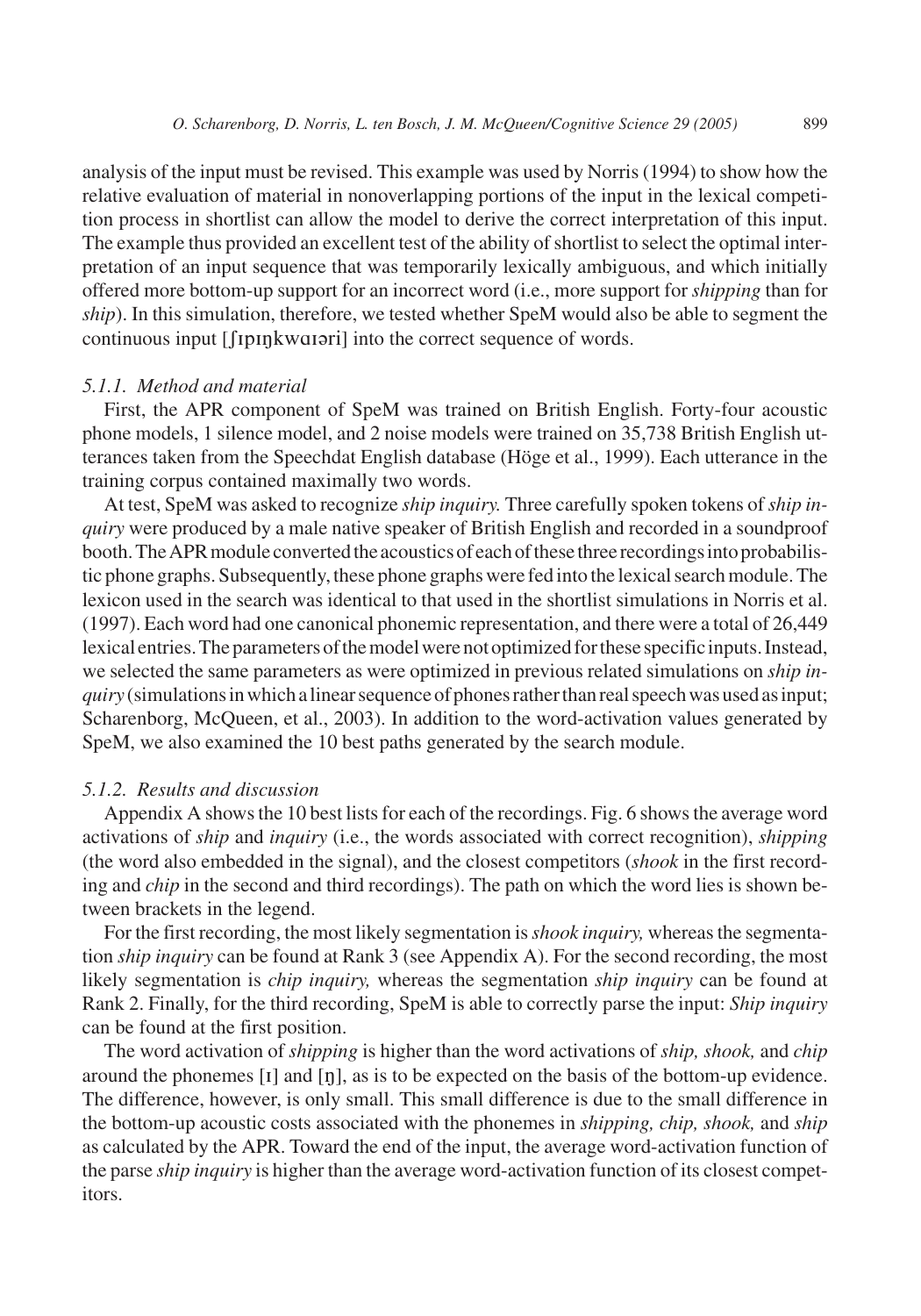

Fig. 6. The mean word activation flows for three recordings of 'ship inquiry'. The y-axis in all panels displays the word activation; the x-axis shows the phonemes in DISC-format (Burnage, 1990) in the input, as they arrive over time.

What is striking in these results is the success of the word *inquiry.* Hardly ever is *inquiry* substituted by another word. The search procedure in SpeM is thus able to select this word in 22 out of the 30 best paths across the three simulation runs and to select this word on all three of the first best paths in each set of 10. The word activation of *inquiry* is therefore consistently high, and the word activation of the incorrect lexical hypothesis *shipping* is consistently lower. Thus, even on the inputs for which *ship* is not on the first best path, *ship* always falls on a more highly ranked path than *shipping* does and always has a higher word activation at the end of the input than *shipping* does.

It is quite remarkable that SpeM performs this well, because the task it is faced with is not trivial. Specifically, even though the same speaker produced the same word sequence three times in the same recording environment, the three inputs generated three different APR outputs. This is of course another form of the invariance problem. In the *N* best phone lists generated on the basis of the probabilistic phone graph created by the APR, the correct phone sequence [[IpInkwa1ari] was hardly ever found. The phone sequences found in these lists instead included [ʤɪtɪŋgwɑɪrɪ], [ʤɪtɪŋgwɑɪθrɪ], [ʤɪtɪŋkwʌbrɪ], and [ʤudɪŋkwɑɪdrɪ]. Furthermore, there were, on average, 3.03, 4.69, and 3.79 different phonemes (for the first, second, and third recordings, respectively) on parallel arcs in the phone graph. That is, SpeM had to consider, on average, more than three phoneme alternatives at any moment in time. The limitations of the APR are thus the primary reason why words such as *shook* and *chip* end up on high-scoring paths and have high word activations. In spite of these limitations, however, the search process is powerful enough for the correct lexical interpretation of [[upnkwanari] to tend to win out. That is, SpeM is able to find the correct segmentation of this continuous real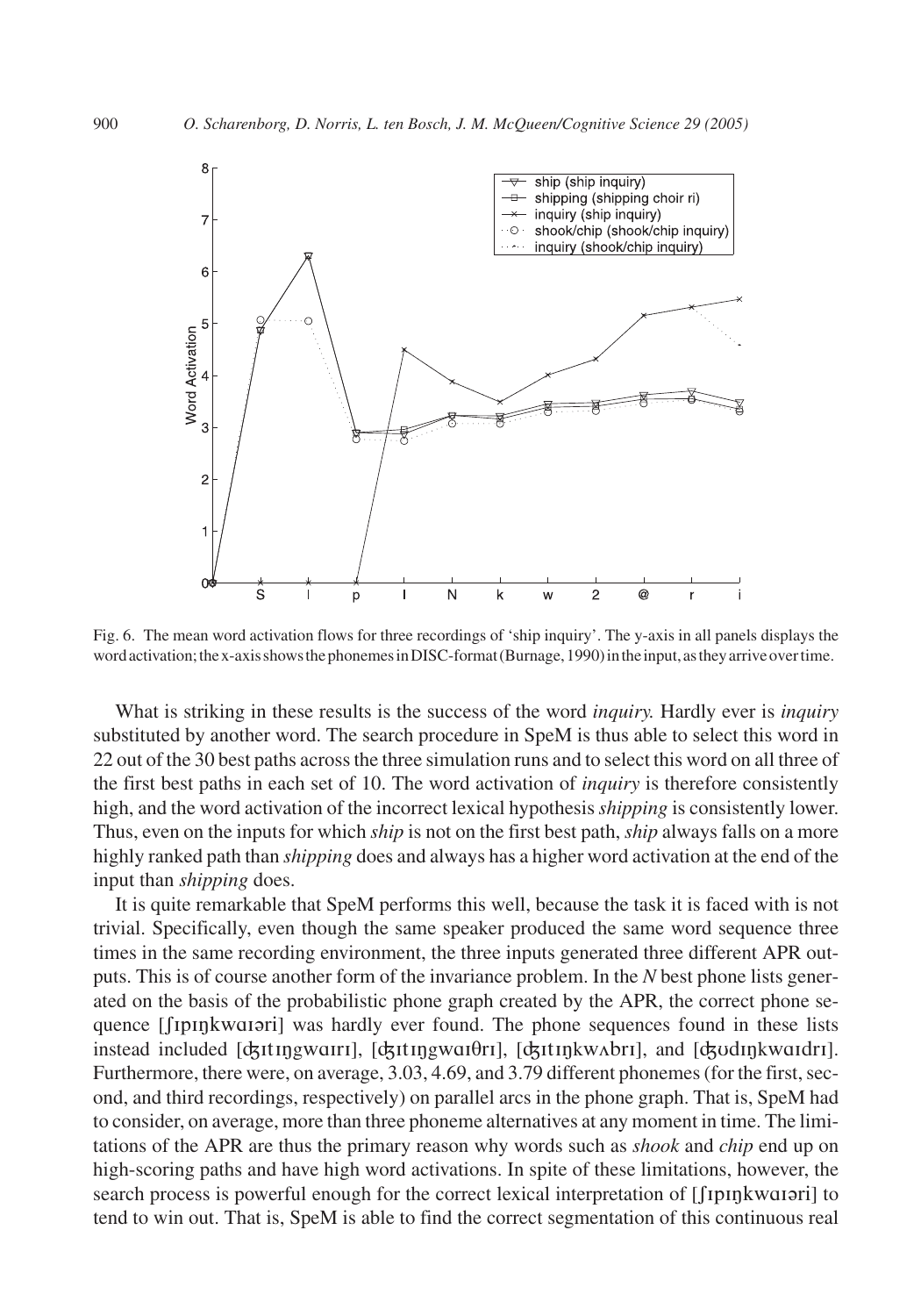speech input, albeit not always on the first best path. For these simulations, an *N* best list of 50 was used to calculate the probability mass. Increasing the length of the list did not influence the pattern of performance of SpeM.

## *5.2. Lexical competition in spoken-word recognition*

In Section 2.3, we explained that any speech fragment is likely to be compatible with many lexical alternatives and that there is considerable HSR evidence that multiple candidates are indeed activated. In McQueen et al. (1994), for instance, human listeners were confronted with speech fragments that were either the beginning of an existing word or the beginning of a nonword. They were asked to press a button as quickly as possible if the stimulus began or ended with a real word and then say the word they had spotted aloud. The results showed that words were spotted faster, and fewer errors were made, if the real word was embedded in a stimulus that was not the onset of another word. This indicates that when the stimulus was the onset of an existing word that particular word was also activated, resulting in an inhibitory effect on the target word.

This competition process is implemented in SpeM's evaluation module. We have already seen how this process helps in the resolution of lexical ambiguities such as *ship inquiry.* In this section, SpeM's ability to spot words in ambiguous speech fragments is addressed further. We took the approach of examining the performance of the model on recordings of an entire set of stimuli from an HSR experiment. The test material consisted of the stimuli from the experiments described in McQueen et al. (1994). We therefore employed a third style of simulation. Rather than testing SpeM on utterances from a speech corpus (Section 4) or on one specific two-word sequence (Section 5.1), we used the complete stimulus set from a psycholinguistic experiment. This illustrates the flexibility that SpeM has as a tool for examining HSR.

SpeM was confronted with bisyllabic stimuli of which either the first or the second syllable was the target word. The full stimulus was either the start of an actual word or a nonword. In the case where the stimulus was the start of an actual word (the so-called "embedding word"), both the target word and the embedding word should be activated, resulting in a competition effect relative to the case where the stimulus was not the onset of an actual word. Is SpeM able to simulate this effect?

## *5.2.1. Method and materials*

All items (target words embedded as second syllable of weak–strong (WS) word onsets, WS nonword onsets, words embedded as first syllable of strong–weak (SW) word onsets, and SW nonword onsets) used in the McQueen et al. (1994) experiment were twice carefully reproduced by the same British English speaker as in the previous simulation and recorded in a soundproof booth. There was a total of 144 items, divided into four types of stimuli. Table 2 gives an example of each of the four stimulus types. (For a full list of the materials, see McQueen et al., 1994.) We preferred to use the same speaker throughout all simulations, so that the mismatch between the speaker's voice and the acoustic model set of the APR was identical across simulations.

At test, SpeM was asked to recognize the recorded items. The APR module converted the acoustics of each of the recordings into probabilistic phone graphs. Subsequently, these phone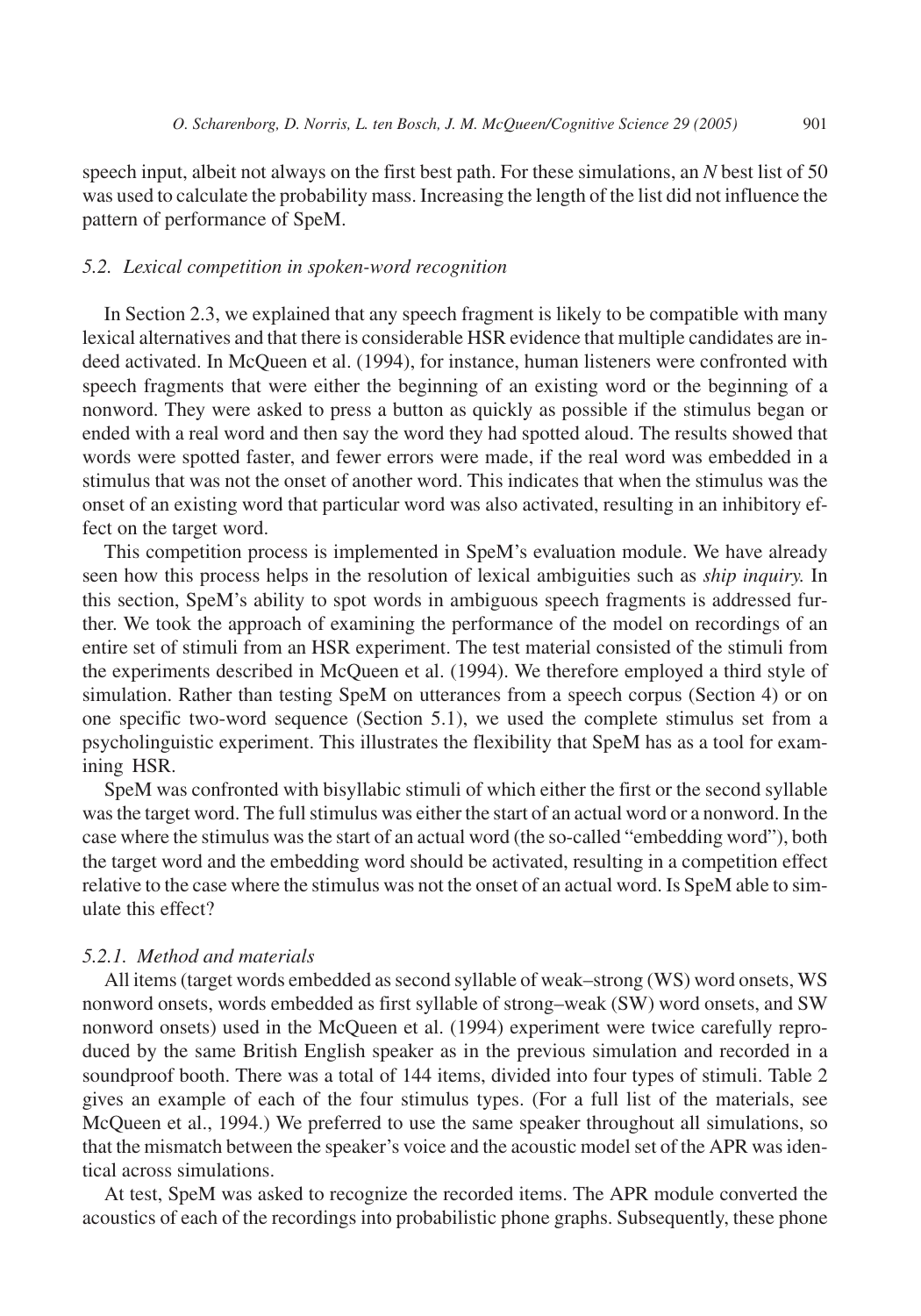|                             | of WS Words     | Words Embedded as Second Syllable |                   | Words Embedded as First Syllable<br>of SW Words |              |                   |  |
|-----------------------------|-----------------|-----------------------------------|-------------------|-------------------------------------------------|--------------|-------------------|--|
|                             | <b>Stimulus</b> | Target                            | Embedding<br>Word | Stimulus                                        | Target       | Embedding<br>Word |  |
| Word onset<br>Nonword onset | domes<br>nemess | mess<br>mess                      | domestic          | sacrif<br>sackrek                               | sack<br>sack | sacrifice         |  |

Table 2

|  |  |  | The four types of stimuli from McQueen et al. (1994) |  |
|--|--|--|------------------------------------------------------|--|
|  |  |  |                                                      |  |

*Note.* WS = weak–strong; SW = strong–weak.

graphs were fed into the lexical search module. The lexicon used in the search was identical to that used in the shortlist simulations in Norris et al. (1997). Each word had one canonical phonemic representation, and there were a total of 26,449 lexical entries.

## *5.2.2. Results and discussion*

The word activations of the (cohorts of the) target words as they grow over time were extracted from the 50 best lists. For each of the four conditions, the average word-activation functions are plotted. Fig. 7 shows the activation flows of the target and the embedded words in the four conditions. The upper panel shows the activation flows for the WS stimuli; the lower panel shows the activation flows for the SW stimuli. The *y* axis displays the average word activation. The nodes on the *x* axis correspond to the number of input phones processed. In the upper panel, Position 1 is aligned with the start of the embedding word (i.e., of *domestic*); Position 3 is aligned with the start of the target word (i.e., of *mess*). The WS stimuli are such that the target word always starts at the third phoneme of the embedding word. In the lower panel, Position 1 is aligned with the start of the target word (i.e., of *sack,* and thus also the embedding word, i.e., of *sacrifice*). Note, however, that because the nodes on the *x* axis correspond to the number of nodes in the output graph of the APR, they thus may reflect phones that overlap partially in time. They do however obey chronological ordering: If  $m > n$ , Node  $m$  has a later time stamp than Node *n.*

McQueen et al. (1994) found that target words embedded as the second syllable of WS word onsets (e.g., *mess* in *domes*) were harder to identify than words embedded as the second syllable of WS nonword onsets (e.g., *mess* in *nemess*). Furthermore, the identification of target words embedded as the first syllable of SW word onsets (e.g.,*sack* in *sacrif*) was more difficult than the identification of target words embedded as the first syllable of SW nonword onsets (e.g.,*sack* in *sackrek*) after the offset of the target word. Fig. 7 shows that SpeM is able to simulate these results. In the case of the WS syllable stimuli, the activation of the embedding word in the matched word onset situation (e.g., *domestic* in *domes*) is much higher than the activation of that word in the nonmatched word onset situation (e.g., *domestic* in *nemess*), because there is more evidence for *domestic* in the acoustic signal in the former stimulus type. The inhibitory effect of the embedding words on the target words in the matched word onset case is larger than in the nonmatched word onset case, resulting in a higher activation for the target word in the nonmatched word onset than in the matched word onset case. The lower panel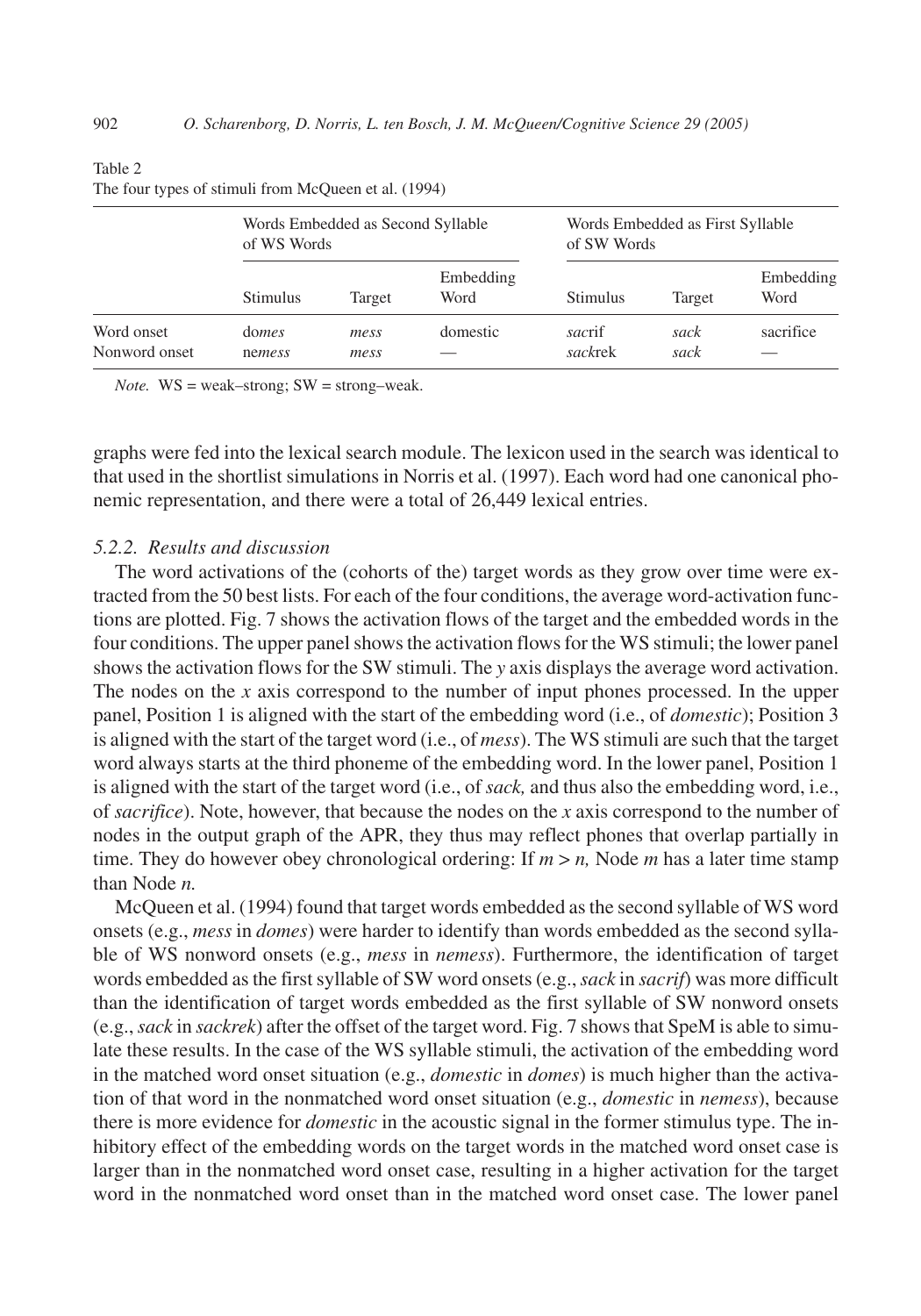

Fig. 7. Mean activation levels for the materials in the domes-simulation for the four stimuli types. In the upper panel, position '1' is aligned with the start of the embedding word (e.g., of 'domestic'); position '3' is aligned with the start of the target word (e.g., of 'mess'). In the lower panel, position '1'is aligned with the start of the target word (e.g., of 'sack', and thus also the embedding word, e.g., of 'sacrifice').

shows a similar picture: The activation of the embedding word in the matched word onset case (e.g., *sacrifice* in *sacrif*) is higher than the activation of the embedding word in the nonmatched-word onset case (e.g., *sacrifice* in *sackrek*). This higher activation again causes the activation of the target word in the matched word onset case (e.g., *sack* in *sacrif*) to be lower than the activation of the target word in the nonmatched word onset case (e.g., *sack* in *sackrek*) due to the larger inhibitory effect.

McQueen et al. (1994) also found that the competition effect was stronger for target words that were embedded as second syllables (the WS stimuli) than for target words that were embedded as first syllables (the SW stimuli). This effect is illustrated in Fig. 7 by the greater absolute difference in mean activations of the target words in the matched and the nonmatched word onsets in the WS stimuli (Positions 3–5 in the upper panel of Fig. 7) versus the absolute difference in mean activations of the target words in the matched and the nonmatched word onsets in the SW stimuli (Positions 1–3 in the lower panel of Fig. 7). The earlier activation of the longer embedding word in the case of the WS stimuli causes more inhibition sooner and hence a larger competition effect at the offsets of the target words.

These results show that SpeM is able to simulate the results of the McQueen et al. (1994) experiments. These simulations also show that SpeM can be used to simulate performance in specific psycholinguistic experiments: Recordings of the entire set of stimuli from an experiment can be given as input to the model. Note that in these simulations, an *N* best list of 50 was used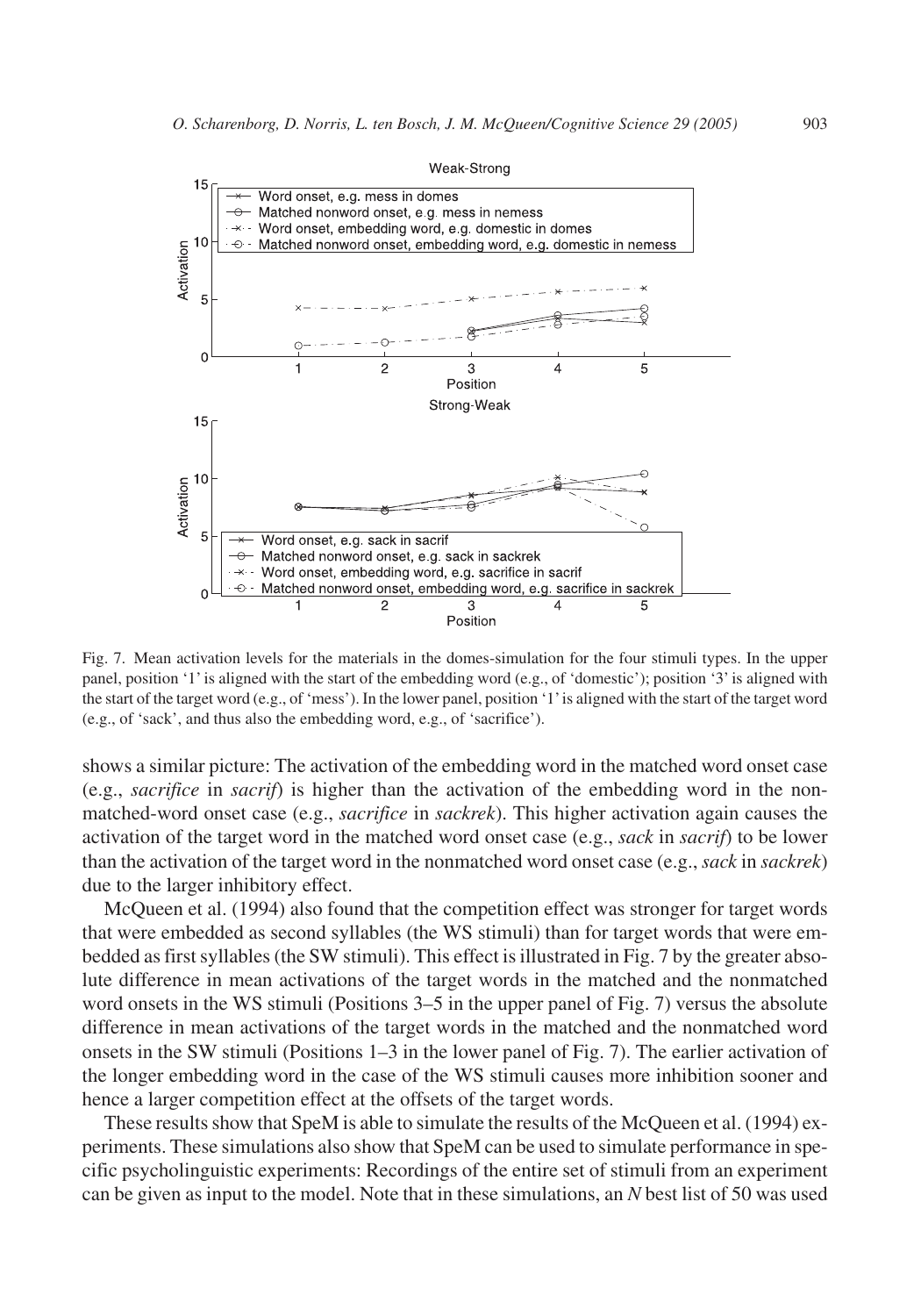to calculate the probability mass. Increasing the length of the list did not influence the pattern of performance of SpeM.

#### *5.3. The PWC and the segmentation of continuous speech*

In the final simulation, SpeM's ability to deal with the segmentation problem was investigated further. With the *ship inquiry* simulation we have seen that the lexical search procedure in SpeM can be biased by late-arriving information, such that an earlier incorrect interpretation (i.e., the word *shipping*) can be revised in favor of the correct parse of the input. That is, the lexical search and evaluation procedure is able to settle on an optimal segmentation of continuous speech input in the absence of any cues to a word boundary in that input. In the *domes* simulation we saw in addition how lexical competition between words beginning at different points in the signal can influence recognition performance across a set of stimuli from a psycholinguistic experiment, but again in the absence of any disambiguating word boundary cues. In Section 2.5, however, we argued that human listeners do use cues to word boundaries in the speech signal, when those cues are available, and that they do so by using a lexical viability constraint, the PWC. A word is disfavored in the recognition process if it is misaligned with a likely word boundary, that is, if an impossible word (a vowelless sequence) spans the stretch of speech between the boundary and the beginning (or end) of that word (Norris et al., 1997). We argued that the PWC helps the speech recognizer solve the segmentation problem and the out-of-vocabulary problem. SpeM, like shortlist (Norris et al., 1997), therefore contains an implementation of the PWC. It was important to test whether the implementation in SpeM allows the model to simulate experimental evidence on the PWC.

SpeM was therefore confronted with words that were preceded or followed by a sequence of phones that could or could not be a possible word in English. The test material consisted of the stimuli (words embedded in nonsense words) from the PWC experiments (Norris et al., 1997). Again, we used the complete stimulus set from a psycholinguistic experiment for testing SpeM.

In the Norris et al. (1997) experiments, English listeners had to spot real English words embedded in nonsense sequences (e.g., *apple* in *fapple* and *vuffapple*). In line with the predictions of the PWC, the listeners found it much harder to spot target words when the stretch of speech between the beginning of the target and the preceding silence was an impossible English word (e.g., the single consonant *f* in *fapple*) than when this stretch of speech was a possible (but nonexisting) English word (e.g., the syllable *vuff* in *vuffapple*). Can SpeM simulate this result?

## *5.3.1. Method and materials*

All items (target words preceded or followed by phone sequences that are either impossible or possible words of English) used in the Norris et al. (1997) PWC experiments were carefully reproduced by the same British English speaker as in the previous simulations and recorded in a soundproof booth. There was a total of 384 items, divided into eight types of stimuli—target words embedded in nonsense words. Table 3 gives an example of each of the eight stimulus types. For a full list of the materials, see Norris et al. (1997).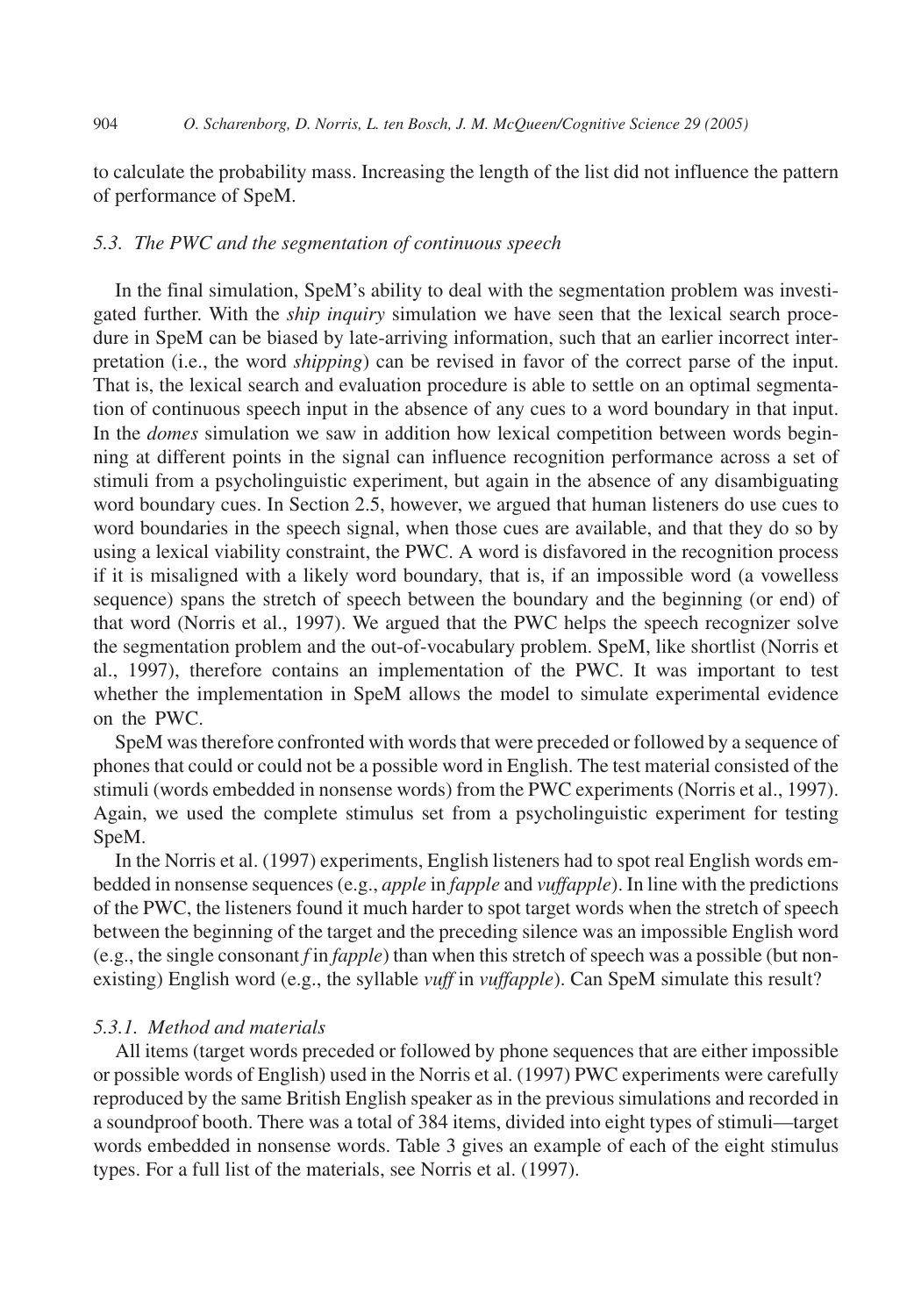To test whether the implementation of the PWC in SpeM allows the model to simulate experimental evidence on the PWC, the word-activation flows as they grow over time were plotted for each of the eight conditions for the case where the PWC mechanism was disabled (control condition) and for the case where the PWC mechanism was enabled (following Figs. 1 and 2 in Norris et al., 1997). The conditions of the simulation were otherwise identical to the previous simulation. The same APR, trained in the same way, was used. The APR converted the acoustic signal of each item into a probabilistic phone graph. Furthermore, the same lexicon as before was used for the lexical search. SpeM again calculated the 50 best paths for each of the items.

#### *5.3.2. Results and discussion*

Table 3

The word activations of the (cohorts of the) target words as they grow over time were extracted from the 50 best lists. For each of the eight conditions, the average word-activation functions are plotted. Fig. 8 shows the activation flows in the control case when the PWC mechanism is disabled; Fig. 9 shows the activation flows when the PWC mechanism is enabled. In both figures, the *y* axis displays the average word activation. The nodes on the *x* axis correspond to the number of input phones processed. The activation functions are aligned relative to the last/first phoneme of the target word (0). Thus, for targets with preceding context, "+1" is the second segment of the target word, whereas for targets with following context, +1 is the first segment of the context. As was the case for the results plotted in Fig. 7 in the previous simulation, the nodes on the *x* axis correspond to the number of nodes in the output graph of the APR, and they thus may reflect phones that overlap partially in time. They do however obey chronological ordering.

Norris et al. (1997) found that words preceded or followed by residues that were possible words were more easily recognized by human subjects (resulting in faster reaction times and fewer errors) than words preceded or followed by residues that were not possible words. Fig. 8 shows that, in the absence of the PWC, word spotting should be harder for monosyllabic target words with possible context than for monosyllabic target words with impossible context, and in the case of preceding context, word spotting should be harder for bisyllabic target words with possible context than for bisyllabic target words with impossible context. This is contrary to the findings reported by Norris et al. (1997). When the PWC mechanism is enabled, however, SpeM is able to correctly simulate these findings, as is shown in Fig. 9. For each of the four different types of target word (monosyllabic or bisyllabic, and with preceding or following context), those in possible word contexts (solid lines) have higher mean activations than those in impossible word contexts (dashed lines).

Comparing the word-activation flows in Figs. 8 and 9 shows that the activations in Fig. 9 are overall lower than the activations in Fig. 8. This is due to the PWC mechanism. First, the addi-

|                        | The eight types of stimuli (words embedded in nonsense words) from Norris et al. (1997) |                          |                          |                          |  |  |
|------------------------|-----------------------------------------------------------------------------------------|--------------------------|--------------------------|--------------------------|--|--|
|                        | Monosyllabic Words                                                                      |                          | Bisyllabic Words         |                          |  |  |
| Residue                | Preceding Context                                                                       | <b>Following Context</b> | <b>Preceding Context</b> | <b>Following Context</b> |  |  |
| Impossible<br>Possible | fegg<br>maffegg                                                                         | seash<br>seashub         | fapple<br>vuffapple      | sugarth<br>sugarthim     |  |  |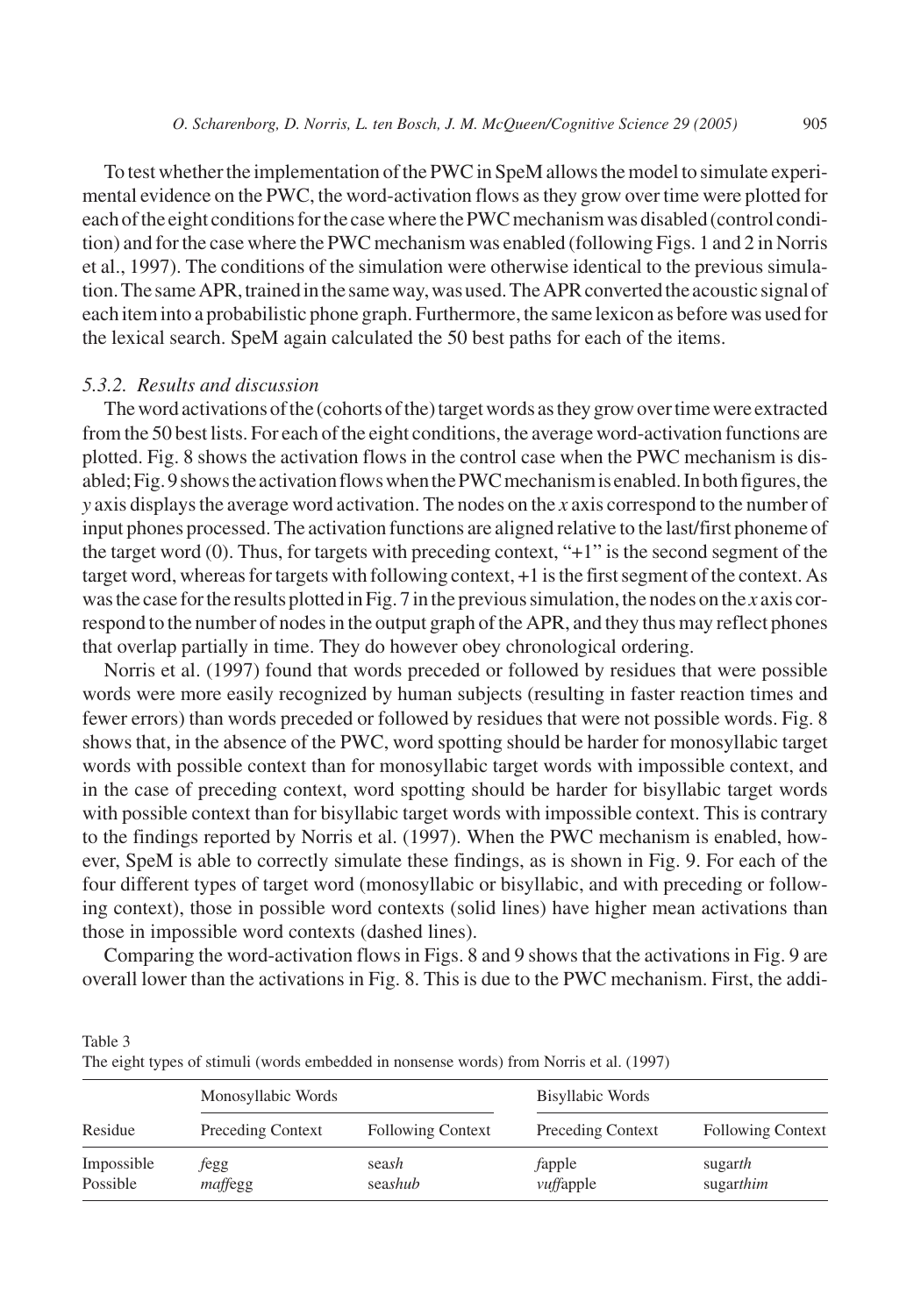

Fig. 8. Mean target activation levels for the materials in the PWC simulation while the PWC mechanism was *dis*abled. The upper panel shows the activation levels for target words with preceding context. The lower panel shows the activation levels for the target words with following context. The activation functions are aligned relative to the last/first phoneme of the target word ('0'). Thus, for targets with preceding context, '+1' is the second segment of the target word, while for targets with following context, '+1' is the first segment of the context.

tion of the PWC penalty (to target words in impossible word context) causes the word activation to be lower. Second, the addition of the PWC penalty causes more words to be absent from the 50 best list, such that there are more zero activations in the setting where the PWC mechanism was enabled, which in turn also causes the overall activations to be lower. Note also that, in these simulations, increasing the length of the *N* best list did not influence the pattern of performance of SpeM. This shows again that the choice of a 50 best list is reasonable.

SpeM models the word-spotting data in the same way as was done by shortlist in Norris et al. (1997): The higher a word is activated the more likely it is that that word will get a "yes" response and the faster the response will be. With shortlist, however, it was not possible to make a direct link between the error rates of the subjects and the error rate of the model. The implementation of SpeM, however, makes this possible. We calculated SpeM's error rates in two different ways and compared them with the error rates of the human subjects. Table 4 shows the mean error rates of the human subjects (H) and SpeM for each of the eight conditions. 1B shows the percentage of target words that were not found on the first best path as was calculated by SpeM; 10B shows the percentage of target words that were not to be found in the 10 best list.

Norris et al. (1997) found that responses to targets with possible context were more accurate than responses to targets with impossible context. In SpeM, for the words on the first best path (1B) alone, the error rates show the PWC effect in all four conditions: For each type of target word and each context position, responses to targets in possible contexts were more accurate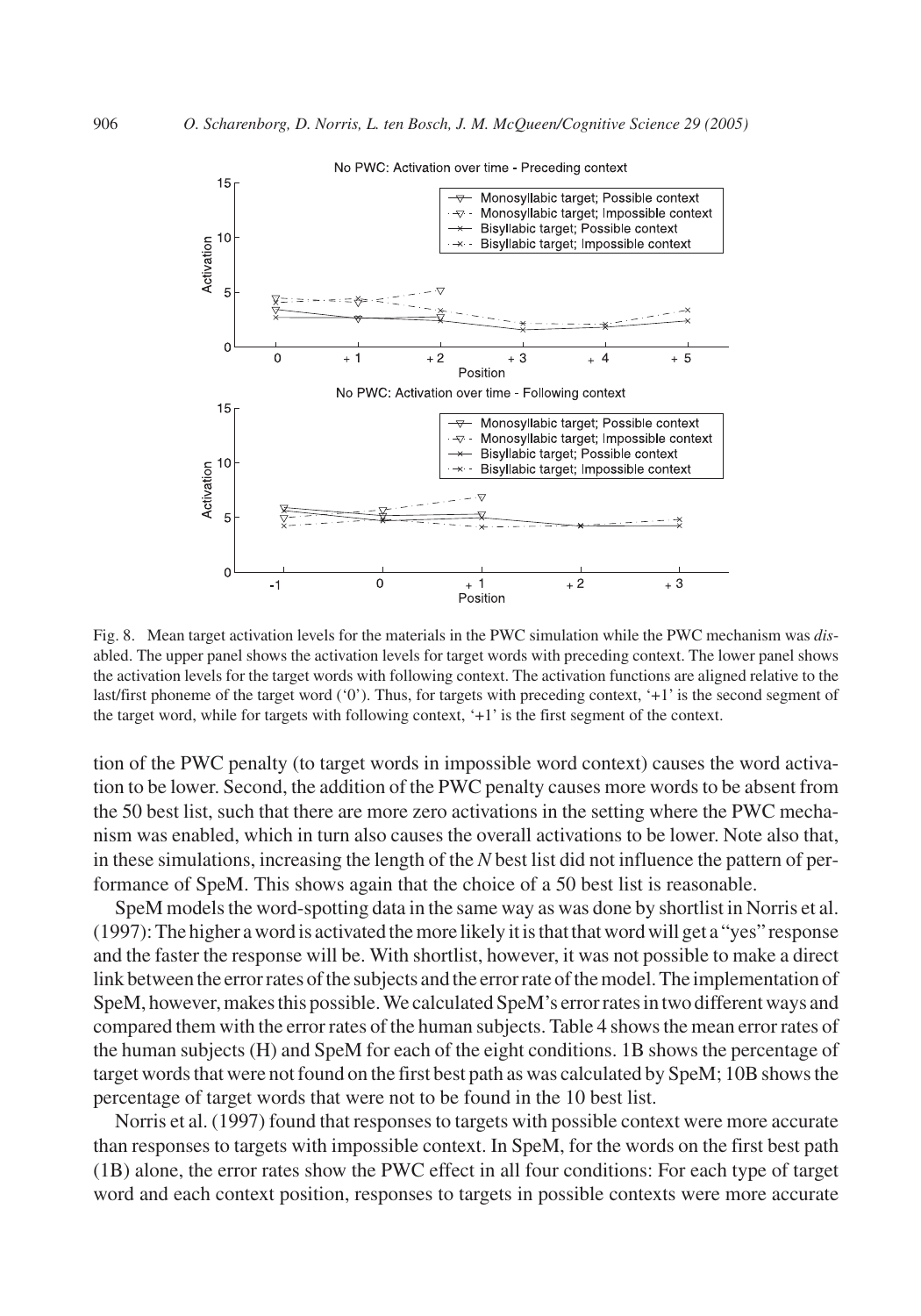

Fig. 9. Mean target activation levels for the materials in the PWC simulation while the PWC mechanism was *en*abled. The upper panel shows the activation levels for target words with preceding context. The lower panel shows the activation levels for the target words with following context. The activation functions are aligned relative to the last/first phoneme of the target word ('0'). Thus, for targets with preceding context, '+1' is the second segment of the target word, while for targets with following context, '+1' is the first segment of the context.

than responses to targets in impossible contexts. Using only the first best path to estimate error rates may be a rather strict criterion, however. Even when the error rates are calculated on the basis of the words in the 10 best list, the PWC effect is still present in two out of the four cases.

As shown in Table 4, however, the error data in SpeM do not align perfectly with the human error data. There are at least three reasons for this. First, as pointed out before, the APR in SpeM does not work perfectly. This certainly causes the error rates in SpeM's first best paths to be much higher in all four conditions than those in the human data, and it will also contribute to the pattern

Table 4

Mean percentage error rates of the human subjects (H; taken from Norris et al.,1997, Experiment 1); of the words on the first-best path as calculated by SpeM (1B); and of the words in the 10-best list as calculated by SpeM (10B)

|                        | Monosyllabic Words $(\% )$ |                   |          |          |                          |         | Bisyllabic Words $(\% )$ |                          |          |          |                          |     |
|------------------------|----------------------------|-------------------|----------|----------|--------------------------|---------|--------------------------|--------------------------|----------|----------|--------------------------|-----|
|                        |                            | Preceding Context |          |          | <b>Following Context</b> |         |                          | <b>Preceding Context</b> |          |          | <b>Following Context</b> |     |
| Residue                | н                          | 1Β                | 10B      | Н        | 1В                       | 10B     | н                        | 1 B                      | 10B      | Н        | 1B                       | 10B |
| Impossible<br>Possible | 52<br>57                   | 79<br>77          | 29<br>19 | 39<br>28 | 85<br>69                 | 6<br>10 | 18<br>14                 | 98<br>90                 | 40<br>40 | 38<br>17 | 96<br>92                 |     |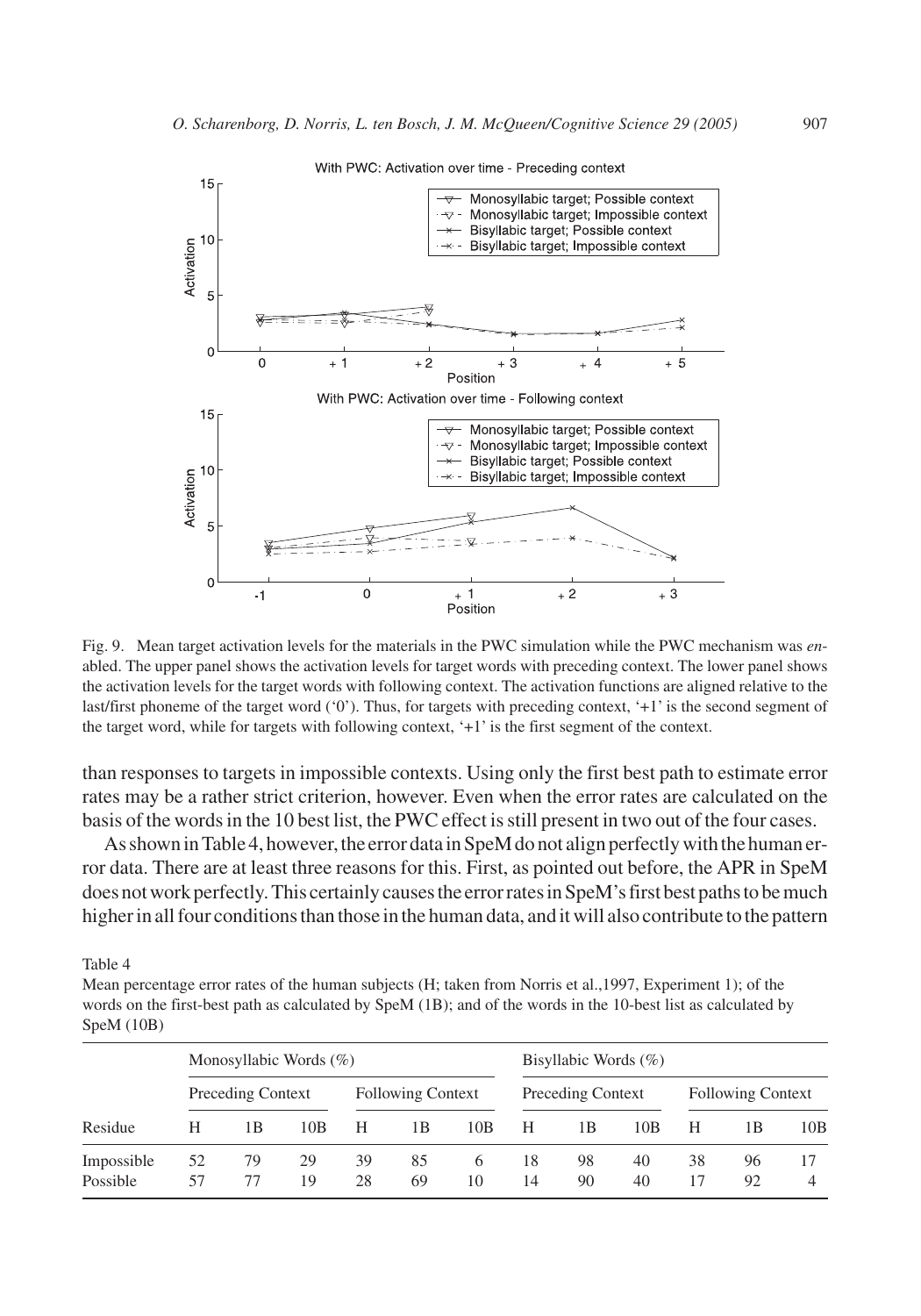of error rates in SpeM's 10 best lists. Second, it is impossible to compare directly the error rates in SpeM's 10 best lists with the human data, because it is unlikely that humans compute specifically 10 best lists, and even if they do, we have no access to those lists. Third, SpeM's behavior is more deterministic than human word-spotting behavior. Although SpeM will always behave (in terms of word-activation scores and error rates) in the same way on a given input, humans can show the effectofthePWCinspeedoraccuracyorboth,andtherelativeweightingoftheseeffectscanvary from trial to trial and participant to participant. For all three of these reasons, we should not expect perfect correlations between the model's errors and the human error data.

Although the comparison of error rates in SpeM with the Norris et al. (1997) error data is not straightforward, it does nevertheless show that SpeM is able to model the PWC effect with real speech input, not only using word-activation flows but also using error rates. The PWC implementation helps SpeM to segment continuous speech fragments and to favor parses that only contain real or possible words. As we have discussed earlier, the PWC therefore ought to improve SpeM's ability to deal with out-of-vocabulary words and with the lexical-embedding problem (e.g., through disfavoring the parse *ch apple,* given the input *chapel*). Again, these simulations show that SpeM can be used to simulate performance in specific psycholinguistic experiments.

## **6. General discussion**

In this article, we attempted to bridge the gap that has existed for decades between the research fields of HSR and ASR. According to Marr (1982), every complex information processing system, including any speech recognizer, can be described at three different levels: the computational, the algorithmic, and the implementational. In this article, we offered a computational analysis of speech recognition, with an emphasis on the word recognition process. We focused initially on the computational level instead of the algorithmic and implementational levels. As we showed, a computational-level description of spoken-word recognition applies equally well to computer speech systems as to human listeners, because they both have the same computational problems to solve. The computational-level analysis of the word recognition process revealed close parallels between HSR and ASR. We identified a number of key computational problems that must be solved for speech recognition both by humans and by ASR systems, and we reviewed the standard approaches that have been taken in both HSR and ASR to address these problems.

We illustrated the computational parallels between HSR and ASR by developing SpeM: a model of HSR, based on shortlist (Norris, 1994), which was built using techniques from ASR. SpeM is not just a reimplementation of shortlist; it represents an important advance over existing models of HSR in that it is able to recognize words from acoustic speech input at reasonably high levels of accuracy. Our simulations also showed how the representations and processes in SpeM allow it to deal with the computational problems that we highlighted in our review of HSR and ASR. The use of separate prelexical and lexical levels of processing and, crucially, a probabilistic prelexical level, allows the model to deal quite well with the invariance problem (the problem caused by the variability in the acoustic–phonetic realization of words in the speech signal). SpeM strongly outperformed shortlist in its ability to recognize words from spontaneous speech, spoken by a large number of different talkers in a noisy envi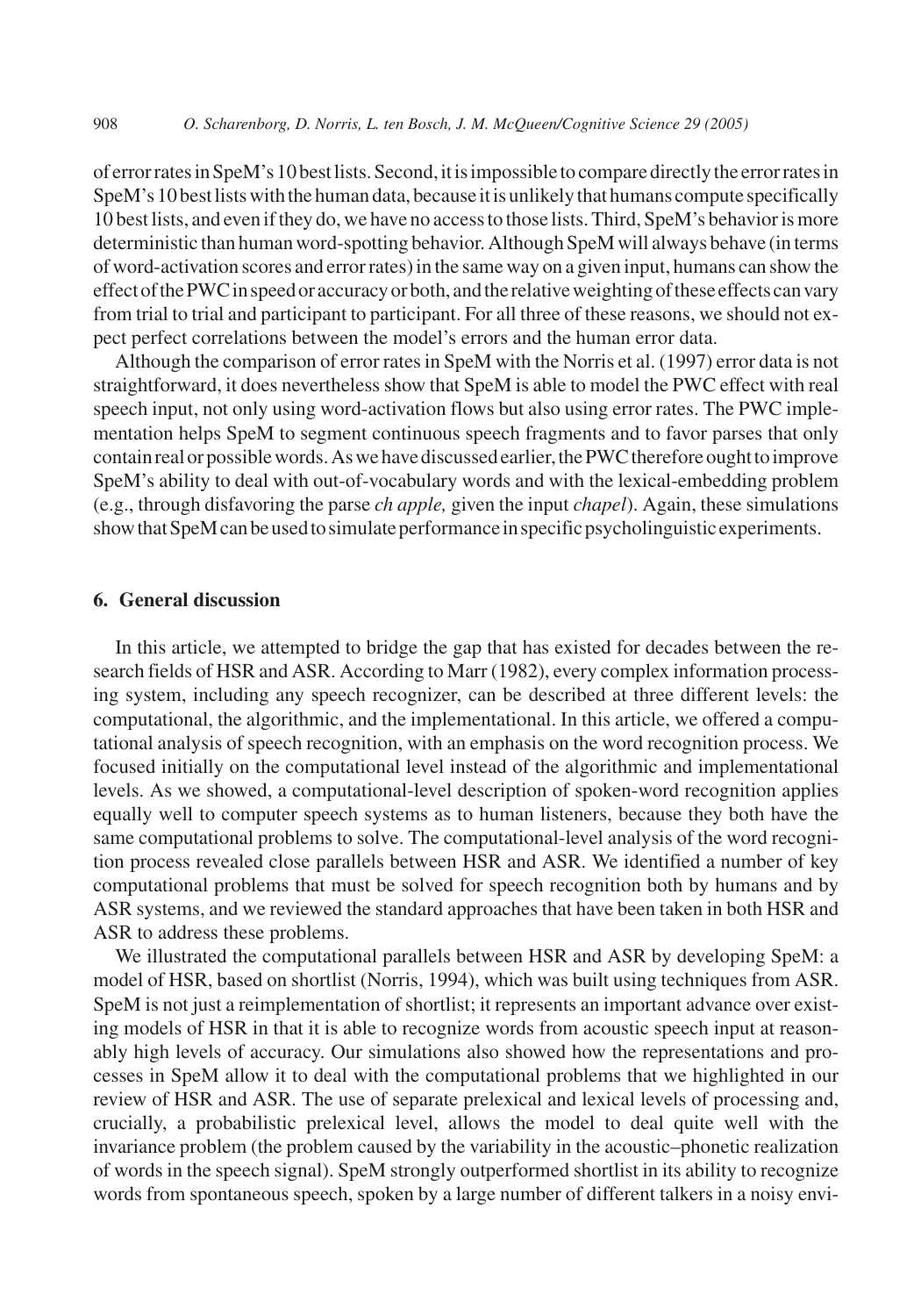ronment, largely due, we showed, to the probabilistic prelexical level in SpeM. We also showed that the combination of a DP lexical search algorithm and phone insertion, deletion, and substitution costs allows SpeM to approach a different aspect of the invariance problem the fact that real-world pronunciations of words often diverge, due to the insertion, deletion, or substitition of phonemes from those words' canonical pronunciations. The probabilistic prelexical level also allows SpeM to recognize speech in close to real time (i.e., it offers a solution to the second computational problem we highlighted, the real-time processing problem).

Our simulations using the input *ship inquiry* showed in addition that SpeM is able to solve the lexical-embedding problem (the fact that any stretch of speech is likely to be consistent with several different lexical hypotheses) and the segmentation problem (how can continuous speech be segmented into words when there are no fully reliable cues to word boundaries?). The simulations using the materials from McQueen et al. (1994) and Norris et al. (1997) confirmed that SpeM was able to reproduce their data on lexical competition and the PWC, respectively. In turn, these results also suggest that SpeM is armed to deal with the fifth and final computational problem that we discussed: the out-of-vocabulary problem. Taken together, these simulations illustrate that the theory of HSR underlying SpeM (and shortlist) holds in the situation of real speech input; in all simulations, the input to SpeM was the acoustic speech signal.

# *6.1. Value of SpeM enterprise for HSR*

There are a number of ways in which the comparison of HSR and ASR, and the SpeM model itself, can be of value in advancing our understanding of spoken-word recognition in human listeners. The most obvious contribution that ASR can make to theories of HSR is by facilitating development of models that can address the complete range of issues from acoustic analysis to recognition of words in continuous speech. As we have shown with the SpeM simulations reported here, such models can be assessed and evaluated in exactly the same way as existing computational models. One clear advantage of these models is that they can be tested with precisely the same stimulus materials as used in the behavioral studies being simulated, rather than using some idealized form of input representation. These benefits are illustrated by the simulations reported here. First, as in the *ship inquiry* simulations, detailed analyses of handcrafted (but real speech) inputs can be carried out. Second, as in the lexical competition and PWC simulations, the model can be used to test psycholinguistic theory by comparing its performance on the same set of materials as were presented to listeners in a listening experiment. Analysis of the failures of SpeM informs us about areas where the model needs improvement. As is clear from these simulations, SpeM's performance is not perfect. We argued in the context of the *ship inquiry* simulations that the limitations of the model given this input were due largely to problems with the APR. These problems are undoubtedly at least part of the reason for the limited success that SpeM had in the other simulations. Obviously, if the APR fails, then everything downstream of the APR must fail too. It may therefore be necessary in HSR modeling to continue to use idealized inputs, in parallel with real-speech simulations in models such as SpeM. Nevertheless, producing a better front end should be one of the goals of HSR modeling; one challenge for the future will therefore be to establish whether the limitations of SpeM's APR can be overcome.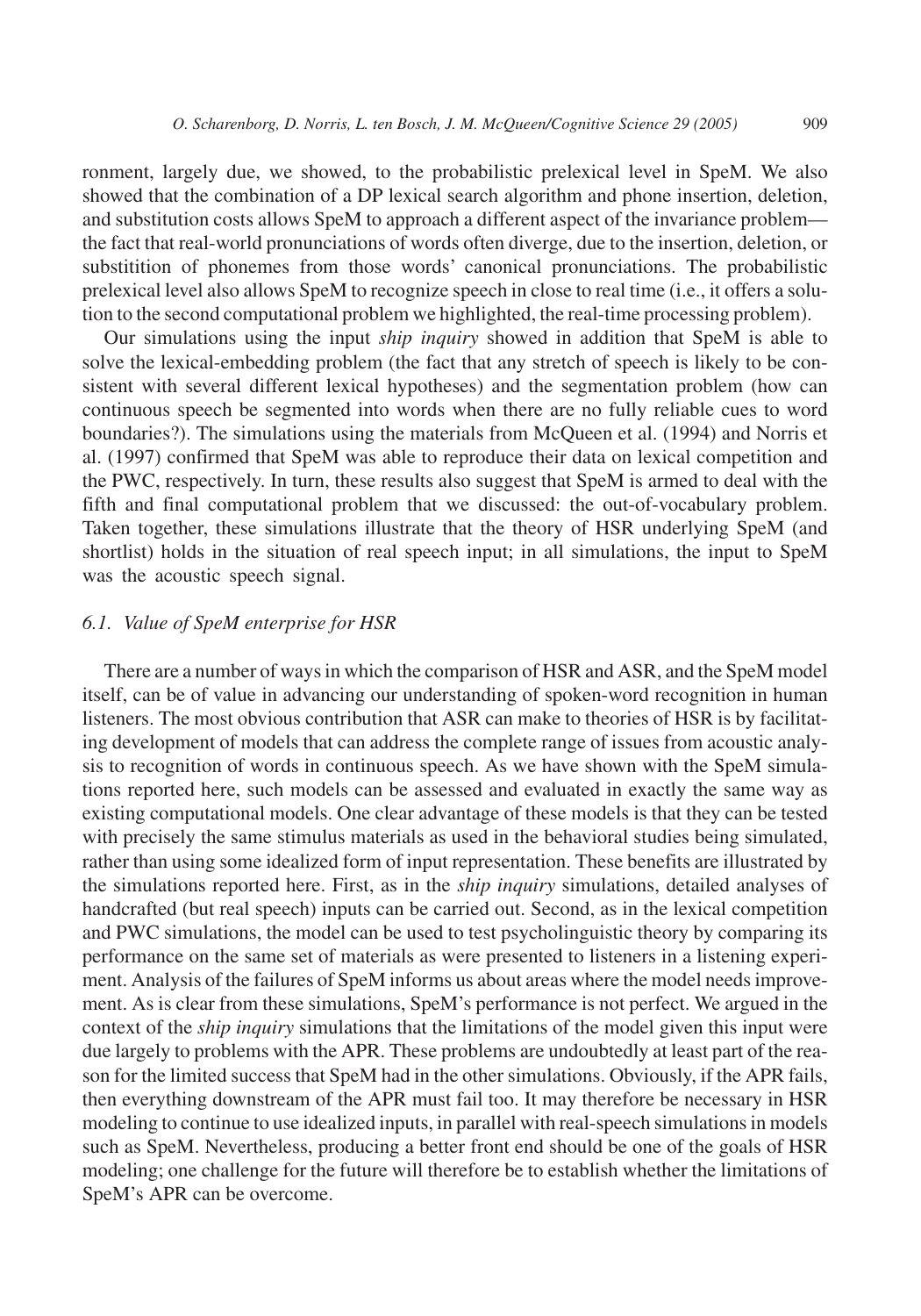Of course, producing models that can operate on real speech is not an end in itself. The real benefit of such models is in their contribution to the development of better theories. For example, although HSR modeling has not been naive about the complexity and variability of real speech, it has tended to focus on explaining specific sets of data from experiments (and those experiments have used high-quality laboratory speech). HSR modeling has therefore tended to avoid detailed analysis of the problems of robust speech recognition given real speech input. As we noted earlier, the fact that HSR models cannot recognize real speech can potentially make it hard to evaluate the theoretical assumptions embodied in those models. It is sometimes difficult to know whether or not a particular theoretical assumption would make a model better or worse at recognizing speech, or might even make it fail to recognize speech altogether. ASR modeling has of course been forced to deal with those problems (ASR systems have to be reasonably successful in recognizing words in real-world speech communication situations). The ASR approach adopted in SpeM thus offers a new way of looking at specific modeling problems in HSR from the perspective of the technical problem of achieving reasonable levels of recognition of words in real speech.

We have highlighted two areas where we believe that the more formal and practical considerations of building a speech recognizer can inform issues of active theoretical debate in psychology. Although models incorporating process interaction (Section 2.6), or episodic recognition (Section 2.2) continue to have adherents among psychological researchers, work in ASR throws down a strong challenge to both of these theories: Is it possible to demonstrate any real benefit of online interaction, or to show how it might be possible to build a practical large-vocabulary recognizer based on episodic representations?

In addition, the integrated search procedures used in ASR lead to a very different perspective on the interaction debate from that usually adopted in HSR. In the psychological literature the debate is usually seen as a contrast between models with and without interaction between processes responsible for lexical and prelexical processing. The question is, does lexical information feedback to influence the internal workings of prelexical processes? However, the integrated search processes used in ASR models do not fit neatly into either of these categories. In ASR, there tends not to be independent levels of processing (such as the prelexical and lexical levels). Instead, many different sources of information can contribute to a single lexical search process. Thus, for example, bottom-up acoustic costs can be combined in the search lattice with language model costs that specify the probability of words as a function of syntactic or semantic constraints. In the terminology suggested by Norris (1982) this is an information interaction rather than a process interaction (i.e., it is not the case that, e.g., a syntactic processor influences an acoustic–phonetic processor). Thus, even though the concept of a single, combined search process may seem alien to psychologists who tend to build models with distinct processing levels, this kind of approach need not involve any process interactions.

Although we have not considered the use of higher level sources of information here, the principle of a unified search process in ASR is usually extended to syntactic and semantic factors too (usually in the form of a "language model"). Syntactic or semantic constraints could influence the choice of the best path or paths through the search lattice. This is the most obvious way of dealing with sentence context effects in a model such as SpeM; one that is close in spirit to the suggestion (Norris, 1994) that the shortlist model could be combined with the Checking Model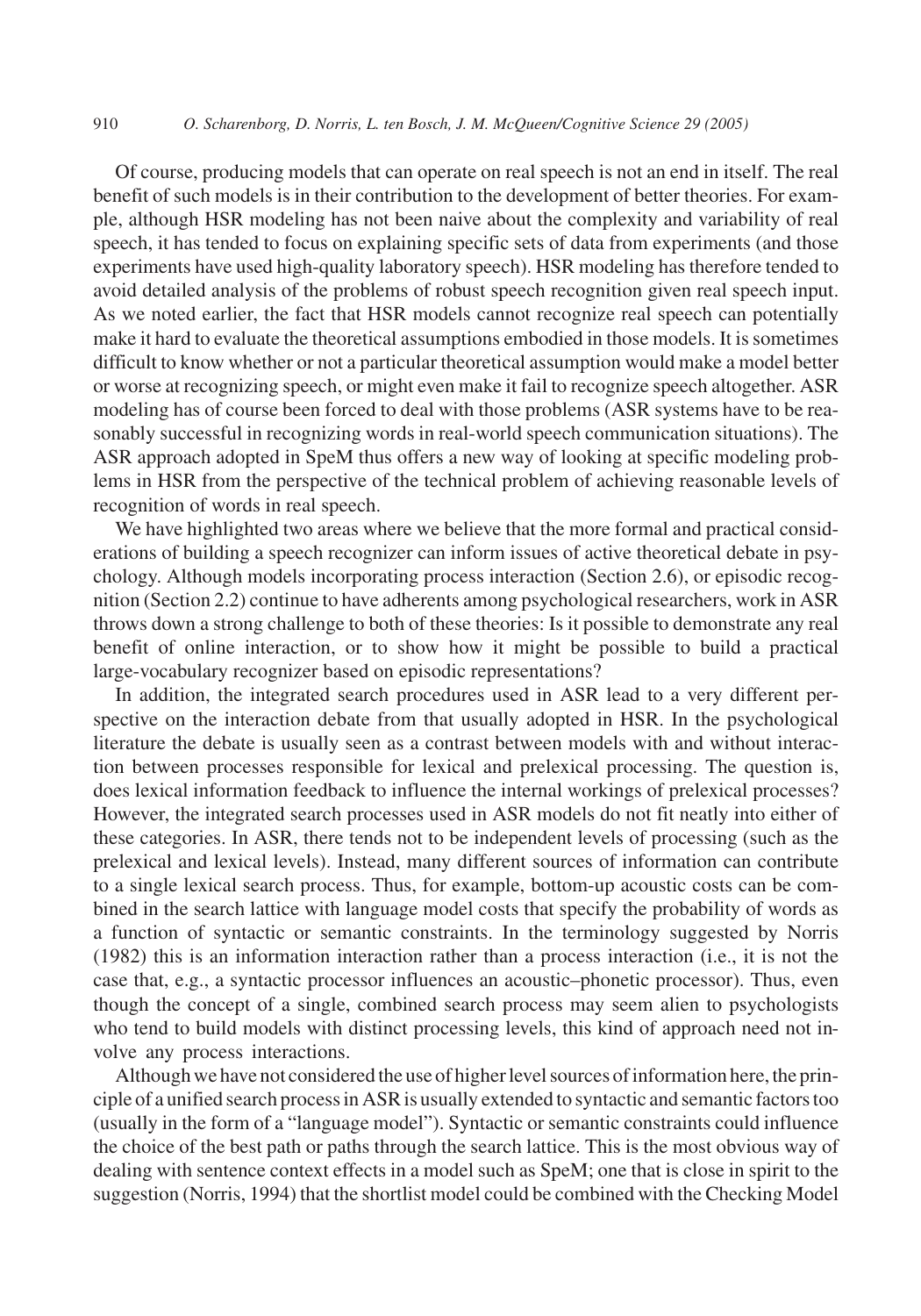(Norris, 1986) to account for context effects. As we have just argued, however, the inclusion of syntactic constraints as probabilistic biases in the lexical search process would not undermine the assumption that shortlist and SpeM are noninteractive models. That is, the contextual biases could change the path scores and hence the ultimate segmentation of a given input (i.e., there would be an information interaction) but could not change the bottom-up fit of a word to a stretch of acoustic signal (i.e., there would be no possibility of a process interaction).

The preceding discussion also highlights the fact that the entire word recognition process in both ASR and HSR is best characterized as a search process. The close similarities between the ASR-inspired lattice search process in SpeM and the interactive-activation lexical competition process in shortlist (see Fig. 2) make clear that even in a connectionist model with parallel activation of multiple lexical hypotheses, word recognition is a search for the best-matching word or words for a given input. Put another way, in spite of differences at the algorithmic and implementational levels, word recognition is, computationally, a search problem.

Furthermore, the Bayesian approach adopted in SpeM has implications for many psycholinguistic questions—for instance, with respect to the modeling of word frequency effects and with respect to the effects of phonetic mismatch on word recognition. When using Bayes's rule to calculate lexical activation, as in SpeM, there is, for example, no need to have an explicit inhibition mechanism to handle mismatching input such as the  $\iint$  in  $\iint$  garet] (i.e., how a drunk might say the word *cigarette*). The issue in a Bayesian model becomes one of whether *P*( $\int$ |s) is high, rather than in standard HSR models, where the question, in deriving some mismatch penalty, is whether [s] is confusable with  $[f]$ . That is, the Bayesian approach changes one's way of thinking about spoken-word recognition from the notion of *what is similar*to the notion of *what is likely.* Norris et al. (2004) also adopt a Bayesian approach in related work developing the shortlist model. Although the model of Norris et al. (2004) uses Bayesian measures, computed on the basis of probabilistic path scores, it differs from SpeM in that it uses input derived from data on perceptual confusions rather than real speech input. That is, rather than using an ASR front end, Norris et al. (2004) drove their model from input designed to reflect the characteristics of human prelexical processing. That article discusses the theoretical implications of a Bayesian approach to HSR in more detail than is possible here.

In assessing the value of models such as SpeM in evaluating theories of HSR, it is worth considering one other point. Some psychologists might be concerned that these ASR techniques do not have the familiar comforting look and feel of, for example, the connectionist models commonly used in psychology. That is, at first glance, connectionist models might seem to be neurobiologically more plausible. However, the contrast between a connectionist model and, say, an HMM or Viterbi search, may be nothing more than a difference at the implementational level. We know from Hornik, Stinchcombe, and White (1989) that connectionist networks are universal approximators. That is, algorithms such as Viterbi search could be implemented as connectionist networks. If our analysis is correct, given that the human brain can recognize speech, it must implement algorithms that can compute the appropriate functions. Connectionist networks could only stake a claim to superiority if they could be shown to implement algorithms that could perform the computations necessary for speech recognition, but that could not be implemented in nonconnectionist models. For more general arguments in favor of explanations at a computational level, rather than in terms of mechanisms or implementations, the reader is referred to Anderson (1990).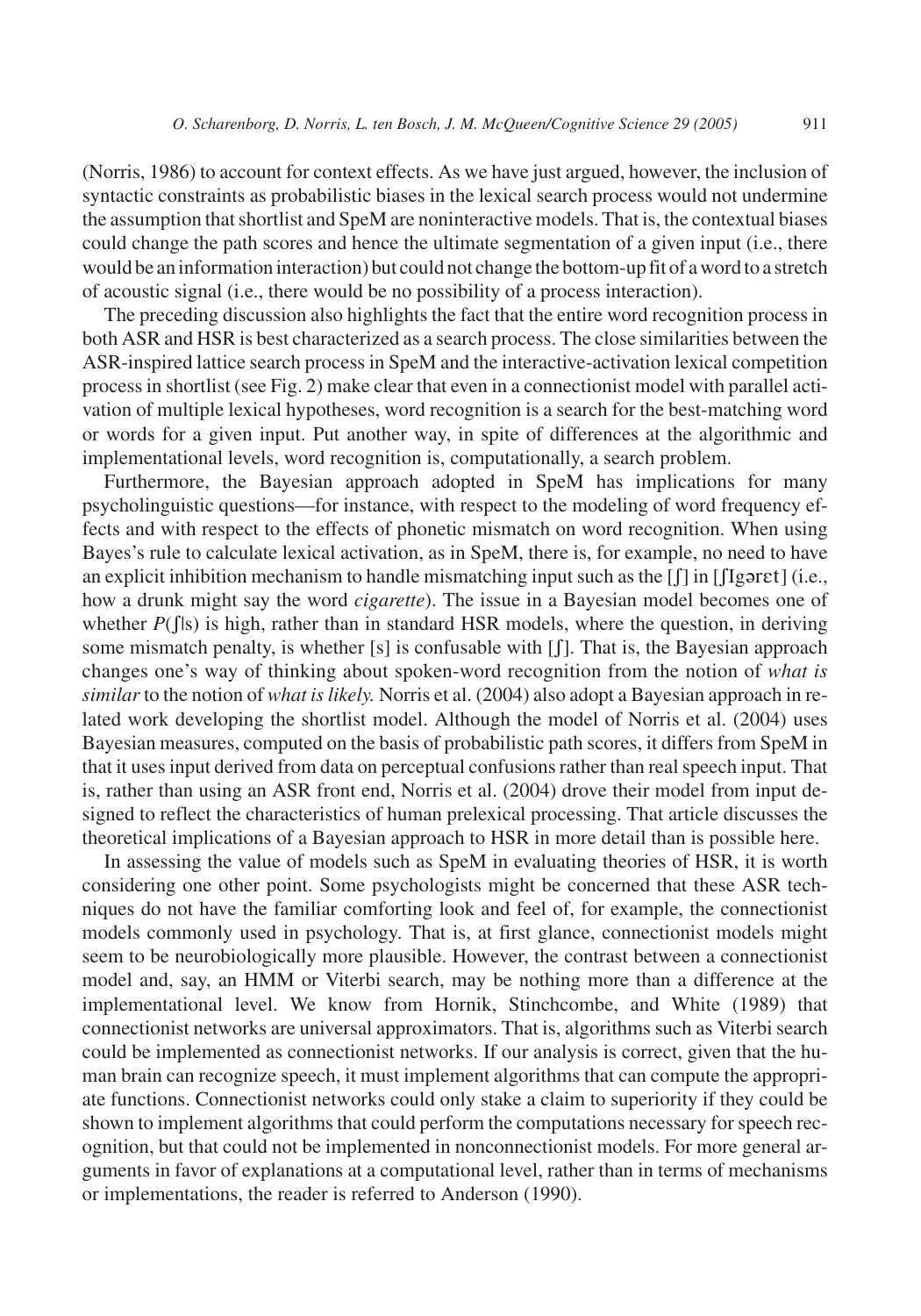# *6.2. Value of SpeM enterprise for ASR*

The SpeM enterprise also has implications for ASR. Most mainstream ASR systems use some kind of integrated search algorithm: They compute the best path through the complete lattice and then trace back to identify the words that make up that path (see, e.g., Juang  $\&$ Furui, 2000). SpeM, however, is capable of giving a ranked list of the most likely words at each point in time (i.e., at each node in the input lattice). For each word and each path, SpeM computes an activation value: As long as a word is consistent with the acoustic input, its activation grows. Scharenborg et al. (2003a) showed that this feature of SpeM allows the model to recognize words before their acoustic offset. Continuous and early recognition measures could be of considerable value in ASR systems, which often do not provide online recognition measures.

Second, there are important lessons to be learned from SpeM for the development of more dynamic ASR systems. As we argued in Section 2, both human and machine word recognizers need to be able to adjust their operation to achieve good large-vocabulary speaker-independent recognition performance. We suggested that the prelexical level in SpeM allows for retuning processes that would allow for adjustments to generalize across both speakers and words. Two-stage ASR systems, similar to the cascaded processing described in Section 2.2, may, therefore, prove to have more flexibility than traditional one-stage systems. Two-stage procedures have another advantage over one-stage procedures. Because of the intermediate symbolic representation of the speech signal in a two-step recognition system, the second recognition step can be used for integrating more powerful language models (e.g., morphological, morphophonological, morphosyntactic, and domain knowledge) into the system (see, e.g., Demuynck et al., 2003).

A final implication for ASR also concerns the two-stage architecture of SpeM and its potential for dynamic adjustment. Many spontaneous speech effects, such as hesitations and repetitions, and the occurrence of out-of-vocabulary words, are problematic for the word-based integrated search in ASR, because this type of search by default tries to match the results of these spontaneous speech phenomena onto lexical items. ASR systems require acoustic garbage models to handle these phenomena. In SpeM, the use of the garbage symbol [?] makes it possible to model speech that does not consist entirely of lexical items. The garbage symbol simply matches with a phone (sequence) that does not match with a lexical item. The combination of the PWC implementation and the garbage symbol makes it possible in SpeM for out-of-vocabulary words to be marked as new words. A garbage symbol sequence that is matched against a sequence of phones containing a vowel can be considered to be a possible word and could, on the basis of this PWC evaluation, be added to the lexicon. In this way, new words could be learned, and thus the number of out-of-vocabulary words could be reduced. Although the step of adding new words to the lexicon is not implemented in SpeM, it nevertheless ought to be possible to include similar mechanisms in new and more dynamic ASR systems, in the continued search to improve recognition performance.

## *6.3. Limitations of the computational analysis*

As we set out in the introduction, the computational analysis presented here has been restricted to the problem of spoken-word recognition. In fact, the scope of our analysis has been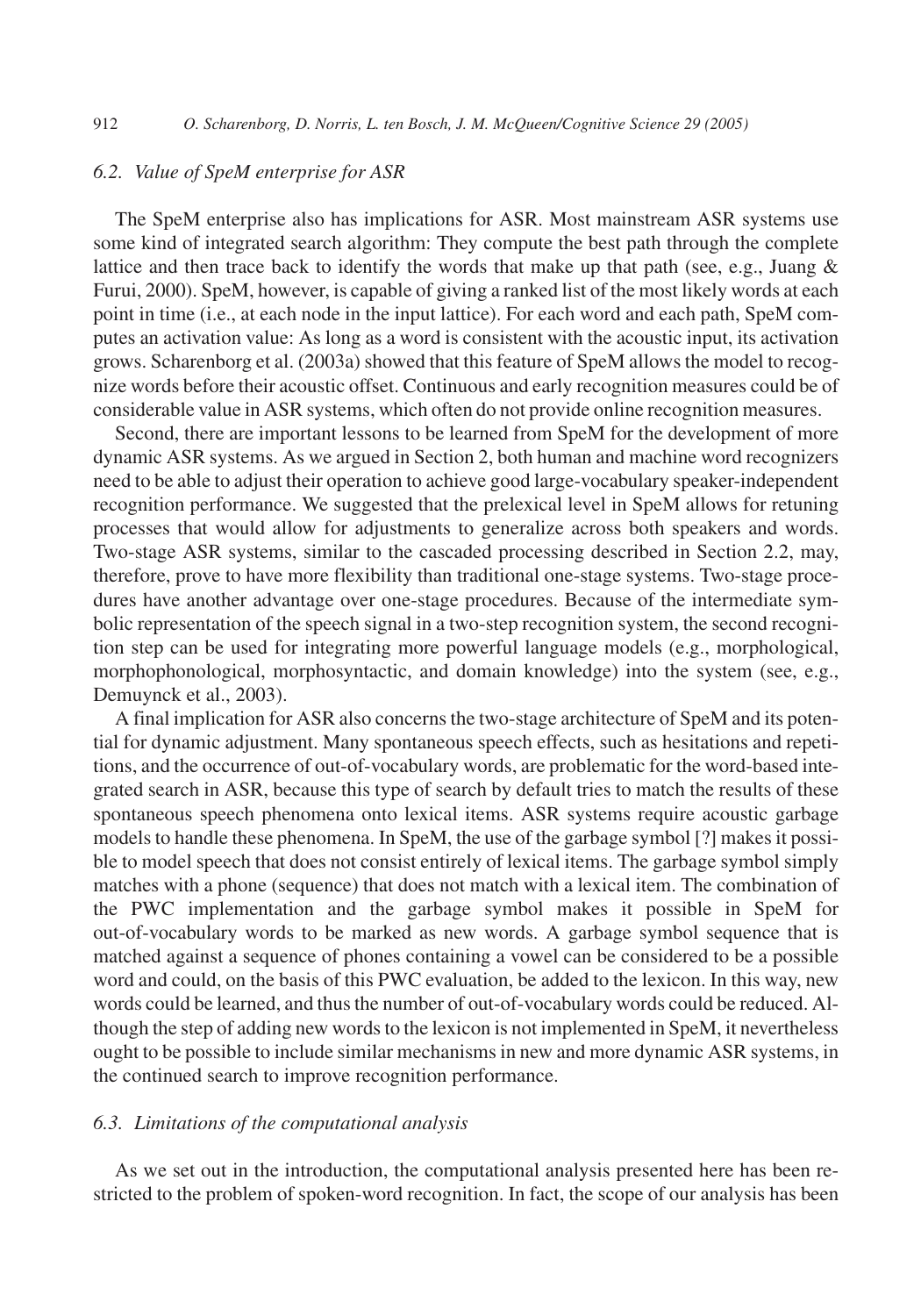restricted to only part of the word recognition problem. We have only touched briefly on questions about the nature of prelexical representations, or the kind of acoustic-phonetic analyses that must form the front end of a speech recognizer. In part this reflects a conscious decision to focus our discussion on issues where there are clear parallels between ASR and HSR. It also reflects the limitations of our computational analysis, however. When dealing with questions such as lexical competition, there is a clear case to be made that deriving an optimum lexical parse of the input is a central part of the computational task of a speech recognizer. We can also suggest a number of algorithms that might compute the necessary functions. However, as yet we can offer no comparable analysis of the necessary computations required for the early stages of acoustic–phonetic analysis. We could review ASR techniques for extracting spectral and temporal information from the signal, and we could compare them with models of the human auditory system (e.g., Meddis & Hewitt, 1991; Patterson, Allerhand, & Giguere, 1995). However, in neither case can we offer a detailed specification of the kind of computation these stages must perform. That we must leave as a challenge for the future.

## *6.4. Conclusion*

Despite good intentions, there has been little communication between researchers in the fields of ASR and HSR. As we suggested in the introduction, this failure may stem from a lack of common vocabulary. Research in both areas has tended to concentrate on the question of *how* humans or *how* machines recognize speech and to approach these questions by focusing on algorithms or implementations. Here, we have presented a computational-level analysis of the task of recognizing spoken words that reveals the close parallels between HSR and ASR. For almost every aspect of the computational problem, similar solutions have been proposed in the two fields. Of course, the exact algorithms differ, as does everything about how they are implemented, but both fields have had to solve the same problems. The parallels between the two fields are further emphasized by the implementation of the speech-based model of HSR, SpeM. We hope that the computational analysis can provide a common framework to encourage future communication between the disciplines of ASR and HSR. As we have suggested here, each has a great deal to learn from the other.

#### **Notes**

- 1. It is well known that episodic models can form abstractions (e.g., Hintzman, 1986). This type of generalization, however, applies to new tokens of categories that have previously been presented to the model (e.g., new tokens of previously presented words), not to novel categories (e.g., previously unencountered words). We are therefore not arguing that episodic models are completely unable to generalize. Nevertheless, they are unable to take advantage of what they have learned about the set of words in their previous experience in recognizing a novel word.
- 2. A phone is the smallest identifiable unit found in a stream of speech that can be transcribed with an International Phonetic Association symbol. A phoneme is the smallest contrastive phonological unit in the sound system of a language.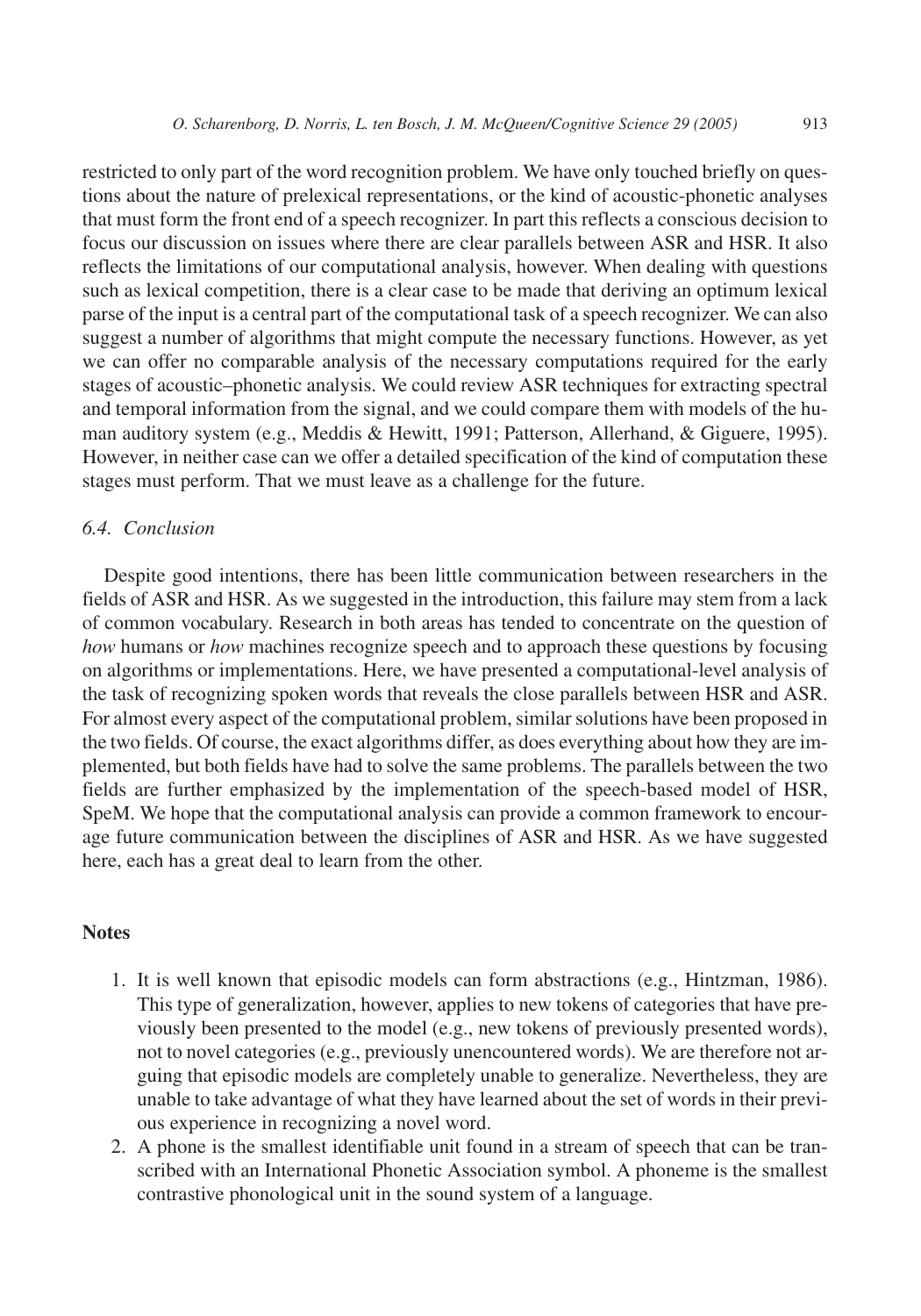## **Acknowledgments**

Part of this work was carried out while the first author was visiting the Medical Research Council Cognition and Brain Sciences Unit, Cambridge, UK. Parts of this research have been reported at the Eurospeech 2003 Conference, Geneva, Switzerland, and at the IEEE workshop on Automatic Speech Recognition and Understanding, St. Thomas, US Virgin Islands.

The authors would like to thank Lou Boves and Anne Cutler for fruitful discussions about this research, Gies Bouwman for his help in implementing SpeM, Diana Binnenpoorte for her help with processing the recordings for the *ship inquiry,* the lexical competition, and PWC simulations, and Gareth Gaskell and two anonymous reviewers for their comments on an earlier version of this manuscript.

## **References**

- Allopenna, P. D., Magnuson, J. S., & Tanenhaus, M. K. (1998). Tracking the time course of spoken-word recognition using eye movements: Evidence for continuous mapping models. *Journal of Memory and Language, 38,* 419–439.
	- Anderson, J. R. (1990). *The adaptive character of thought.* Hillsdale, NJ: Lawrence Erlbaum Associates, Inc.
- Andruski, J. E., Blumstein, S. E., & Burton, M. (1994). The effect of subphonetic differences on lexical access. *Cognition, 52,* 163–187.
	- Bard, E. G., Shillcock, R. C., & Altmann, G. T. M. (1988). The recognition of words after their acoustic offsets in spontaneous speech: Effects of subsequent context. *Perception and Psychophysics, 44,* 395–408.
	- Bouwman, G., Boves, L., & Koolwaaij, J., (2000). Weighting phone confidence measures for automatic speech recognition. In *Proceedings of the COST249 Workshop on Voice Operated Telecom Services* (pp. 59–62). Ghent, Belgium.
- Burnage, G. (1990). *CELEX: A guide for users.* Nijmegen, The Netherlands: CELEX.
- Church, K. (1987). Phonological parsing and lexical retrieval. *Cognition, 25,* 53–69.
- Cluff, M. S., & Luce, P. A. (1990). Similarity neighborhoods of spoken two-syllable words: Retroactive effects on multiple activation. *Journal of Experimental Psychology: Human Perception and Performance, 16,* 551–563.
	- Cucchiarini, C., Binnenpoorte, D, & Goddijn, S. M. A. (2001). Phonetic transcriptions in the Spoken Dutch Corpus: How to combine efficiency and good transcription quality. In *Proceedings of Eurospeech* (pp. 1679–1682). Aalborg, Denmark: Kommunik Grafiske Løsninger A/S.
- Cutler, A., Demuth, K., & McQueen, J. M. (2002). Universality versus language-specificity in listening to running speech. *Psychological Science, 13,* 258–262.
- Cutler, A., & Norris, D. (1988). The role of strong syllables in segmentation for lexical access. *Journal of Experimental Psychology: Human Perception and Performance, 14,* 113–121.
	- Davis, M. H., Marslen-Wilson, W. D., & Gaskell, M. G. (2002). Leading up the lexical garden-path: Segmentation and ambiguity in spoken word recognition. *Journal of Experimental Psychology: Human Perception and Performance, 28,* 218–244.
	- Demuynck, K., Laureys, T., Van Compernolle, D., & Van hamme, H. (2003). FlaVoR: A flexible architecture for LVCSR. In *Proceedings of Eurospeech* (pp. 1973–1976). Rundle Mall, Australia: Casual Productions.
	- Elman, J. L., & McClelland, J. L. (1986). Exploiting lawful variability in the speech wave. In J. S. Perkell & D. H. Klatt (Eds.), *Invariance and variability of speech processes* (pp. 360–380). Hillsdale, NJ: Lawrence Erlbaum Associates, Inc.
	- Furui, S. (1996). An overview of speaker recognition technology. In C.-H. Lee, F. K. Soong, & K. K. Paliwal (Eds.), *Automatic speech and speaker technology* (pp. 31–56). Boston: Kluwer Academic.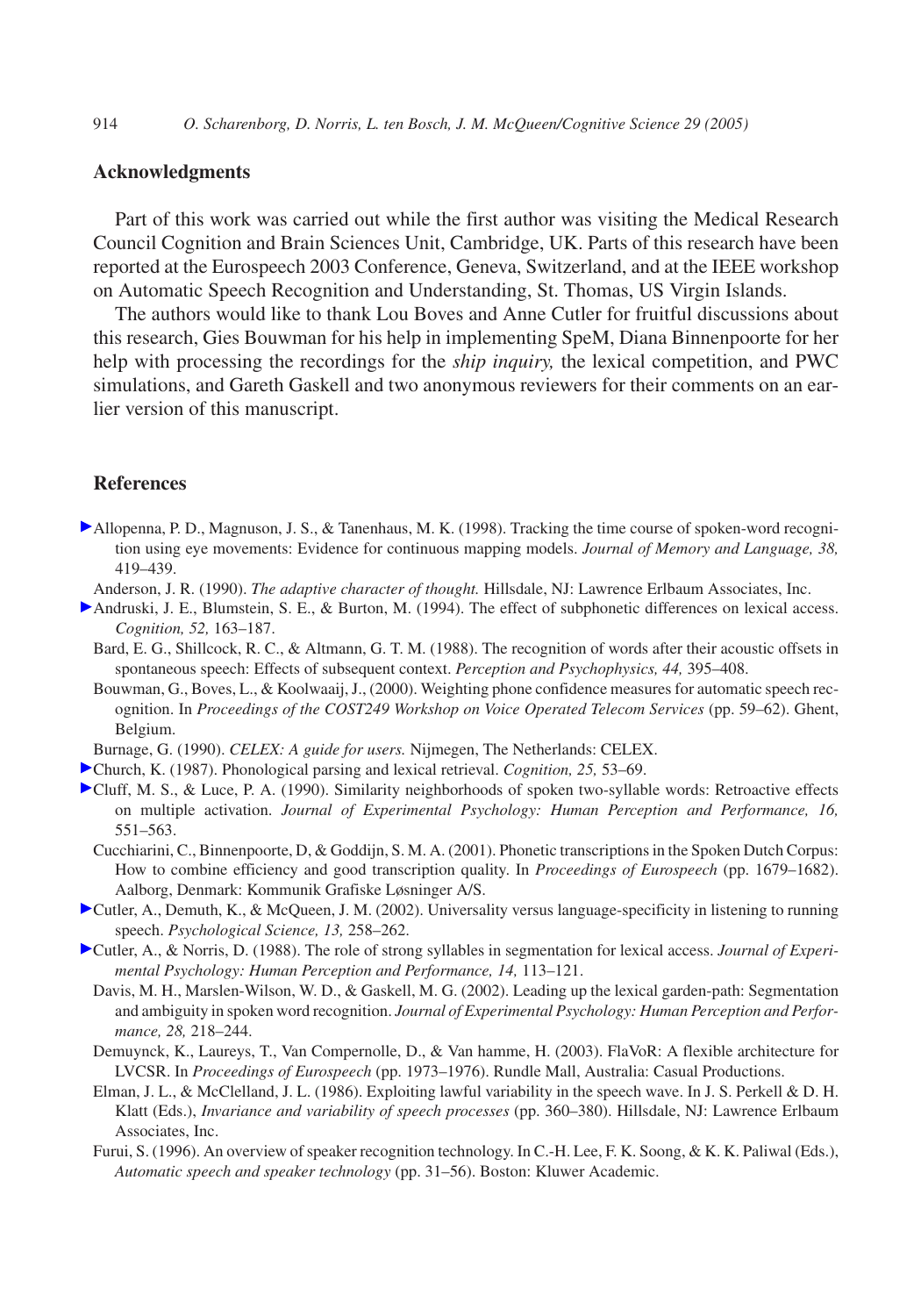- Gaskell, M. G., & Dumay, N. (2003). Lexical competition and the acquisition of novel words. *Cognition, 89,* 105–132.
- Gaskell, M. G., & Marslen-Wilson, W. D. (1997). Integrating form and meaning: A distributed model of speech perception. *Language and Cognitive Processes, 12,* 613–656.
- Goldinger, S. D. (1998). Echoes of echoes? An episodic theory of lexical access. *Psychological Review, 105,* 251–279.
	- Gow, D. W., Jr. (2002). Does English coronal place assimilation create lexical ambiguity? *Journal of Experimental Psychology: Human Perception and Performance, 28,* 163–179.
- Gow, D. W., & Gordon, P. C. (1995). Lexical and prelexical influences on word segmentation: Evidence from priming. *Journal of Experimental Psychology: Human Perception and Performance, 21,* 344–359.
- Hazen, T. J. (2000). A comparison of novel techniques for rapid speaker adaptation. *Speech Communication, 31,* 15–33.
- Hintzman, D. L. (1986). "Schema abstraction" in a multiple-trace memory model. *Psychological Review, 93,* 411–428.
	- Hirose, K., Minematsu, N., Hashimoto, Y., & Iwano, K. (2001). Continuous speech recognition of Japanese using prosodic word boundaries detected by mora transition modeling of fundamental frequency contours. In *Proceedings of the Workshop on Prosody in Automatic Speech Recognition and Understanding* (pp. 61–66). Red Bank, NJ.
- Höge, H., Draxler, C., van den Heuvel, H., Johansen, F. T., Sanders E., & Tropf, H. S. (1999). Speechdat multilingual speech databases for teleservices: Across the finish line. In *Proceedings of Eurospeech* (pp. 2699–2702). Bonn, Germany: ESCA.
- Hornik, K., Stinchcombe, M., & White, H. (1989). Multilayer feedforward networks are universal approximators. *Neural Networks, 2,* 359–366.
	- Jelinek, F. (1997). *Statistical methods for speech recognition.* Cambridge, MA: MIT Press.
	- Juang, B. H., & Furui, S. (Eds.). (2000). Spoken language processing [Special issue]. *Proceedings of the IEEE, 88*(8).
- Jurafsky, D. (1996). A probabilistic model of lexical and syntactic access and disambiguation. *Cognitive Science, 20,* 137–194.
	- Klatt, D. H. (1979). Speech perception: A model of acoustic-phonetic analysis and lexical access. *Journal of Phonetics, 7,* 279–312.
	- Klatt, D. H. (1989). Review of selected models of speech perception. In W. D. Marslen-Wilson (Ed.), *Lexical representation and process* (pp. 169–226). Cambridge, MA: MIT Press.
	- Lesser, V. R., Fennell, R. D., Erman, L. D., & Reddy, D. R. (1975). Organization of the hearsay–II: Speech understanding system. *IEEE Transactions on Acoustics, Speech, and Signal Processing, 23,* 11–23.
	- Luce, P. A. (1986). A computational analysis of uniqueness points in auditory word recognition. *Perception and Psychophysics, 39,* 155–158.
	- Luce, P. A., Goldinger, S. D., Auer, E. T., & Vitevitch, M. S. (2000). Phonetic priming, neighborhood activation, and PARSYN. *Perception and Psychophysics, 62,* 615–625.
	- Luce, P. A., & Pisoni, D. B. (1998). Recognizing spoken words: The neighborhood activation model. *Ear and Hearing, 19,* 1–36.
- Maddieson, I. (1984). *Patterns of sounds.* Cambridge, England: Cambridge University Press.
- Magnuson, J. S., McMurray, B., Tanenhaus, M. K., & Aslin, R. N. (2003). Lexical effects on compensation for coarticulation: The ghost of Christmash past. *Cognitive Science, 27,* 285–298.
- Makhoul, J., Kubala, F., Leek, T., Liu, D., Nguyen, L., Schwartz, R., et al. (2000). Speech and language technologies for audio indexing and retrieval [Special Issue]. *Proceedings of the IEEE, 88*(8).
- Marr, D. (1982). *Vision: A computational investigation into the human representation and processing of visual information.* San Francisco: Freeman.
- Marslen-Wilson, W., & Warren, P. (1994). Levels of perceptual representation and process in lexical access: Words, phonemes, and features. *Psychological Review, 101,* 653–675.
- Marslen-Wilson, W. D. (1987). Functional parallelism in spoken word recognition. *Cognition, 25,* 71–102.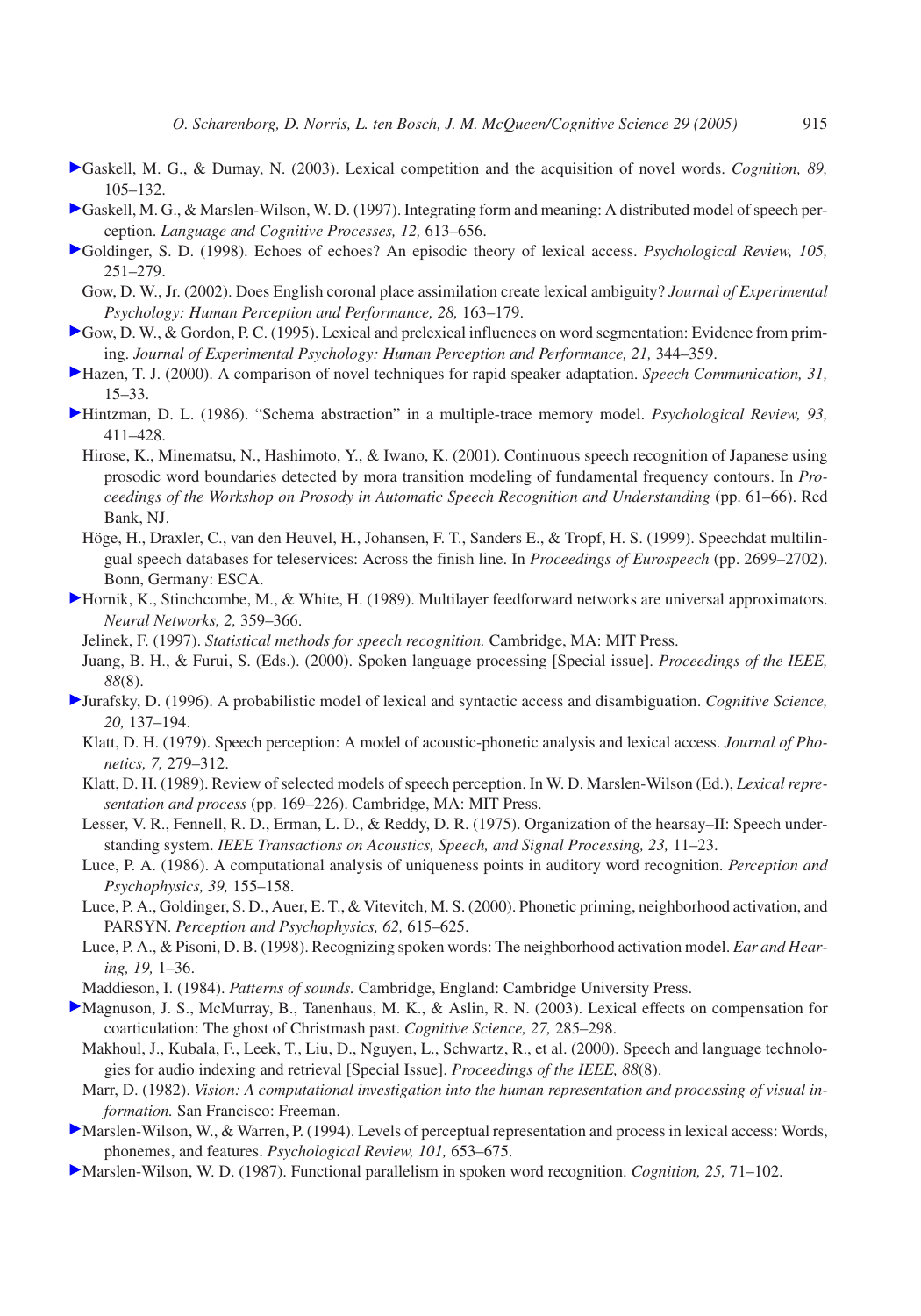- Marslen-Wilson, W. D. (1990). Activation, competition, and frequency in lexical access. In G. T. M. Altmann (Ed.), *Cognitive models of speech processing:* In *Psycholinguistic and computational perspectives* (pp. 148–172). Cambridge, MA: MIT Press.
- Marslen-Wilson, W. D., & Welsh, A. (1978). Processing interactions and lexical access during word-recognition in continuous speech. *Cognitive Psychology, 10,* 29–63.
- McClelland, J. L., & Elman, J. L. (1986). The TRACE model of speech perception. *Cognitive Psychology, 18,* 1–86.
- McQueen, J. M. (1998). Segmentation of continuous speech using phonotactics. *Journal of Memory and Language, 39,* 21–46.
- McQueen, J. M. (2003). The ghost of Christmas future: Didn't Scrooge learn to be good? Commentary on Magnuson, McMurray, Tanenhaus and Aslin (2003). *Cognitive Science, 27,* 795–799.
	- McQueen, J. M. (2005). Speech perception. In K. Lamberts & R. Goldstone (Eds.), *The handbook of cognition* (pp. 255–275). London: Sage.
	- McQueen, J. M., Cutler, A., Briscoe, T., & Norris, D. (1995). Models of continuous speech recognition and the contents of the vocabulary. *Language and Cognitive Processes, 10,* 309–331.
	- McQueen, J. M., Cutler, A., & Norris, D. (2005). *The mental lexicon is not episodic: A belated reply to Goldinger (1998).* Manuscript in preparation.
	- McQueen, J. M., Dahan, D., & Cutler, A. (2003). Continuity and gradedness in speech processing. In A. S. Meyer & N. O. Schiller (Eds.), *Phonetics and phonology in language comprehension and production: Differences and similarities* (pp. 39–78). Berlin: Mouton.
- McQueen, J. M., Norris, D., & Cutler, A. (1994). Competition in spoken word recognition: Spotting words in other words. *Journal of Experimental Psychology: Learning, Memory, and Cognition, 20,* 621–638.
- McQueen, J. M., Norris, D., & Cutler, A. (1999). Lexical influence in phonetic decision-making: Evidence from subcategorical mismatches. *Journal of Experimental Psychology: Human Perception and Performance, 25,* 1363–1389.
- Meddis, R., & Hewitt, M. J. (1991). Virtual pitch and phase sensitivity of a computer model of the auditory periphery: I. Pitch identification. *Journal of the Acoustical Society of America, 89,* 2866–2882.
	- Moore, R. K., & Cutler, A. (2001). Constraints on theories of human vs. machine recognition of speech. In R. Smits, J. Kingston, T. M. Nearey, & R. Zondervan (Eds.), *Proceedings of the Workshop on Speech Recognition as Pattern Classification* (pp. 145–150). Nijmegen, The Netherlands: MPI for Psycholinguistics.
	- Ney, H., & Aubert, X. (1996). Dynamic programming search: From digit strings to large vocabulary word graphs. In C.-H. Lee, F. K. Soong, & K. K. Paliwal (Eds.), *Automatic speech and speaker recognition* (pp. 385–413). Boston: Kluwer Academic.
- Norris, D. (1982). Autonomous processes in comprehension: A reply to Marslen-Wilson and Tyler. *Cognition, 11,* 97–101.
- Norris, D. (1986). Word recognition: Context effects without priming. *Cognition, 22,* 93–136.
- Norris, D. (1994). Shortlist: A connectionist model of continuous speech recognition. *Cognition, 52,* 189–234. Norris, D. (2005). How do computational models help us develop better theories? In A. Cutler (Ed.), *Twenty-first century psycholinguistics: Four cornerstones*(pp. 331–346). Hillsdale, NJ: Lawrence Erlbaum Associates, Inc.
- Norris, D., McQueen, J. M., & Cutler, A. (1995). Competition and segmentation in spoken-word recognition. *Journal of Experimental Psychology: Learning, Memory, and Cognition, 21,* 1209–1228.
- Norris, D., McQueen, J. M., & Cutler, A. (2000). Merging information in speech recognition: Feedback is never necessary. *Behavioral and Brain Sciences, 23,* 299–325.
- Norris, D., McQueen, J. M., & Cutler, A. (2003). Perceptual learning in speech. *Cognitive Psychology, 47,* 204–238.
- Norris, D., McQueen, J. M., Cutler, A., & Butterfield, S. (1997). The possible-word constraint in the segmentation of continuous speech. *Cognitive Psychology, 34,* 191–243.
	- Norris, D., McQueen, J. M., & Smits, R. (2004). *Shortlist II: A Bayesian model of continuous speech recognition.* Manuscript in preparation.
- Patterson, R. D., Allerhand, M., & Giguere, C. (1995). Time-domain modelling of peripheral auditory processing: A modular architecture and a software platform. *Journal of the Acoustical Society of America, 98,* 1890–1894.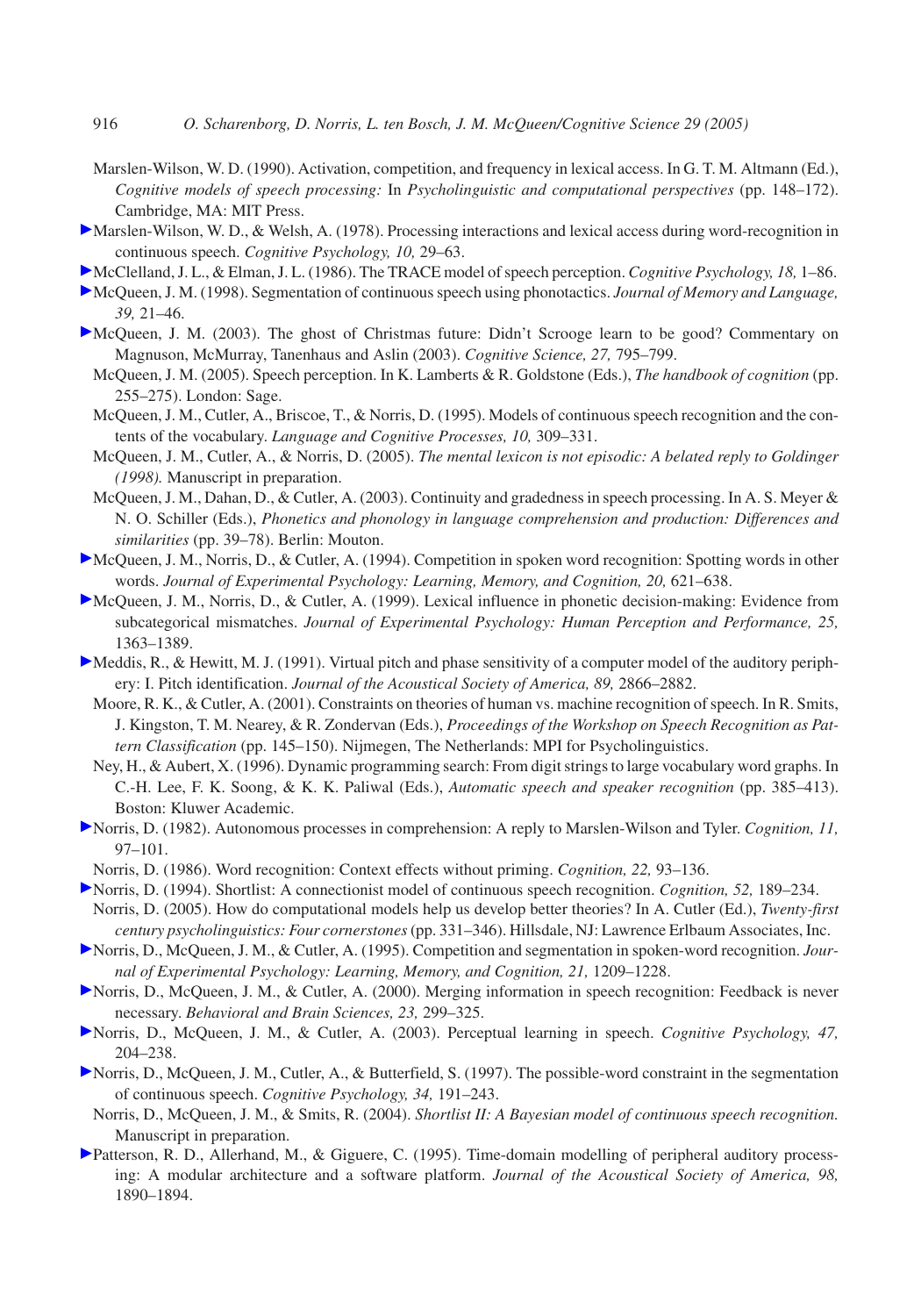- Paul, D. B. (1992). An efficient A\* stack decoder algorithm for continuous speech recognition with a stochastic language model. In *Proceedings of the IEEE International Conference on Acoustics, Speech, and Signal Processing* (pp. 25–28).
- Perkell, J. S., & Klatt, D. H. (Eds.). (1986). *Invariance and variability of speech processes.* Hillsdale, NJ: Lawrence Erlbaum Associates, Inc.
- Pitt, M. A., & McQueen, J. M. (1998). Is compensation for coarticulation mediated by the lexicon? *Journal of Memory and Language, 39,* 347–370.
- Rabiner, L. & Juang, B.-H. (1993). *Fundamentals of speech processing.* Upper Saddle River, NJ: Prentice Hall.
- Salverda, A. P., Dahan, D., & McQueen, J. M. (2003). The role of prosodic boundaries in the resolution of lexical embedding in speech comprehension. *Cognition, 90,* 51–89.
- Samuel, A. G. (2001). Knowing a word affects the fundamental perception of the sounds within it. *Psychological Science, 12,* 348–351.
- Samuel, A. G., & Pitt, M. A. (2003). Lexical activation (and other factors) can mediate compensation for coarticulation. *Journal of Memory and Language, 48,* 416–434.
	- Scharenborg, O., & Boves, L. (2002). Pronunciation variation modelling in a model of human word recognition. In *Proceedings of Workshop on Pronunciation Modeling and Lexicon Adaptation* (pp. 65–70). Estes Park, CO.
	- Scharenborg, O., McQueen, J. M., ten Bosch, L., & Norris, D. (2003). Modelling human speech recognition using automatic speech recognition paradigms in SpeM. In *Proceedings of Eurospeech* (pp. 2097–2100). Rundle Mall, Australia: Casual Productions.
	- Scharenborg O., ten Bosch, L., & Boves, L. (2003a). "Early recognition" of words in continuous speech. In *Proceedings of the IEEE Automatic Speech Recognition and Understanding Workshop* (pp. 61–66). Rundle Mall, Australia: Casual Productions.
	- Scharenborg O., ten Bosch, L., & Boves, L. (2003b). Recognising "real-life" speech with SpeM: A speech-based computational model of human speech recognition. In *Proceedings of Eurospeech* (pp. 2285–2288). Rundle Mall, Australia: Casual Productions.
- Scharenborg, O., ten Bosch, L., Boves, L., & Norris, D. (2003). Bridging automatic speech recognition and psycholinguistics: Extending Shortlist to an end-to-end model of human speech recognition. *Journal of the Acoustical Society of America, 114*(6), 3032–3035.
- Spinelli, E., McQueen, J. M., & Cutler, A. (2003). Processing resyllabified words in French. *Journal of Memory and Language, 48,* 233–254.
- Stevens, K. N. (2002). Toward a model for lexical access based on acoustic landmarks and distinctive features. *Journal of the Acoustical Society of America, 111,* 1872–1891.
- Sturm, J., Kamperman, H., Boves, L., & den Os, E. (2000). Impact of speaking style and speaking task on acoustic models. In *Proceedings of ICSLP* (pp. 361–364). Beijing, China: China Military Friendship Publish.
- Tabossi, P., Burani, C., & Scott, D. (1995). Word identification in fluent speech. *Journal of Memory and Language, 34,* 440–467.
- Tabossi, P., Collina, S., Mazzetti, M., & Zoppello, M. (2000). Syllables in the processing of spoken Italian. *Journal of Experimental Psychology: Human Perception and Performance, 26,* 758–775.
- Vitevitch, M. S., & Luce, P. A. (1998). When words compete: Levels of processing in spoken word recognition. *Psychological Science, 9,* 325–329.
- Vitevitch, M. S., & Luce, P. A. (1999). Probabilistic phonotactics and neighborhood activation in spoken word recognition. *Journal of Memory and Language, 40,* 374–408.
- Vroomen, J., & de Gelder, B. (1995). Metrical segmentation and lexical inhibition in spoken word recognition. *Journal of Experimental Psychology: Human Perception and Performance, 21,* 98–108.
- Waibel, A., Geutner, P., Mayfield Tomokiyo, L., Schultz, A., & Woszczyna, M. (2000). Multilinguality in speech and spoken language systems [Special issue]. *Proceedings of the IEEE, 88*(8).
- Wessel, F., Schlueter, R., Macherey, K., & Ney, H. (2001). Confidence measures for large vocabulary continuous speech recognition. *IEEE Transactions on Speech and Audio Processing, 9,* 288–298.
- Woodland, P. C. (2001). Speaker adaptation for continuous density HMMs: A review. In *Proceedings of the ISCA Workshop on Adaptation Methods for Speech Recognition* (pp. 11–19). Sophia-Antipolis, France.
- Zwitserlood, P. (1989). The locus of the effects of sentential-semantic context in spoken-word processing. *Cognition, 32,* 25–64.